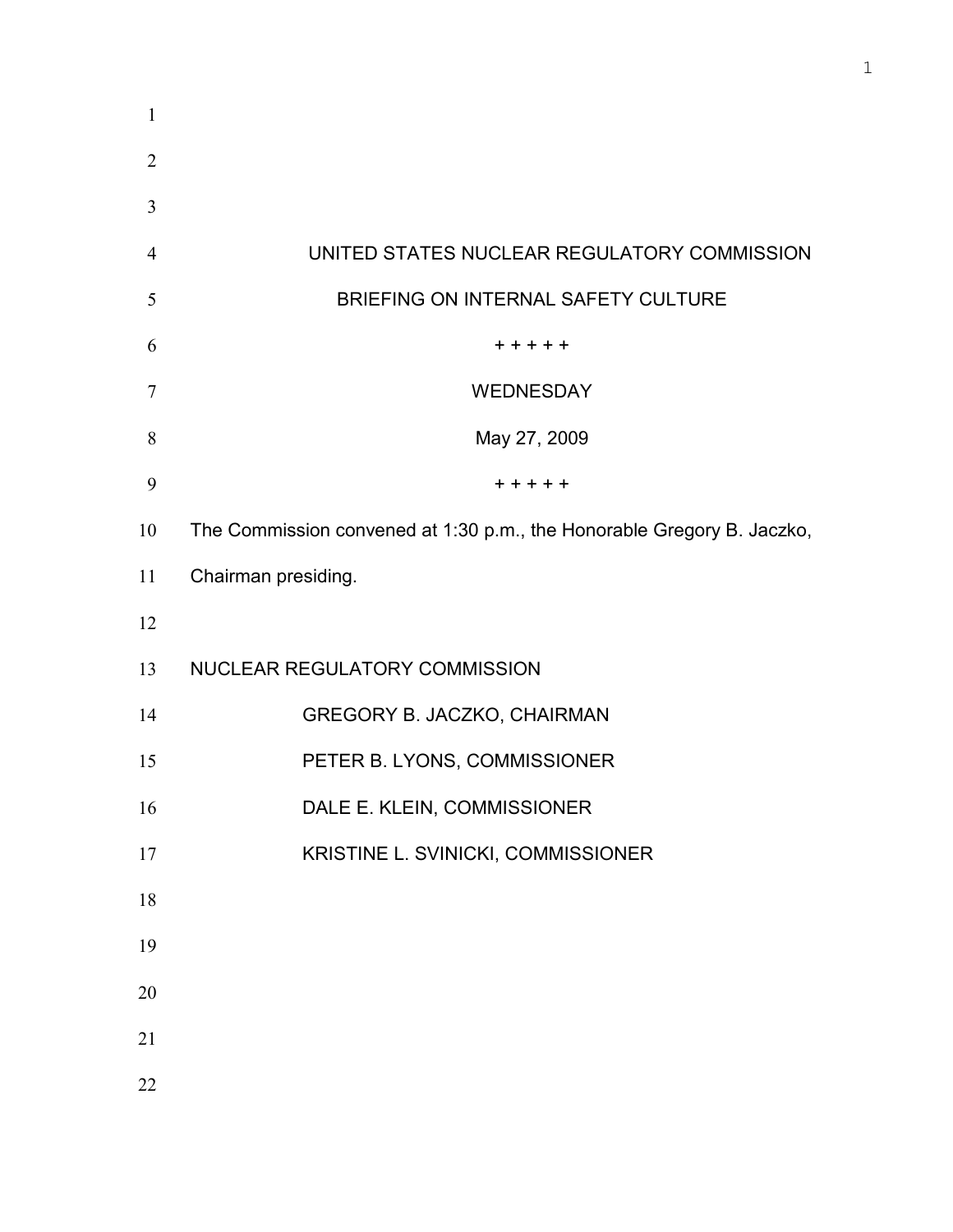## NRC STAFF

| $\overline{2}$ | WILLIAM BORCHARDT, Executive Director for Operations             |
|----------------|------------------------------------------------------------------|
| 3              | MARTIN VIRGILIO, Deputy Executive Director for Materials, Waste, |
| 4              | Research, State, Tribal, and Compliance Programs                 |
| 5              | CYNTHIA CARPENTER, Director, Office of Enforcement               |
| 6              | DOUGLAS COE, Task Force Team Lead, RES                           |
| 7              | JUNE CAI, Task Force Assistant Team Lead, OE                     |
| 8              |                                                                  |
| 9              | <b>OTHER ATTENDEES:</b>                                          |
| 10             | ALEX MURRAY, National Treasury Employee Union (NTEU)             |
| 11             | Representative to the Task Force on Internal Safety Culture      |
| 12             |                                                                  |
| 13             |                                                                  |
| 14             |                                                                  |
| 15             |                                                                  |
| 16             |                                                                  |
| 17             |                                                                  |
| 18             |                                                                  |
| 19             |                                                                  |
| 20             |                                                                  |
| 21             |                                                                  |
| 22             |                                                                  |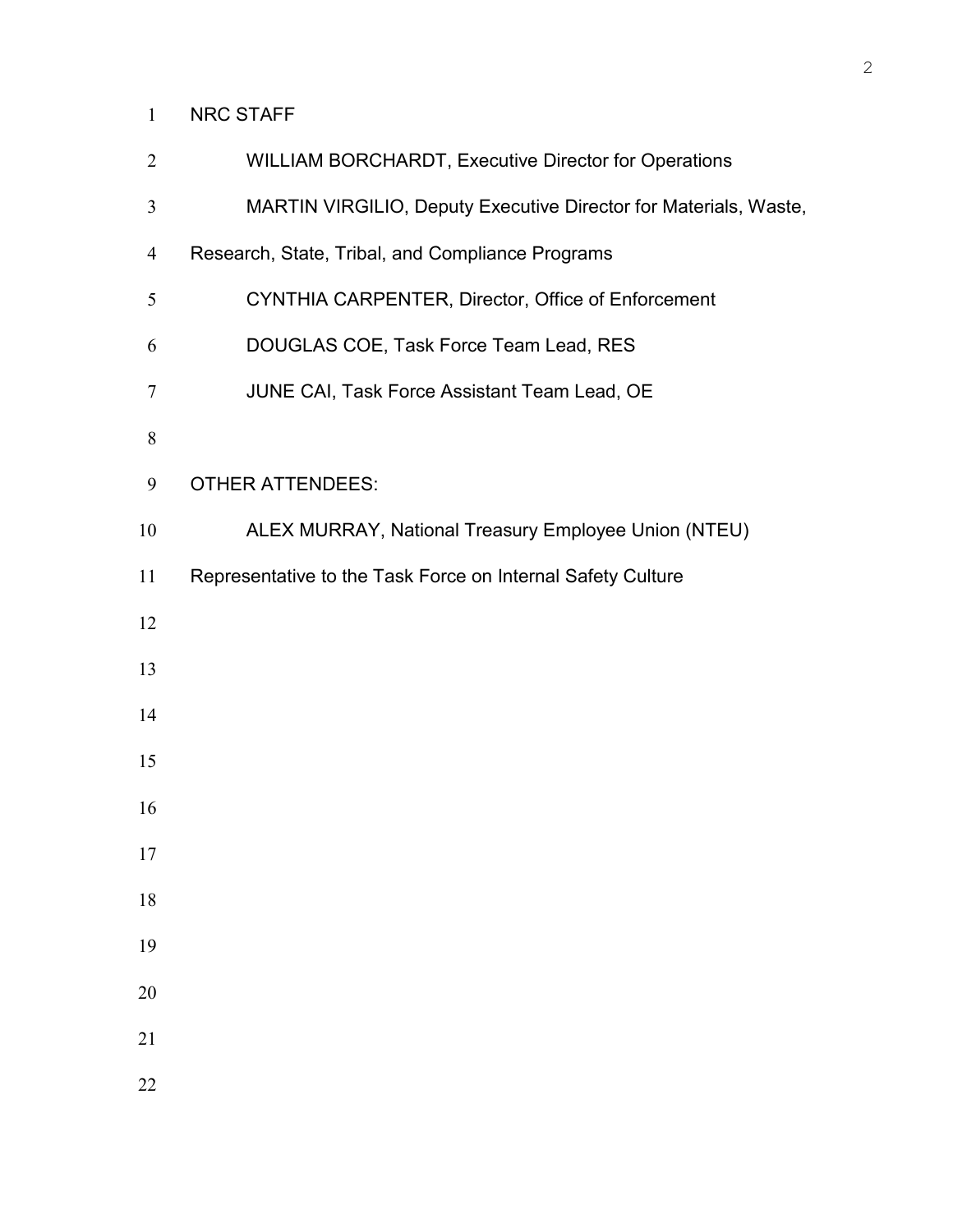| $\mathbf{1}$   |                                                                                         |
|----------------|-----------------------------------------------------------------------------------------|
| $\overline{2}$ | P-R-O-C-E-E-D-I-N-G-S                                                                   |
| 3              | CHAIRMAN JACZKO: Good afternoon. A lot of the same faces,                               |
| 4              | some new ones, and looks like some new faces out in the audience, too. This is          |
| 5              | the second half of our discussion of safety culture.                                    |
| 6              | This morning we had a nice discussion, I think, about the draft policy                  |
| $\tau$         | statement for safety culture, and this afternoon we'll return to the topic of safety    |
| 8              | culture and discuss how internally here at the Agency we can make improvements          |
| 9              | in safety culture. And I think we have -- certainly have a couple different initiatives |
| 10             | going on in that area.                                                                  |
| 11             | First, we've got, of course, the discussion today of the task force report and          |
| 12             | the work that was done to look internally at safety culture. And I want to say, I       |
| 13             | think it was about a year ago at a meeting where we had a discussion on this            |
| 14             | issue. The Commission gave some direction to the staff and a little over a year         |
| 15             | later put together what I think is a very good report and a very thorough look at this  |
| 16             | issue in really a relatively short period of time.                                      |
| 17             | And I think that's certainly a testament, I think, to how as an agency we               |
| 18             | already had a lot of work done in this area and I think it really was an opportunity    |
| 19             | to just see what we've done and look at best practices. So, I certainly want to         |
| 20             | thank everybody for their work in that regard.                                          |
| 21             | The second, of course, important thing we have going on in this area is the             |
| 22             | Inspector General's Survey, which I think everyone got additional time to fill out      |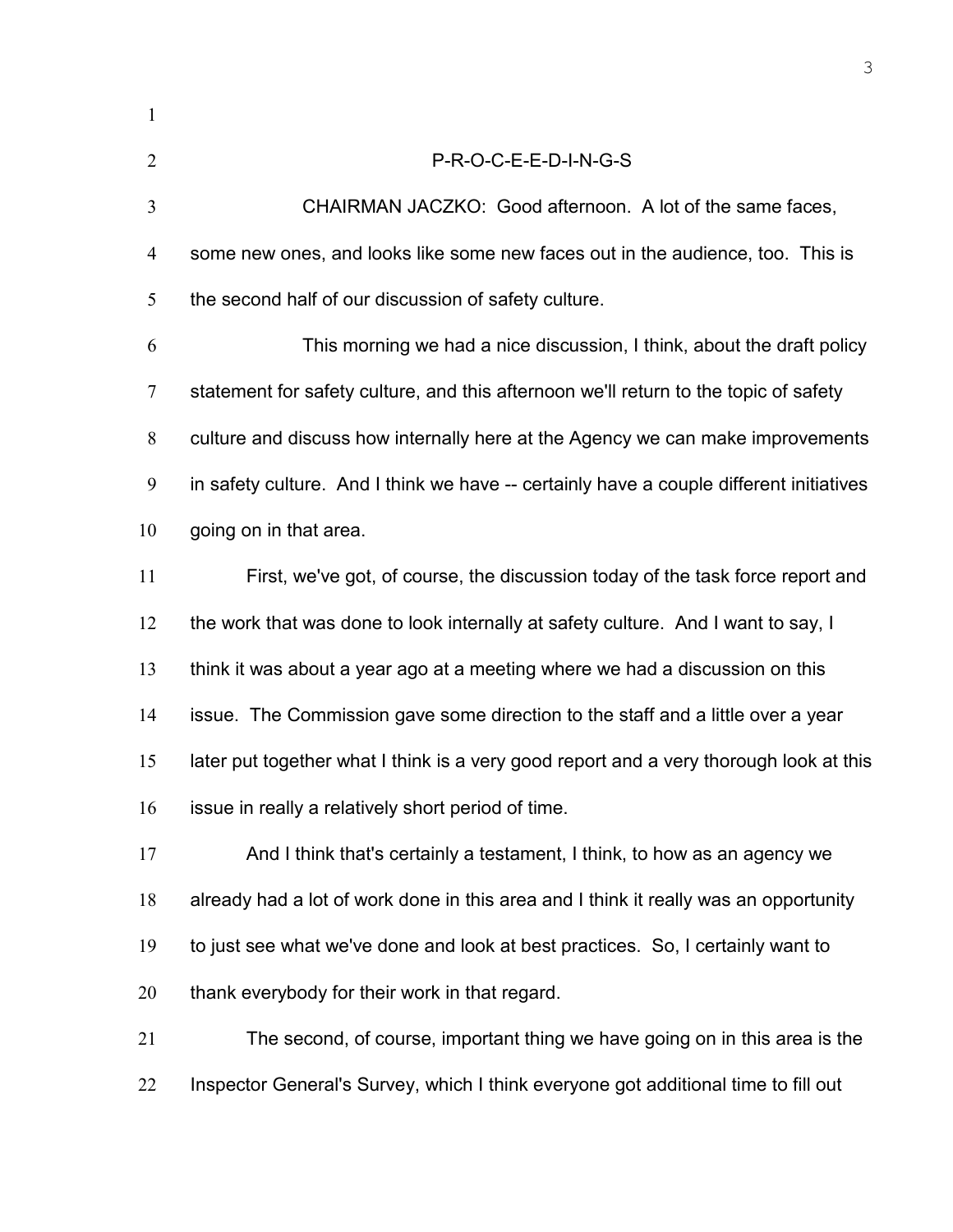their surveys. So, if they haven't, certainly for those who are listening who haven't, I encourage you to fill out those surveys. It's a very useful tool and will help us continue to improve in this area. And so, today we will then hear about the work that was done by the task force at the end. Then we'll have Alex Murray, I think, will make some remarks on behalf of the union and I look forward to the discussion. Any comments from my fellow Commissioners? **COMMISSIONER KLEIN:** We commented on this morning for those of us that have ridden in the elevator, instead of Uncle Sam we have Uncle Bill to remind us to do the safety culture activities. 11 But I think when you look at safety culture, it really, I think, is set up by a leadership that instills trust. The fact that the NRC recently was selected as the Best Place to Work, I think demonstrates that there's mutual trust between management and our employees. And I think that the fact that we have taken the time today to go through this internal look at safety culture demonstrates that we're a learning organization and we want to strive for excellence. So, I look forward to hearing what we're doing to make us better. CHAIRMAN JACZKO: Thanks. Any other comments? Bill? MR. BORCHARDT: Thank you, Chairman. Let me start off by saying I sincerely hope there are no further extensions to the IG survey because I'm tired of that picture in the elevator.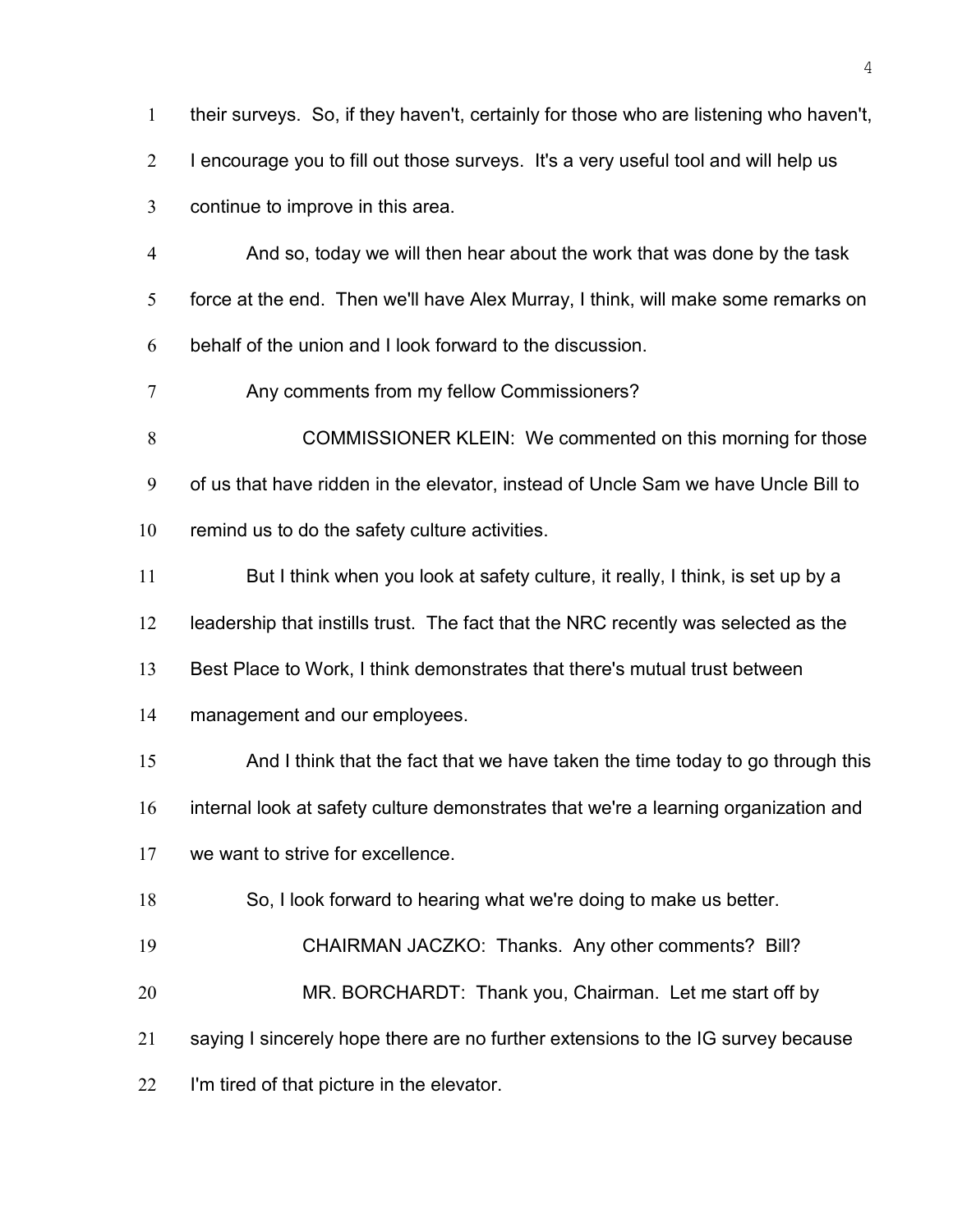| $\mathbf{1}$   | I'd like to thank the Commission, the current Commission, and all the                     |
|----------------|-------------------------------------------------------------------------------------------|
| $\overline{2}$ | previous Commissions for their support of having a robust safety culture at the           |
| 3              | NRC. I think the NRC -- many of us believe has been the best place to work in the         |
| $\overline{4}$ | Federal Government for many, many years. The fact that it's been recently                 |
| 5              | recognized to do that only confirms what we have felt for a long time.                    |
| 6              | And one of the things that makes it such a great place to work is in fact that            |
| $\overline{7}$ | we have a very solid foundation of a healthy safety culture that's existed here           |
| 8              | since the mid-1970s. I think the founders of this agency set us on the right path         |
| 9              | well before safety culture became a term that's being used so widely today.               |
| 10             | So, I'd like to thank the Commission for their support of that activity.                  |
| 11             | Marty's going to begin the presentation today as he did earlier this morning.             |
| 12             | MR. VIRGILIO: Thank you, Bill. Good afternoon. Our goal for this                          |
| 13             | afternoon's presentation is to provide you a summary of the information that's            |
| 14             | contained in our recent Commission paper that provided you a copy of the Task             |
| 15             | Force report.                                                                             |
| 16             | Equally as important I think is a summary of the actions that we're going to              |
| 17             | be taking in response to the recommendations that we received from the Task               |
| 18             | Force.                                                                                    |
| 19             | I'd like to begin with an acknowledgment that the term "safety culture",                  |
| 20             | particularly internal safety culture, is not very widely understood. I think the Task     |
| 21             | Force report underscores that. But I would say and sort of acknowledging what             |
| 22             | Bill said that if you look at the characteristics that we'll talk about today that define |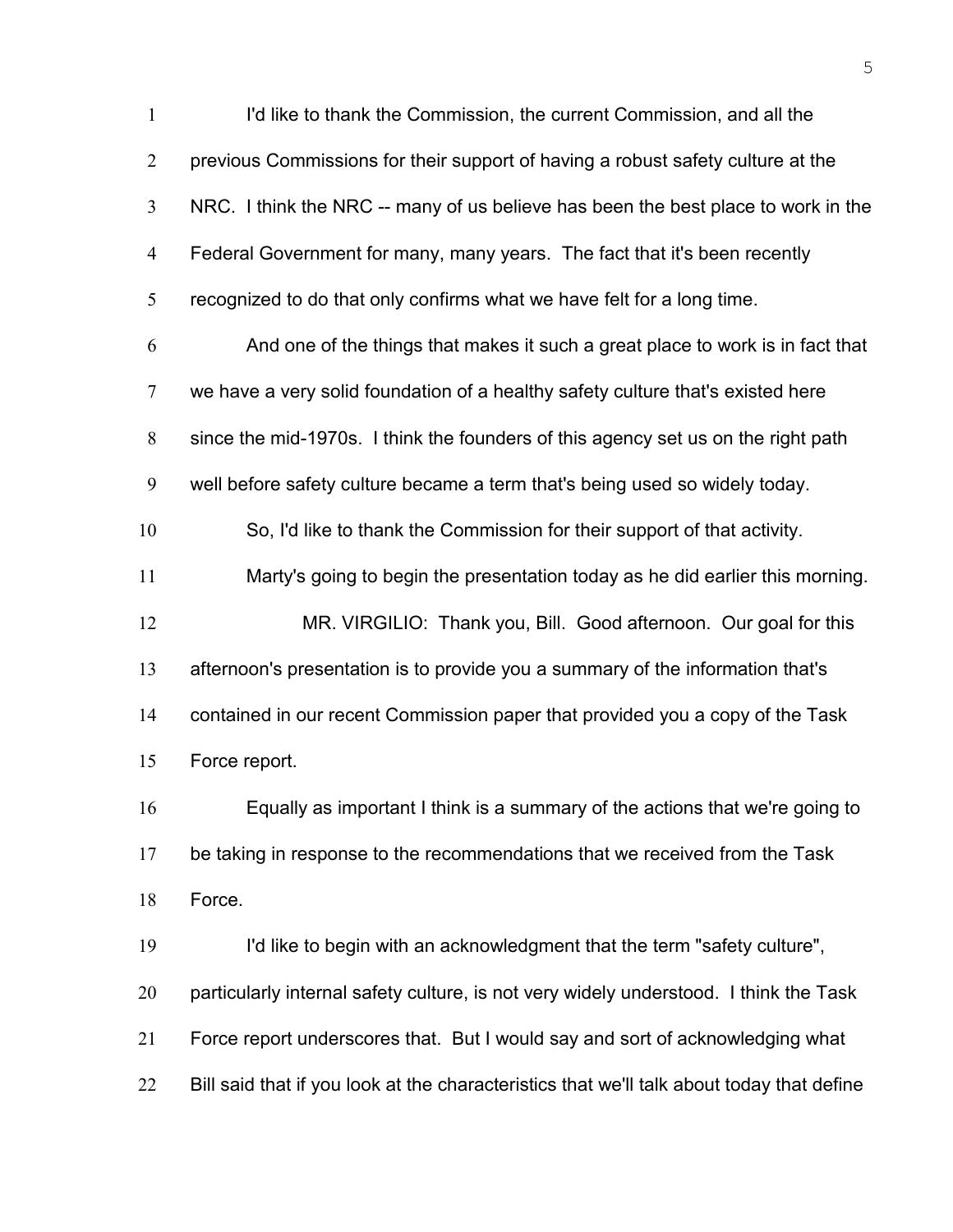internal safety culture, that the NRC has very consistently demonstrated those characteristics over the years.

I think that there's a way that I characterize our safety culture initiative and that is sustaining good performance in protecting people and the environment. 5 And also, seeking continuous improvement in the programs that we have already established.

This is a very important time in the Agency for taking on this initiative. As Bill mentioned this morning, if you look at the expansion of the staff over the last several years over 1,000 new staff members have joined us in the last two years. And if you look at the distribution, we have almost 50% of our staff have been with us for less than five years.

As Bill explained this morning, that's not something -- safety culture is not 13 something that you pick up in other industries necessarily. It's not something that you study in college. So, it's important, I think, for us now to set that framework in place for the staff that have just recently joined us and for the staff that will be 16 joining us in the future. So, it's very timely.

And I would say that safety culture applies to all of our employees.

Sometimes this gets lost. Sometimes people think about, well, it's just involving

the Regions and the program offices. But I think it involves every employee.

Every employee that works with the NRC contributes to the mission in some way,

again, of protecting people and the environment.

And I think it's important that they see themselves in safety culture.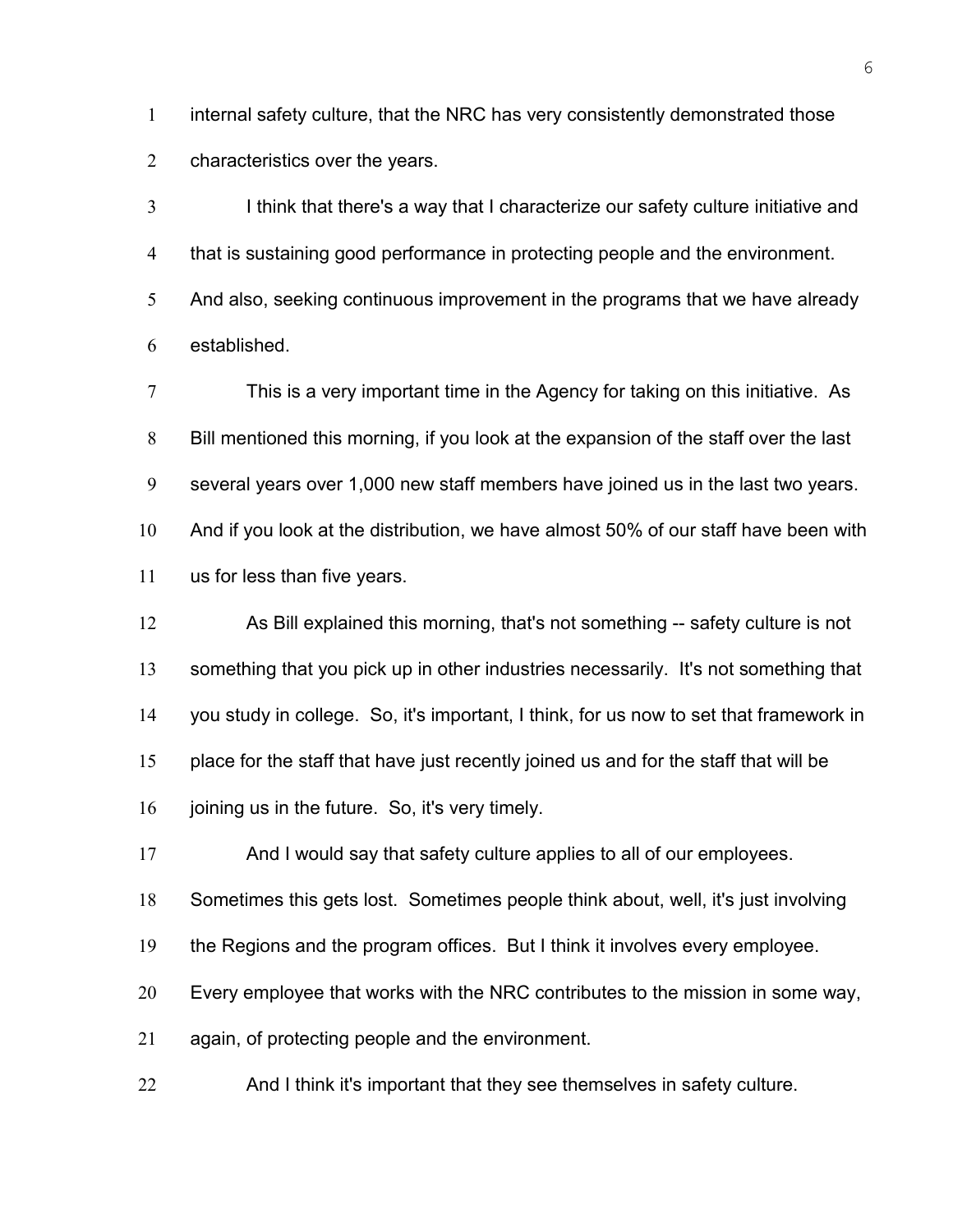Today, you're going hear about the methods that we used to collect and analyze information. You'll hear about the themes that emerged from the data, the recommendations developed by the Task Force in response to those themes and you're also going to hear a little bit about the actions that we're going to be taking in response to the recommendations.

Today's speakers and with us at the table we have Cindy Carpenter, the Director of our Office of Enforcement; Doug Coe, who is our Task Force Team Leader; June Cai, who is the Task Force Assistant Team Leader; and Bill Borchardt, our Executive Director for Operations is also going to speak specifically about the actions that we're going to take.

11 I would also like to acknowledge and thank the task force members. Many of them are in the audience with us today, and we thank them for the good work that they did in developing this report. I'll turn it over to Cindy. Thank you.

MS. CARPENTER: Thank you, Marty. The Office of Enforcement took the lead as the organization and we've provided access to a lot of the expertise that's in the Office of Enforcement for the internal safety culture team. We have expertise in our office with respect to the differing views program, the non-concurrence and the differing professional opinion program. Also with

external safety culture as you heard this morning.

We also have expertise with respect to knowledge of licensees, employee concerns program, the safety conscious work environment, discrimination, which is a part of that, and also as I mentioned the important aspects of safety culture.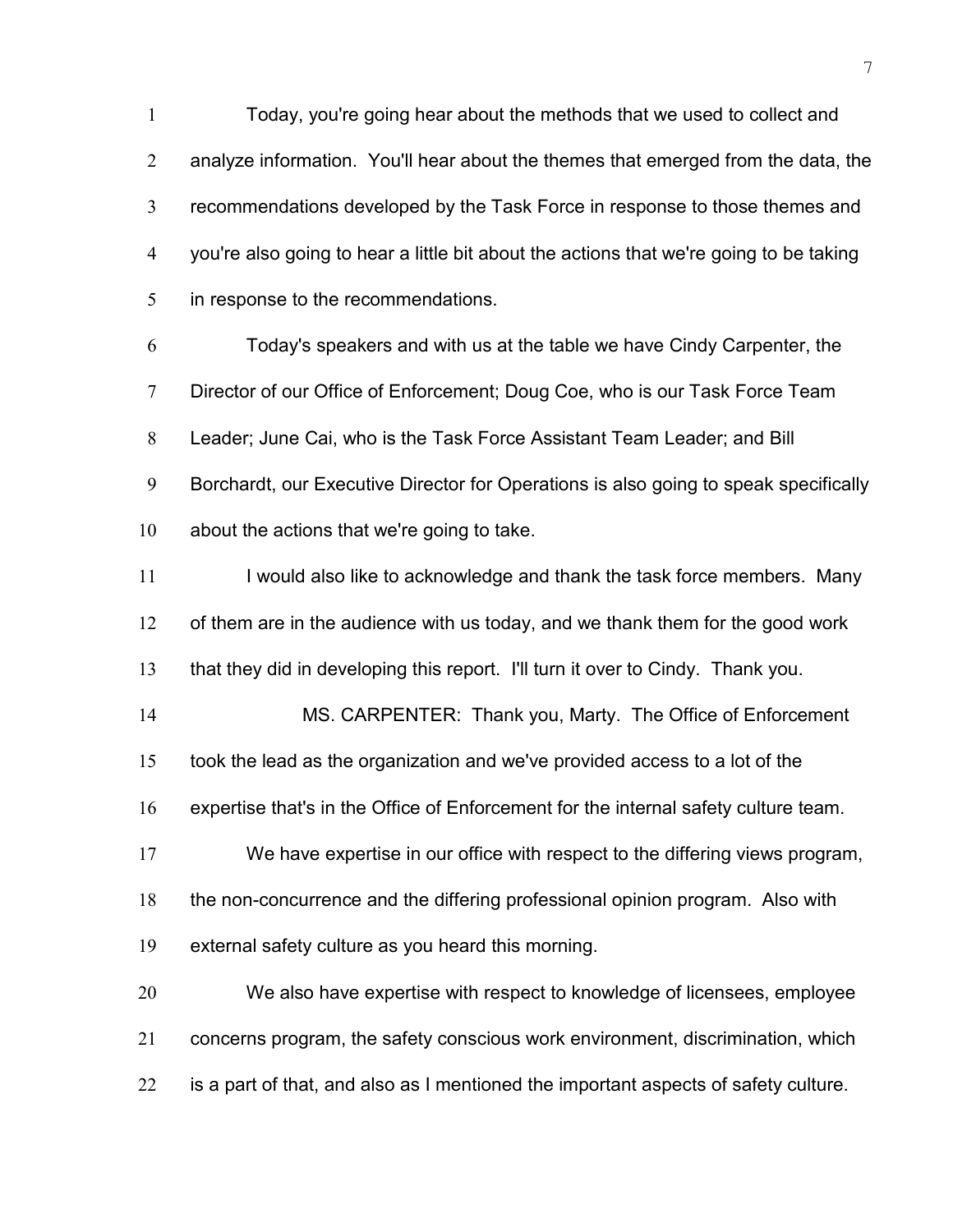So, this ensured that we had very close coordination between the efforts 2 that we were doing with external safety culture, since we were looking at the definition of safety culture as we were modifying the components from the Reactor Oversight Process into the characteristics. This ensured that we had some synergism between the two of them and they were lockstep. In fact, two of the members on the Internal Safety Culture Task Force, both Isabelle Schoenfeld and June Cai, also were on the External Safety Culture Working Group. So, that helped us a lot with that one. And the Office of Enforcement was also able to provide a lot of the logistical support that was needed. We have several nuclear safety professional development program individuals who are permanently either with the Office of Enforcement or several that were on assignment to us. And while also working enforcement and allegations, we had them working on the Internal Safety Culture Task Force efforts. It takes a lot of people to do this. They learned an awful lot from this. They brought a lot of enthusiasm. They brought insights into the task force that were great for us, and they also helped us with some of the day-to-day work that needed to be done, including getting ready for a public meeting, which is a lot of effort. So, this morning we'll hear from Doug Coe, who Marty mentioned was the team leader of the task force. June Cai will discuss the data collection and the outreach activities that 22 were done by the task force, and the overall themes and recommendations that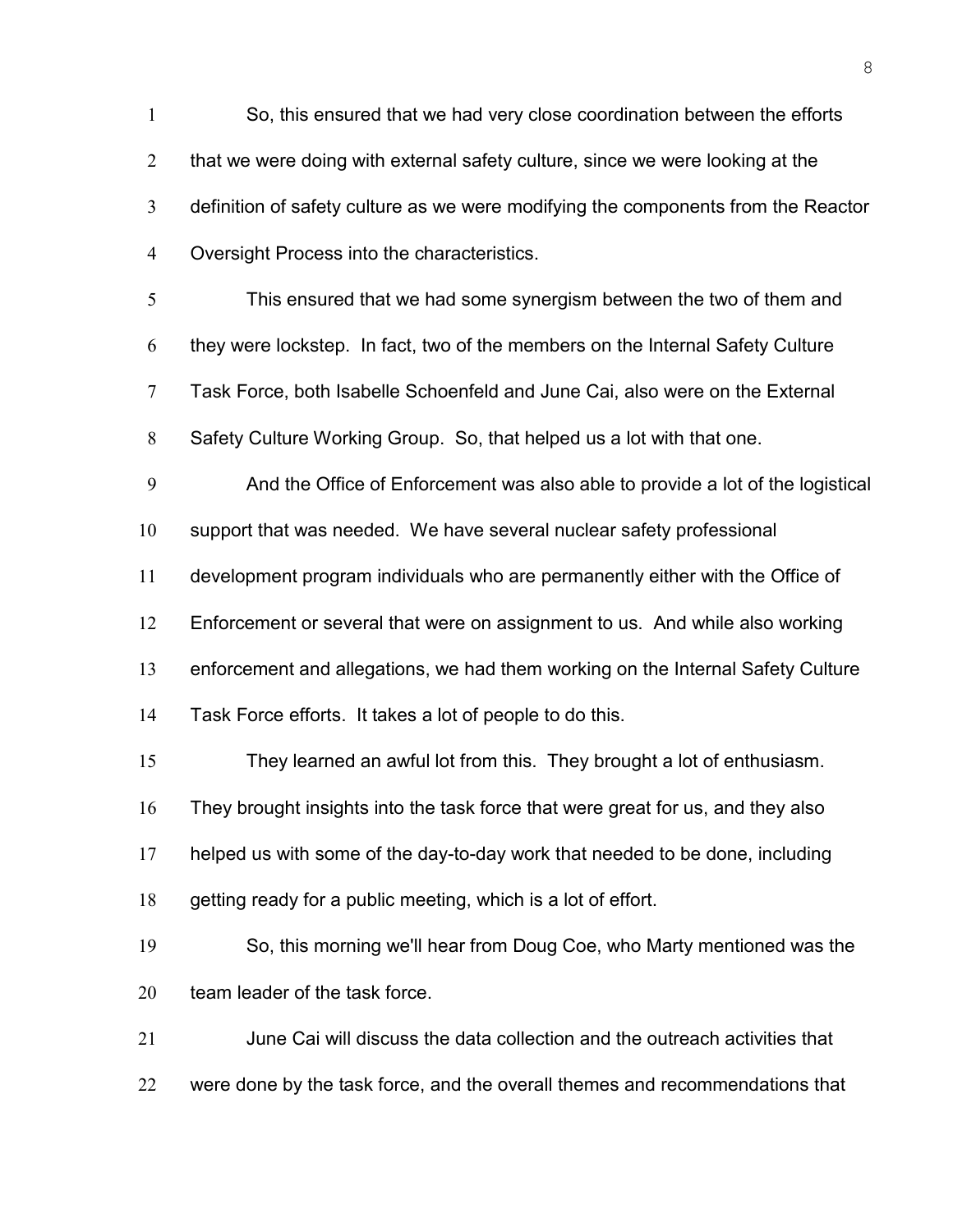they're proposing to us. And then Bill Borchardt will discuss the implementation of the task force recommendations.

So, at this point in time I'll turn it over to Doug.

MR. COE: Thank you, Cindy. Good afternoon. The Internal Safety Culture Task Force began its activities last summer and was chartered officially in October of 2008. It was formed in response to the Commission's direction and the Staff Requirements Memorandum listed on the slide to provide the Commission with a report outlining potential initiatives that could improve the agency's internal safety culture.

The task force report documents examples of NRC's long history on safety culture, internal safety culture, although it has not always been known by that name.

Most importantly, I think it contributes in a way that it is hoped will

encourage broader and more effective conversations throughout the agency on

how we can continuously improve our internal processes.

The Commission initially directed the staff to report within three months of the next Office of Inspector General Safety Culture and Climate Survey.

However, because the survey report is not expected to be available until this fall, the Commission approved the present approach in which the staff will complete a review of the survey results for possible adjustments to the task force

recommendations no later than three months after the OIG Safety Culture Survey

final report is issued. Slide seven, please.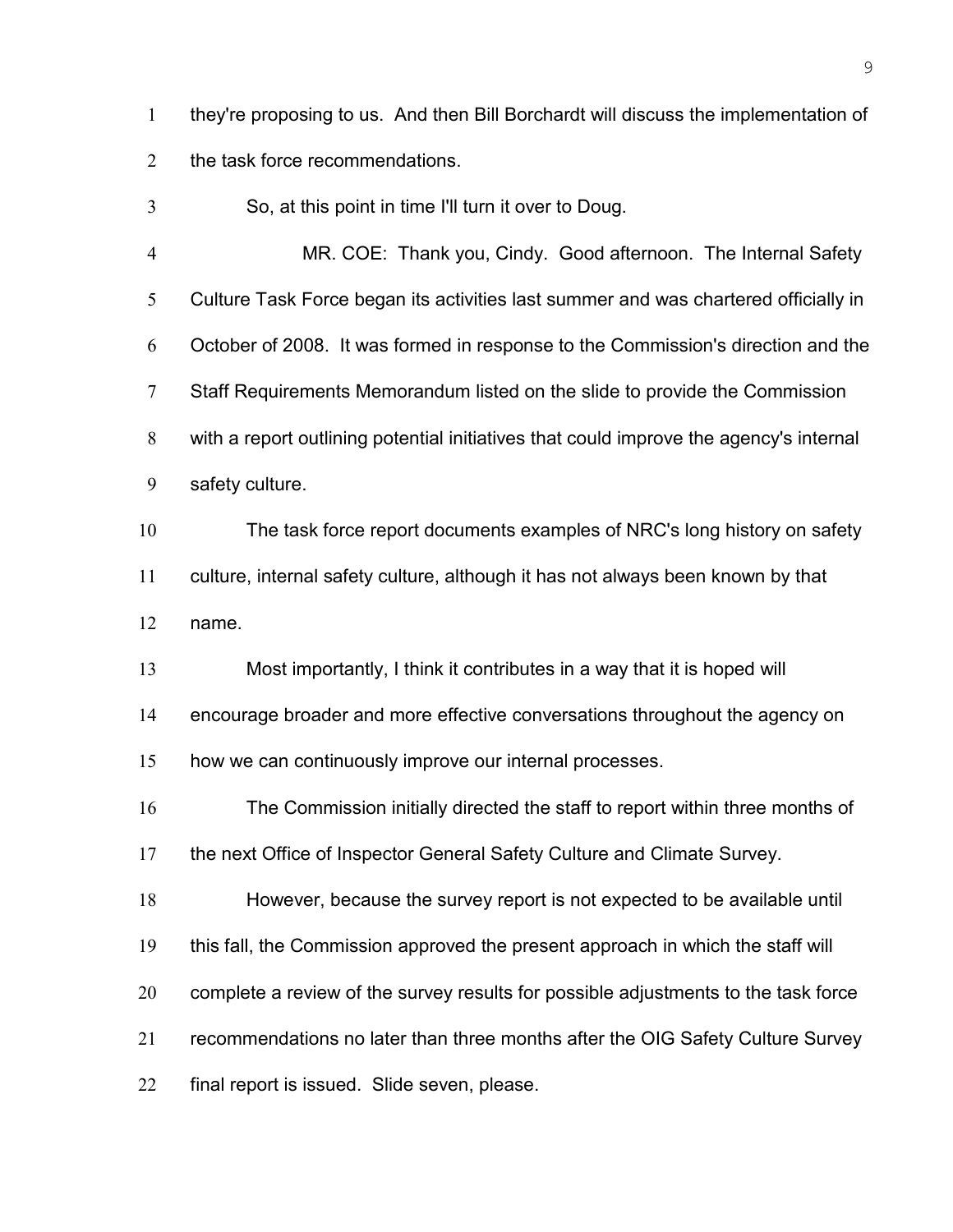In its direction to the staff, the Commission asks us to do three things: to look for ways to increase awareness of safety culture internally; secondly, to identify potential initiatives that could improve the internal safety culture of the agency; and third, to identify best practices currently used across the agency. I would like to comment briefly on our process. It's important to note that the task force did not conduct a full-scale safety culture assessment, which could be defined as a systematic and comprehensive evaluation of both the strengths and the weaknesses of the agency safety culture. Instead, the task force focused on identifying recommendations that would increase awareness of and improve the internal safety culture. Second, the task force strived to maintain an open and collaborative working environment where all views, from members as well as from those who provided inputs, were thoughtfully and respectfully considered. And finally, during the task force meetings and discussions, National Treasury Employee Union representatives collegially provided valuable comments 16 and insights and the task force very much appreciated these inputs. 17 I will now turn the presentation over to June Cai, the Assistant Team Lead for the task force. June? MS. CAI: Thank you, Doug. I will provide you an overview of what we did for data collection, what we found from the data that we gathered and go 21 over the overall set of recommendations. To inform the development and the recommendations, we conducted a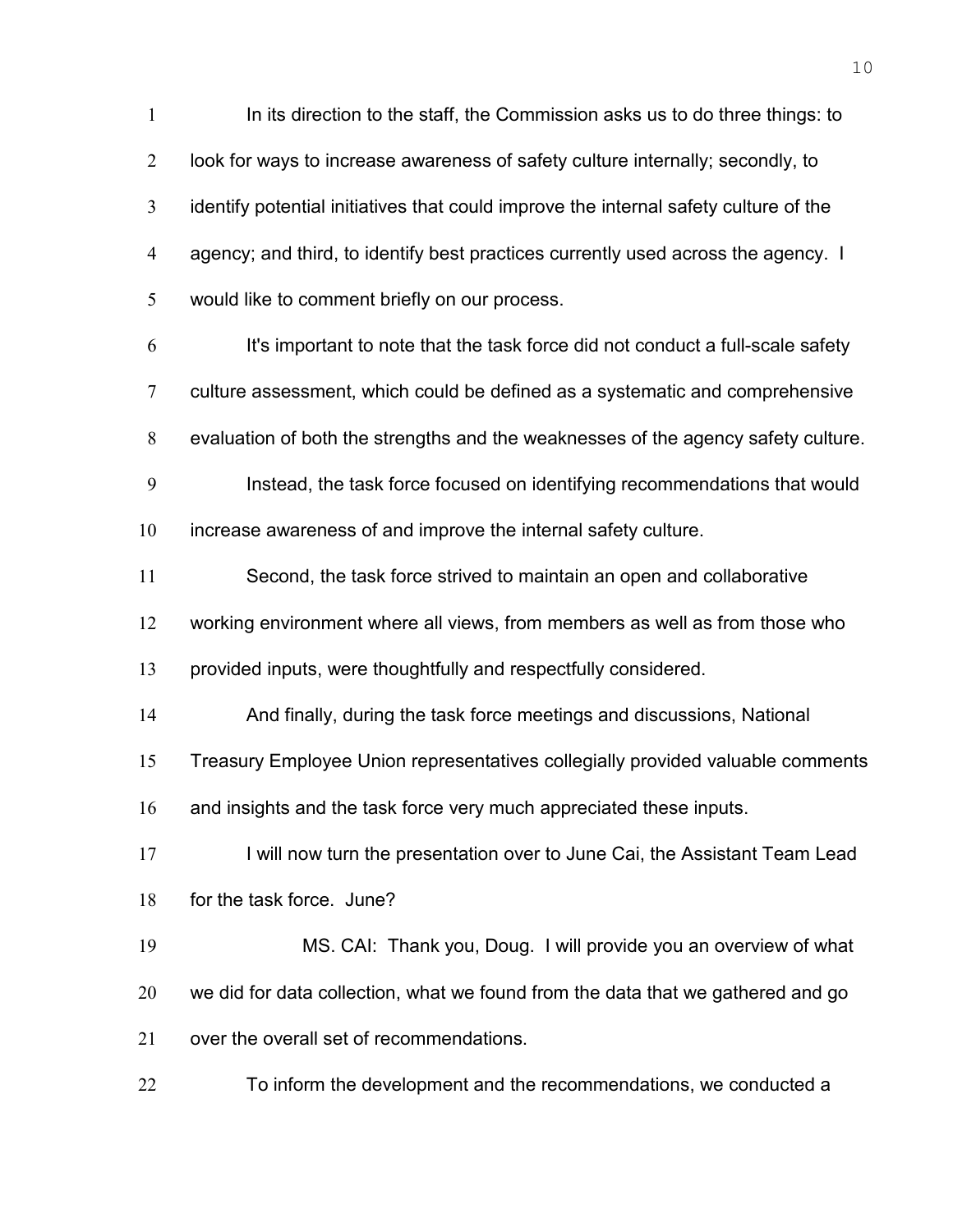series of data collection activities in the fall of 2008. The purpose was to obtain 2 accurate and comprehensive understanding of the current programs and processes the agency had to support internal safety culture and to look for opportunities for improvement. The main source of our internal data was the conduct of focus groups. With assistance from a contractor, we conducted focus groups with a representative sample of staff and first line supervisors. We designed a composition of the focus groups to ensure adequate representation across several key variables, such as discipline, for example, including technical as well as nontechnical employees, grade level, including entry level through senior level employees, and tenure with the agency, making sure we 12 had new employees as well as employees who had been with the agency for a while. In total, we conducted 20 focus groups with approximately 153 individuals from headquarters, all the Regional offices, as well as the Technical Training Center in Chattanooga. As far as interviews, we conducted individual interviews with various levels of managers and supervisors across most offices to gain understanding from their perspective. Next slide, please. 20 In terms of communications and outreach, we conducted a number of activities to publicize our activity and to encourage individuals to provide input to us.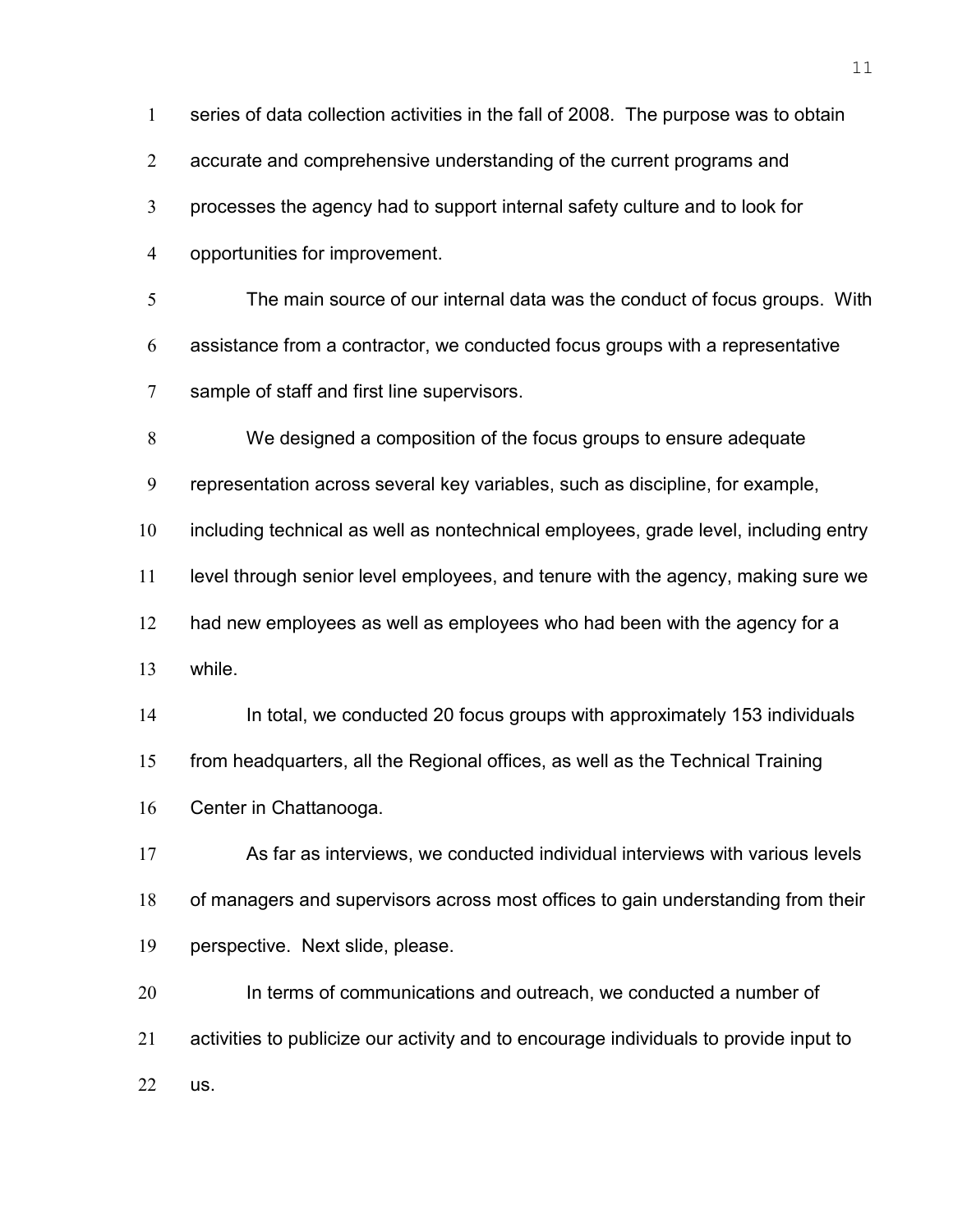A couple of examples. First, we set up an internal website that had information about our activity and was also a way for employees to submit comments and provide suggestions for improvements. And they could do this anonymously if they wanted through this website. We received approximately 40 inputs through the website.

We also held discussions with several specific employee groups, such as nuclear safety professional and development program participants, first line supervisors, and we also met with some employees who had participated in either the differing views -- differing professional opinions program or non-concurrence program.

In terms of reaching out to our stakeholders externally, we held a public meeting on December 4th, last year, and invited a set of external panelists to share insights on the topic of internal safety culture.

We had several dozen participants in person and we also used webinar and we had about 50, 60 individuals participate through the webinar.

For benchmarking, we benchmarked a total of seven external organizations and these were both private organizations and other government agencies that had a similar organizational focus towards safety as we do to gather information

on what they do for their internal safety culture.

Internally, we engaged with most of our agency offices to identify existing office levels, programs, processes and practices related to supporting internal safety culture. Next slide, please.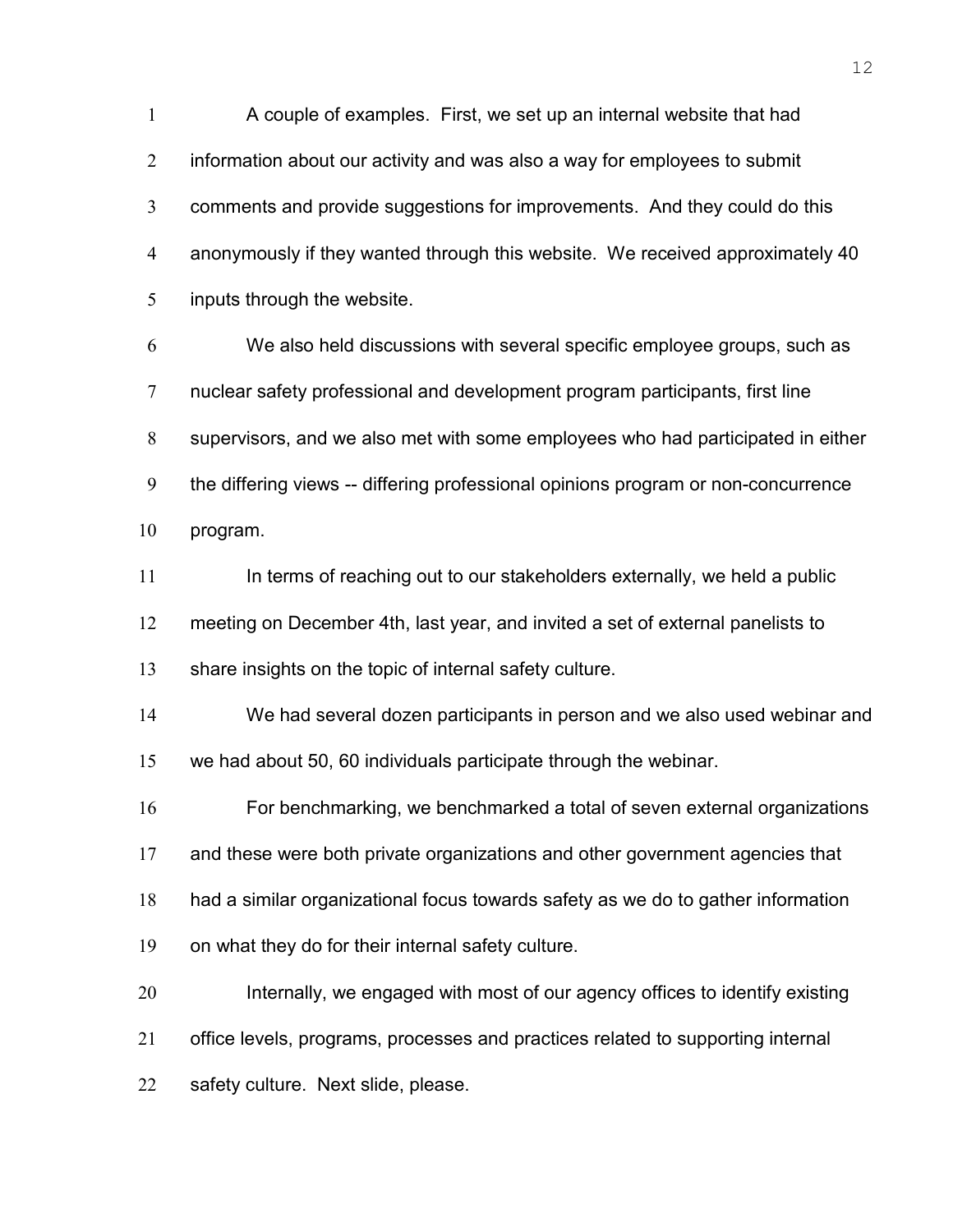So, from the overall data that we collected, we clearly saw that all employees from staff through management levels showed a strong sense of support for NRC's mission and showed pride in their work. This is consistent with results from past surveys such as from the Office Inspector General surveys and other surveys that have been conducted. We also found that the agency already has many existing programs and processes that provide support for a healthy safety culture here at the agency. Although the agency is doing well in many of these areas, the focus of our activity was to identify areas for enhancement, and so that was the approach we took. Based on a review of the data, we identified several high level themes as areas where the agency should continue focus or further increase focus on. These themes are not stand alone. They have aspects and elements that overlap. Next slide. So, now we'll go over the five themes that were identified. This first theme is in regards to lack of clarity and there being some confusion about what the agency means by safety culture. Through our interactions with different staff, we saw that there was not a broader consistent level of understanding about how individuals fit into the agency 20 safety culture, why safety culture is important, or the agency expectations for safety culture. We saw that staff with technical responsibilities seem most aware of the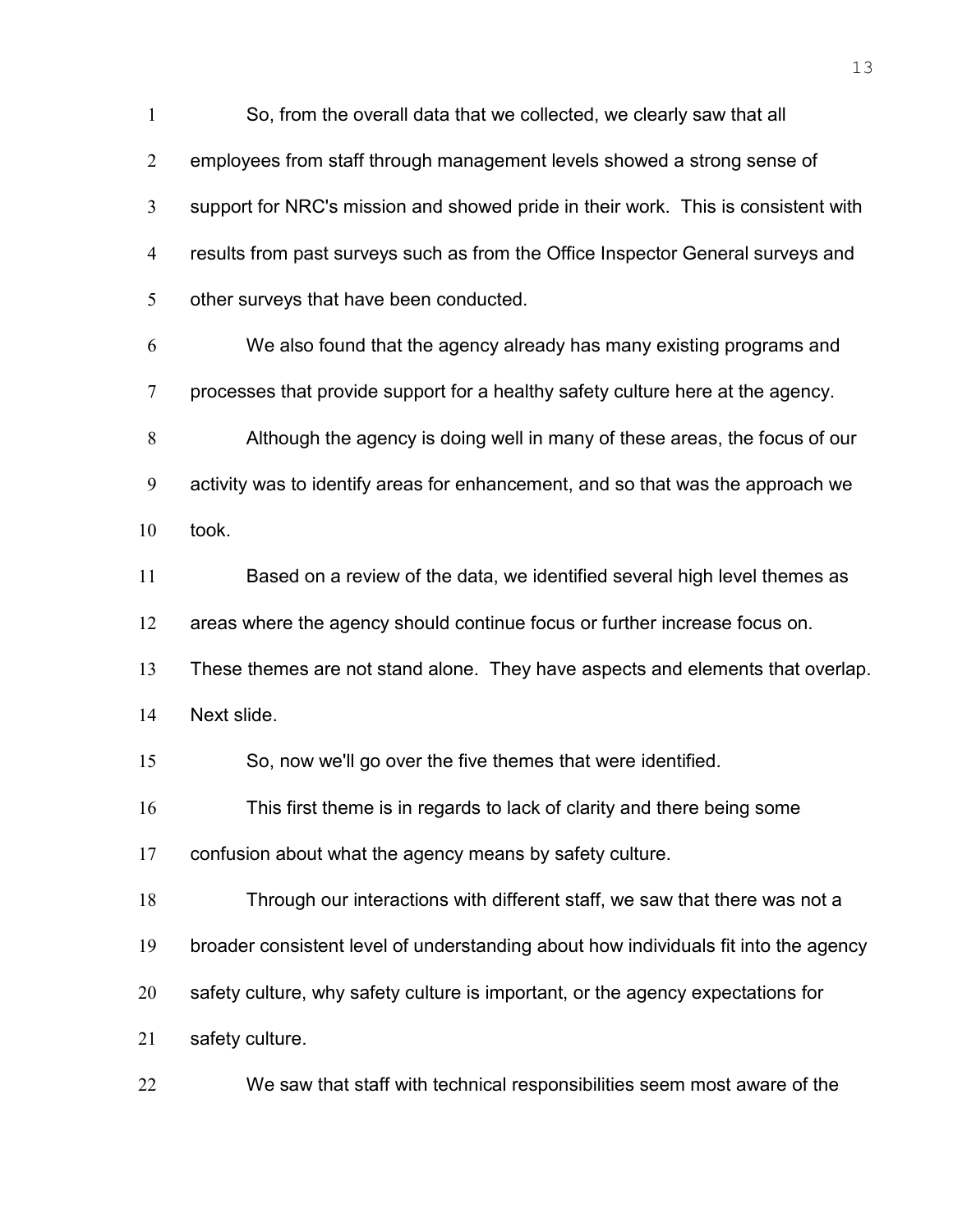| $\mathbf{1}$   | concept of safety culture, although their knowledge levels also varied, but most |
|----------------|----------------------------------------------------------------------------------|
| $\overline{2}$ | technical -- most non-technical staff were not certain what the term meant or if |
| 3              | safety culture even applied to them.                                             |
| $\overline{4}$ | The managers and supervisors we interviewed generally demonstrated an            |
| 5              | understanding of safety culture and would support a strong safety culture.       |
| 6              | On the second theme, this theme centers on the importance of                     |
| $\overline{7}$ | communications in a variety of formats.                                          |
| 8              | First, inputs from all levels that we collected highlighted the importance of    |
| 9              | providing clear expectations. Staff want to understand the expectations and      |
| 10             | standards for their performance in their current work environment.               |
| 11             | Second, once they understand the expectations, they would like timely and        |
| 12             | consistent feedback from their supervisors and managers on their personal        |
| 13             | performance. In other words, how well are they doing in meeting those            |
| 14             | expectations? And information on the results and contributions of their efforts. |
| 15             | So, what was the outcome?                                                        |
| 16             | And then lastly, they want to understand the basis of decisions, especially      |
| 17             | where they may have expressed a differing view during the decision-making        |
| 18             | process. If they offer these types views they want feedback to understand if and |
| 19             | how their views were considered. Next slide.                                     |
| 20             | Actually, I have one more I wanted to cover on the previous slide, so we're      |
| 21             | still on slide 11.                                                               |
| 22             | The managers we interviewed indicated they understand the importance of          |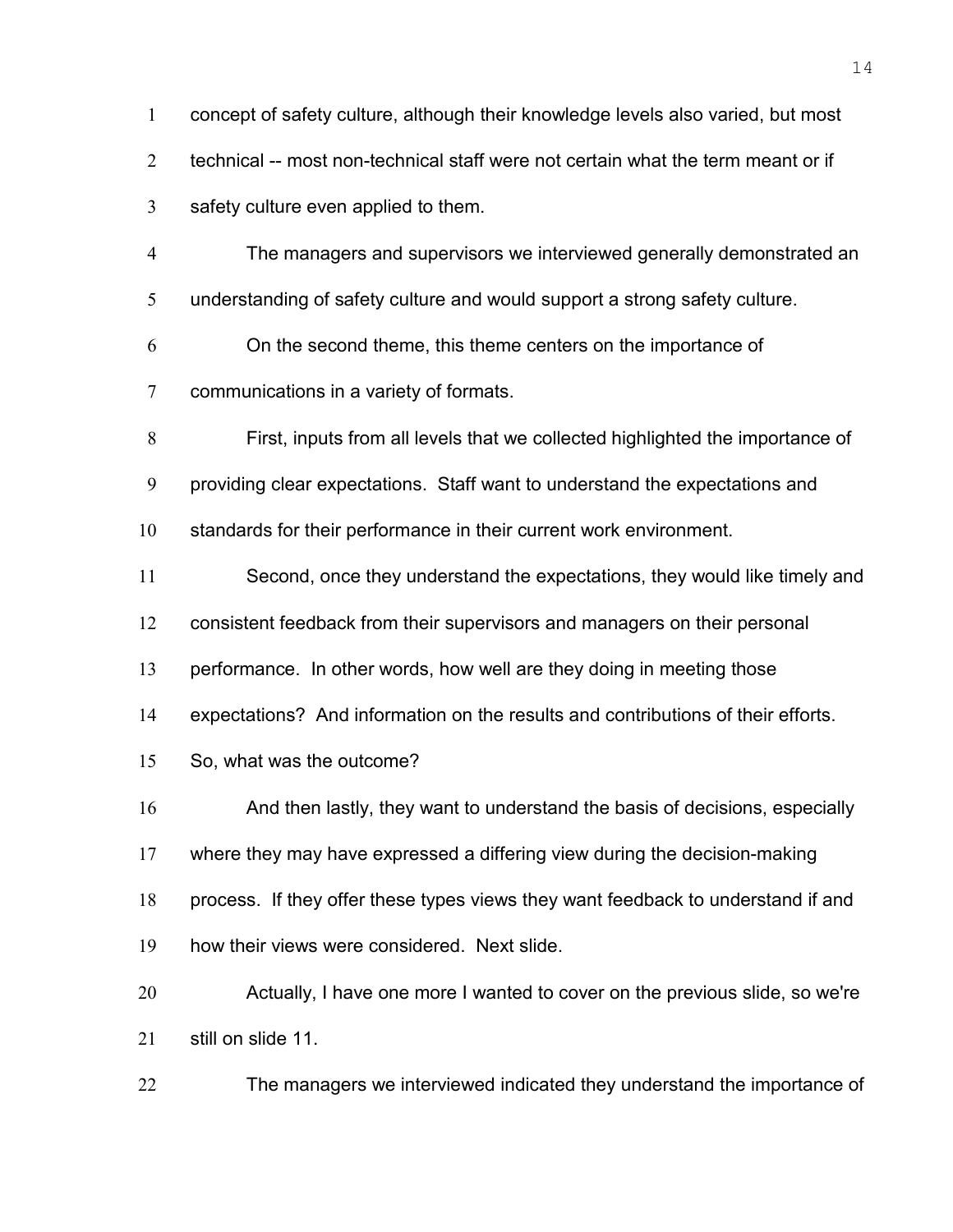effective communications in these areas, but that on a day-to-day basis there are 2 often competing demands on their time that can make demonstrating these types of behaviors challenging. Okay, now we're on to slide 12. This next theme we gathered during the external benchmarking we

conducted. The agencies and organizations we engage with all described the importance of having strong leaders throughout the organizations who model safety culture behaviors.

These organizations also had systems, processes and goals in place that were in line with their stated safety culture principles.

This next theme, several of the focus groups and some of the employee inputs we received questioned the effectiveness of the agency's differing views processes and these are the open door policy, the non-concurrence process and the differing professional opinions program.

Overall, there appear to be some mixed opinions from the focus groups regarding the willingness to raise concerns. For example, we had about half the focus groups indicating a willingness to speak their minds, but we also had individuals in approximately half the groups describe some reluctance to raise concerns. So, there were some mixed inputs in that area.

There were also some continuing perceptions that using these processes may lead to some form of adverse consequence in the work environment. These types of consequences seem more subtle.

For example, being excluded or viewed negatively, rather than the types of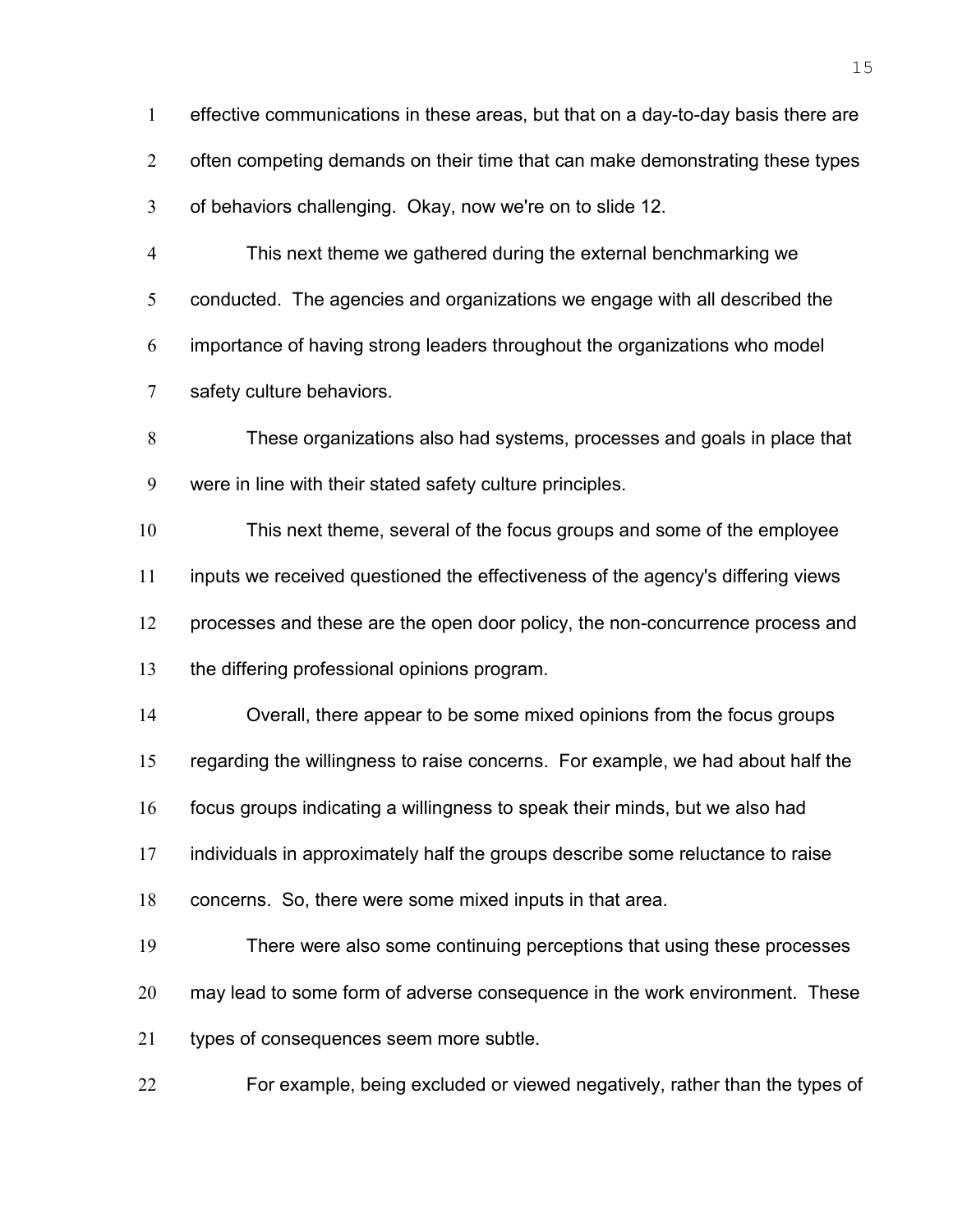personnel actions traditionally thought of as retaliation, such as a demotion or reassignment. These types of treatments could also be from peers as well as from supervisors or managers. In general, input from staff indicated they want to understand the basis of outcomes of issues entered into these systems. They would like to know what happens to them once they enter these processes. Next slide, please. This last theme centers on the challenge of communicating and demonstrating the appropriate focus in meeting the potentially conflicting goals of production or timeliness and quality. There was a perception among some participants in some of the focus groups that the agency may be too metrics-oriented versus quality driven in producing work products. We also received some input about the potential to send mixed messages about the agency's regulatory role if production goals are emphasized and if industry groups are perceived to influence the Commission. The data from management generally agree that there's the potential for 17 sending mixed messages in this area and the need for establishing very clear expectations about what's expected on quality. Next slide. 19 I will now discuss how the task force defined internal safety culture and walk through the elements of our proposed framework. The task force found that the definition of safety culture, which the agency 22 has referenced in earlier years, which is by the International Atomic Energy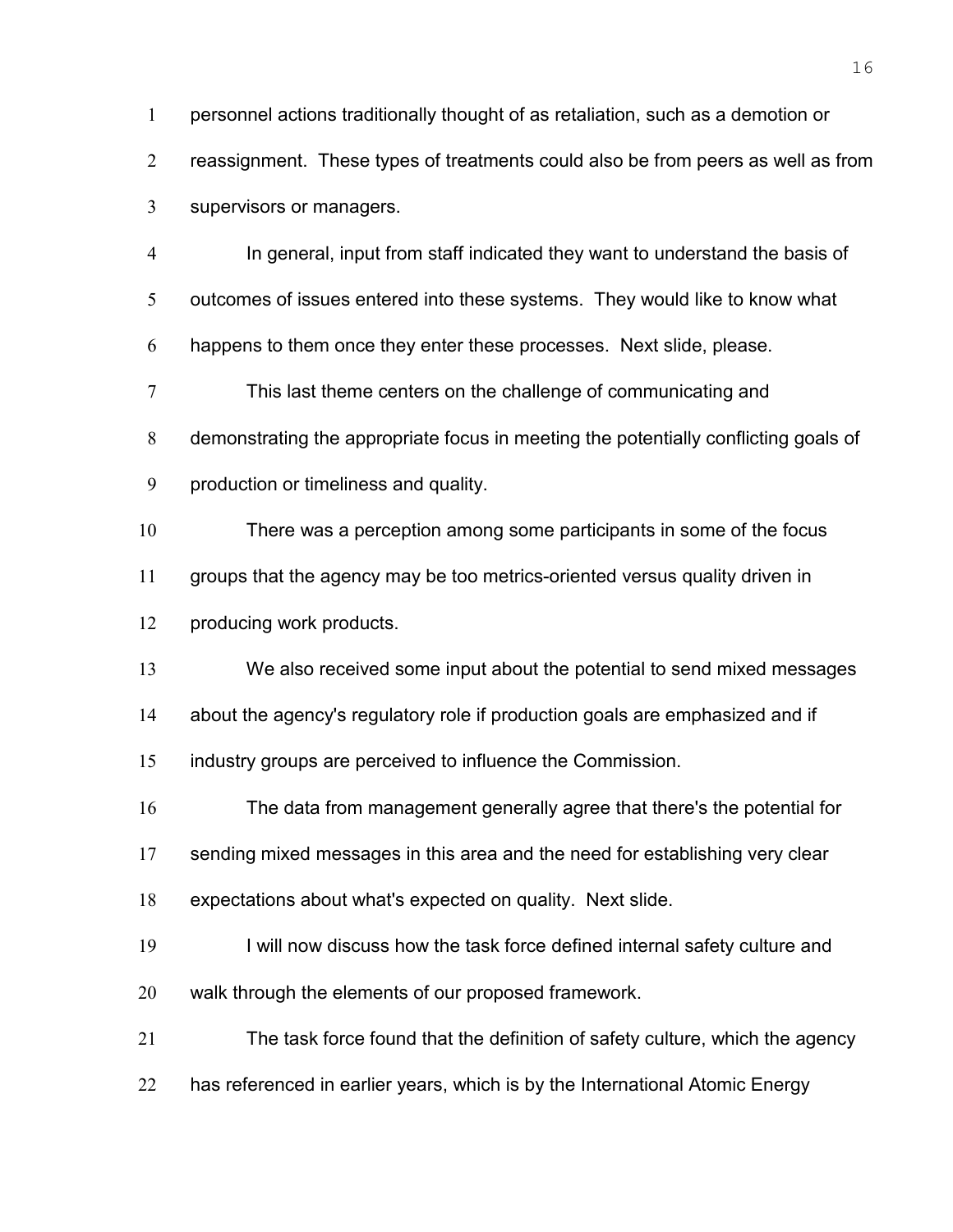Agency, IAEA, serves well as a generic definition, but that it did not necessarily

speak to everyone in the agency's internal audience.

We gave significant thought on how to include all employees in the definition. We had extensive discussions and reached agreement on the following 5 statement, as you can see on the slide there.

And we considered the statement to be interpretive of the IAEA definition for NRC's internal environment and serve as the aspirational target for the agency.

Next slide.

This slide presents you the proposed framework.

This framework is intended to be inclusive of all NRC employees. Both the IAEA definition and the task force statement describe safety culture as essentially being comprised of two portions: the characteristics and the attitudes.

The characteristics of the agency's internal safety culture are shown there on the left and can be described as organizational functions important to a strong safety culture.

The attitudes portion, which is shown on the right, is the agency's express

values and principles that underline all activities presented in a consolidated

manner. Currently, they do not appear to be well integrated to the task force.

There are elements of this framework that can apply to most organizations,

but the main emphasis here is on focusing on supporting the NRC's mission.

In developing this framework we made the decision to use safety culture

22 characteristics that are aligned with those being provided for your consideration for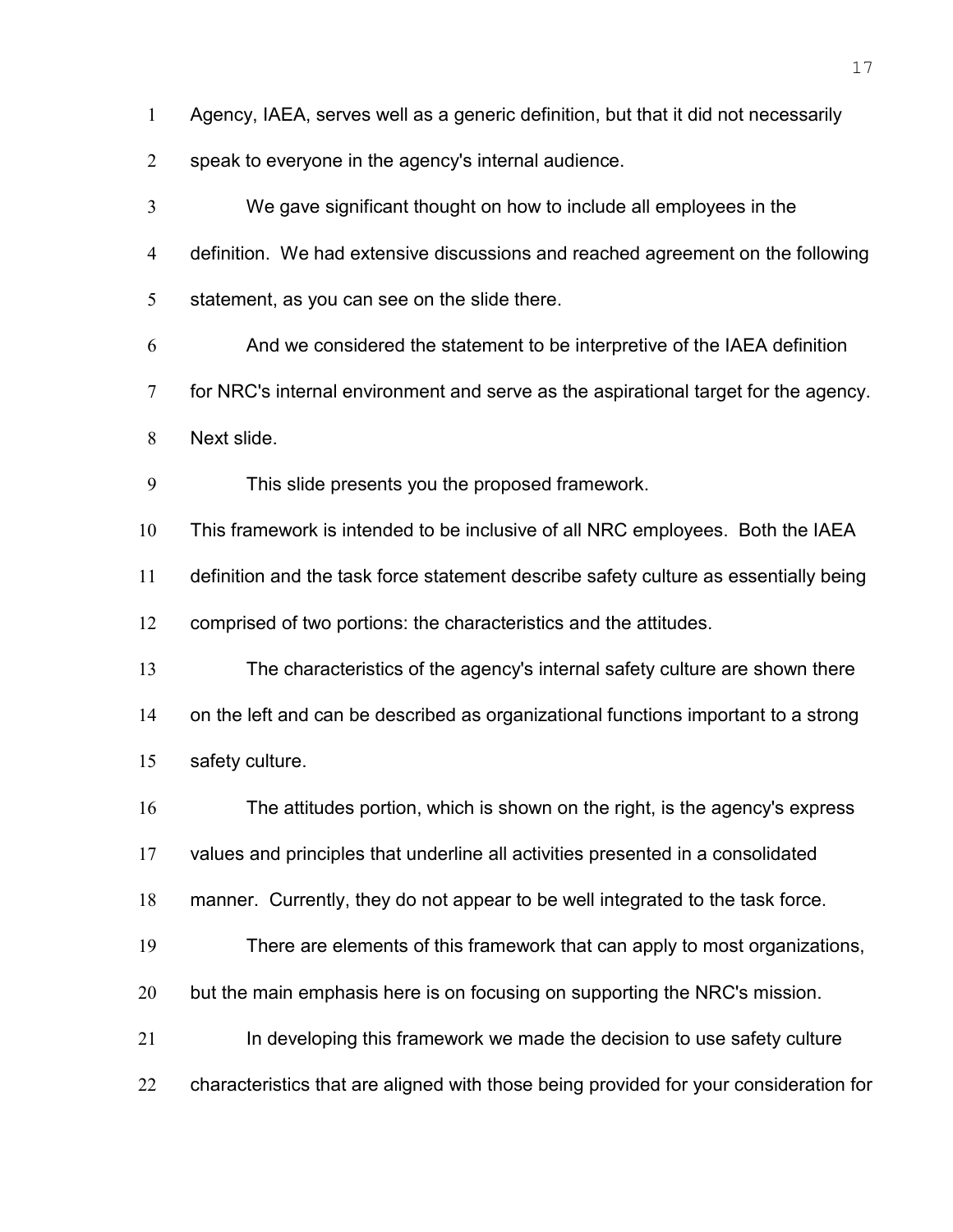communicating the Commission's expectations for safety culture to all licensees

and stakeholders and that was discussed this morning.

We took this approach because there is great value in the NRC using the same standards for its internal safety culture as what is being communicated to our licensee community. Next slide, please.

From the set of overall themes I described and with consideration of the full range of data we collected, we also drew upon insights from our own experiences and expertise. We developed the following set of recommendations, which I will now discuss.

The first recommendation is to incorporate the task force's proposed internal safety culture framework into the agency's strategic plan and to integrate it with the agency's performance management tools.

Although there are elements of safety culture being addressed in many

areas and safety culture concepts and expectations have already been

communicated by agency leaders, we found that currently there is not overarching

framework for defining internal safety culture or a standard set of communications.

17 Implementing this recommendation would set the foundation for clearly

defining and communicating the agency's internal safety culture framework and

expectations. It would also help demonstrate the inclusion of all employees.

Regarding performance management, the agency should monitor the

observable and measurable elements of this framework as part of its performance

management system, which includes tools such as the operating plans,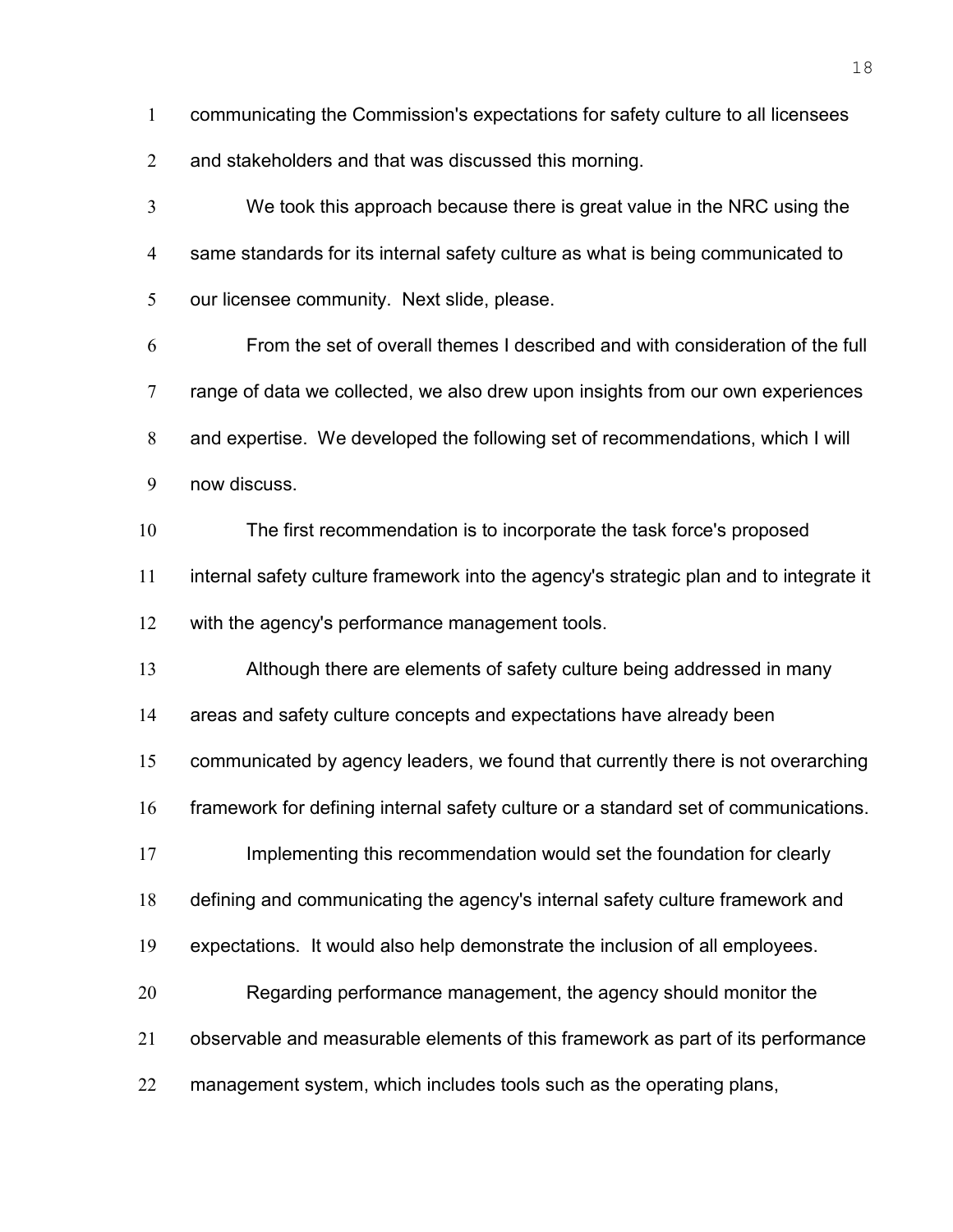performance metrics, senior executive service performance plans, employees'

performance elements and standards and self-assessments.

This will ensure that expectations being communicated on internal safety culture will clearly be directly translated into how individuals and groups are held accountable. Next slide, please.

This next recommendation is focused on training.

Every employee should have a clear understanding about what safety culture

means for the agency. The training should focus on principles and expectations

for internal safety culture to increase awareness, as well as on the interpersonal

skills that are critical to supporting a strong safety culture.

Examples of these types of skills are related to conflict management,

fostering creative tension, innovation, collaboration, and team building.

Employees also need an improved understanding of the value of diverse

views in the decision-making process and the need to effectively communicate the

basis of decisions.

In addition to this general training for all employees, there should be

particular focus on new employees so that they're introduced to the agency's

safety culture expectations from the very beginning. For example, starting during

the on-boarding process.

There should also be a particular focus on first line supervisors because the relationship between staff and their immediate supervisors is critical to a strong safety culture. Next slide, please.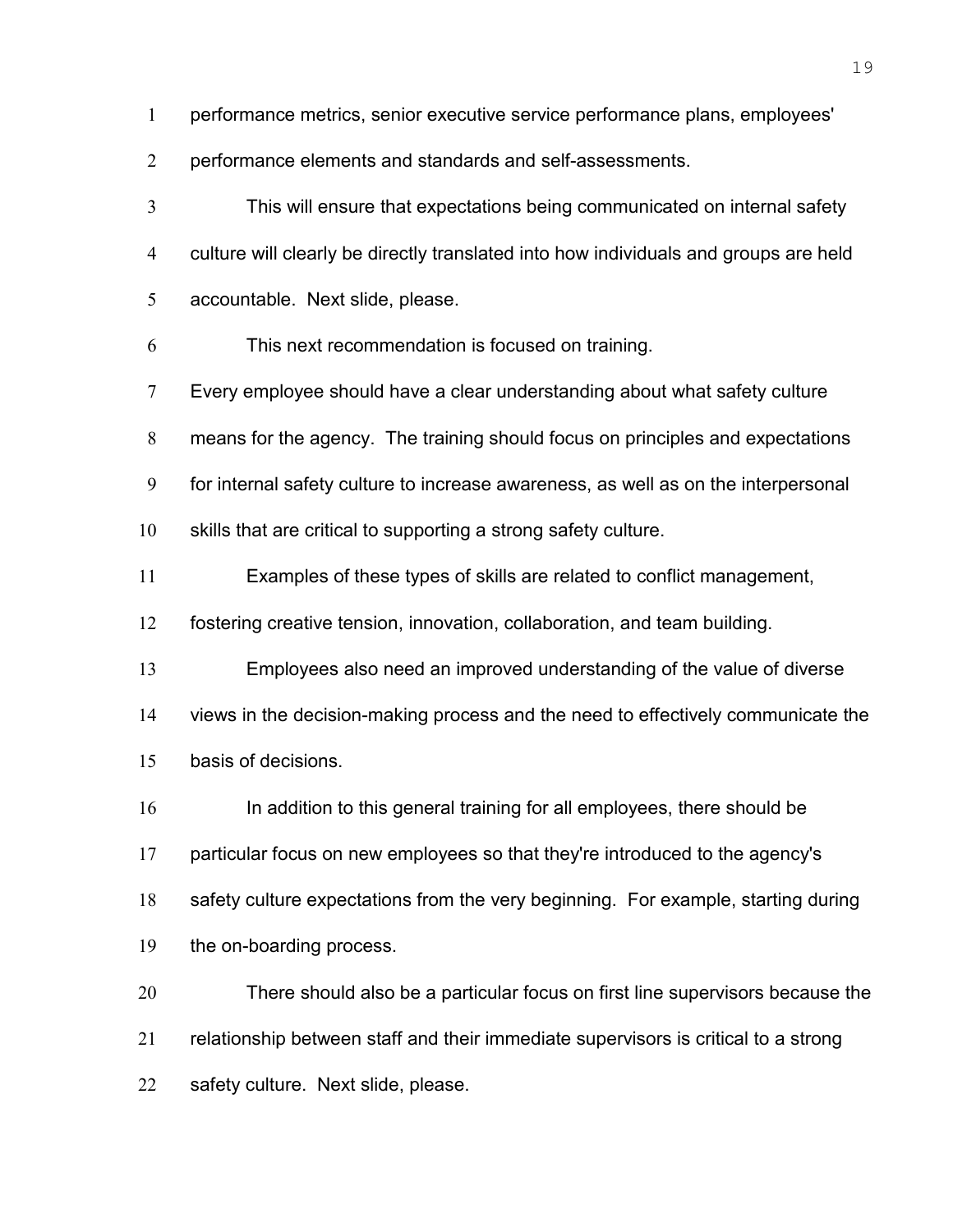Effective problem identification, evaluation, and resolution are critical areas 2 to a strong safety culture. When we look to identify all the ways the agency has available right now for employees to raise issues, express differing views or make suggestions, we realize that there is a variety of disconnect in the system. Some of these examples are the differing views processes, which are the differing professional opinions program, non-concurrence process and the open door policy, the employee suggestion programs, the generic issues program, the Office of Inspector General, the agency's allegation program. We also had the National Treasury Employees Union, the NTEU, the employee assistance program 10 and many offices and programs have office level or program specific systems. In reviewing this range of processes, we do not see a clear or consistent 12 path to resolution. Based on our experiences, we were aware of concerns and problems on the effectiveness of some of these programs. Therefore, we recommend the agency assess the effectiveness of the current set of systems in this area and based on the results develop improvements 16 to address any weaknesses that are identified. We recommend that this evaluation be done against a set of goals which we develop based on our experiences with these types of programs and processes. And these goals are: number one, being able to find information at a single location to assist in identifying the most appropriate process to use. Number two, effective screening and prioritization of issues based on the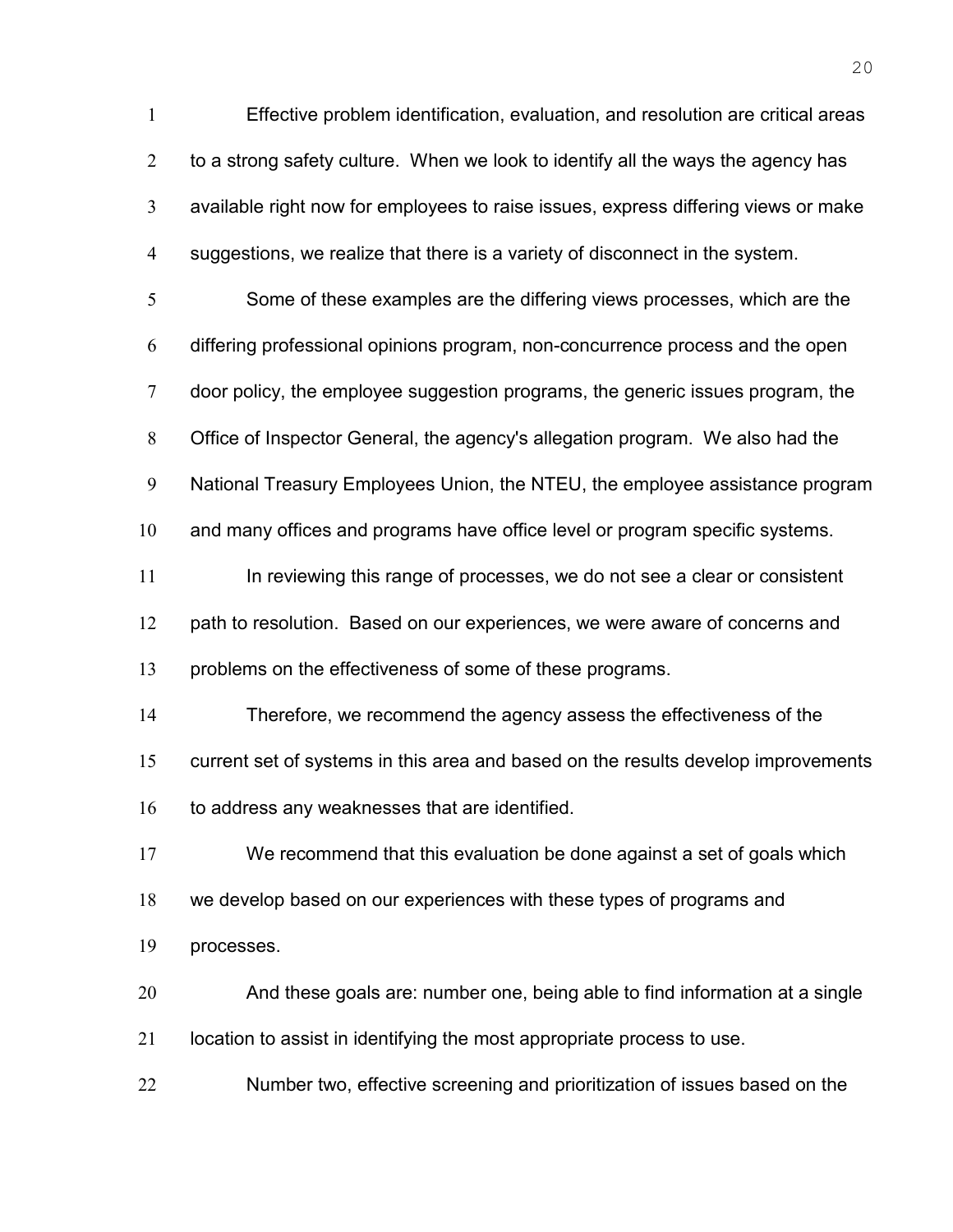safety and security significance as appropriate.

Number three, communication and transparency of the resolution.

Number four, shareability of information throughout the agency.

In addition to conducting this evaluation, we recommend a specific focus on improving the current employee suggestions program to encourage employees to share ideas on how to improve the agency.

We believe this is particularly important given the large number of new

employees who are arriving to the agency who may have good ideas based on

their experiences from outside the agency.

10 And then the other recommendation here is focusing on establishing clear expectations and improved accountability for keeping policies and procedures current and in line and for maintaining their quality.

This recommendation targets procedures at the office or lower levels to supplement the ongoing initiative to update and maintain agency management directives.

The arrival of a large number of new employees has increased the

importance of having accurate up to date and usable procedures. Next slide.

This last recommendation provides a tie across all the recommendations I

discussed previously. Currently, there is not a single person or organization that

has responsibility for maintaining an integrated vision and strategy for activities

related to internal safety culture.

Given the wide variety of improvement initiatives and activities that could be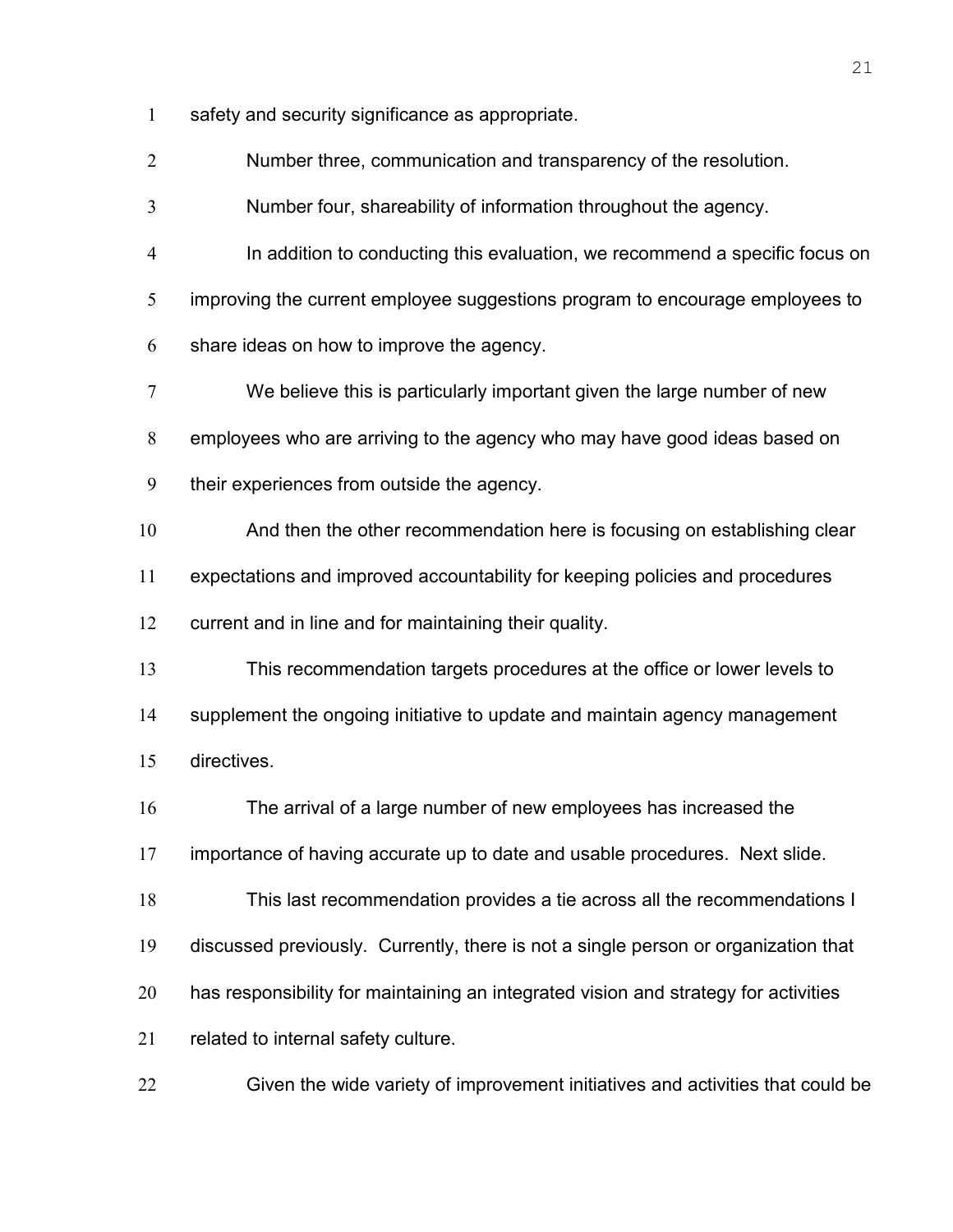undertaken, we strongly recommend establishing a dedicated position or

organization to lead and coordinate efforts in this area.

This position or organization would serve as an advocate by conducting and coordinating activities to monitor and strengthen the internal safety culture by performing tasks and activities such as promoting awareness, identifying training needs, evaluating program effectiveness, providing guidance to offices, and recommending improvements.

This adviser organization would also focus on supporting a strong safety conscious work environment/open collaborative working environment at the agency.

Another important function we recommend for this position would be to

12 serve as a resource to assist employees in selecting and using the most

appropriate avenue for raising differing views, making suggestions or addressing

mission or work-related concerns.

We received input from and had dialogue with the union on this function. In developing the roles and responsibilities for this position, the agency management should work with the union to ensure that the union retains its rights under law for employment or grievance types of issues.

We recommend that this adviser work closely with the individual or

20 organization responsible for activities related to the safety culture of licensees to

ensure there is consistency in alignment where appropriate between agency

safety culture activities.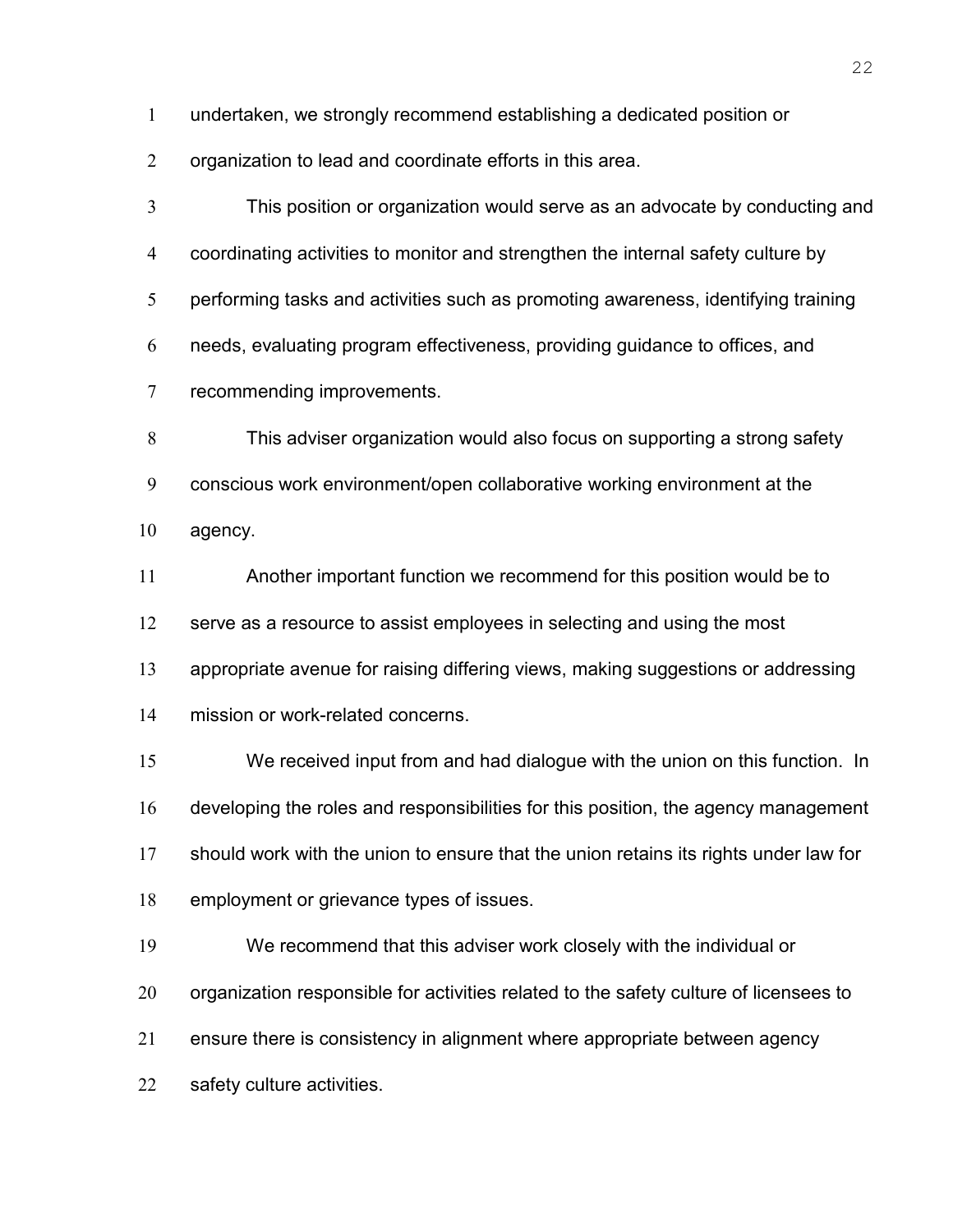After the task force achieved strong consensus on the need for this position 2 or organization and its functions, we had extended the dialogue about the specific grade level and reporting relationship for this position.

As a task force, we were divided on this question. We had 11 members supporting a senior level service, SLS, level employee or SLS led team reporting directly to the EDO, the Executive Director for Operations should be appointed and we had 12 members that supported a more general approach, and with that approach being not providing a specific position level or reporting relationship. The basis for each of these approaches are discussed in further details in 10 the report. In addition there are also some more comments provided by specific task force members on this topic and they're included at the end of the report. On this recommendation, I really want to reiterate the importance of it and the very strong support from the task force as a whole on the need for this position or organization and its intended functions and goals.

In summary, I just want to say all these recommendations are interrelated and provide support for and build upon each other. Therefore, to achieve the most effective and lasting results, we recommend that they be adopted as a set and that their implementation be well coordinated. Next slide, please. Slide 20.

The agency has a number of existing initiatives and activities that support elements of strong safety culture. We would like to recognize and recommend continual emphasis in three specific areas.

The first one is knowledge management. There are many great activities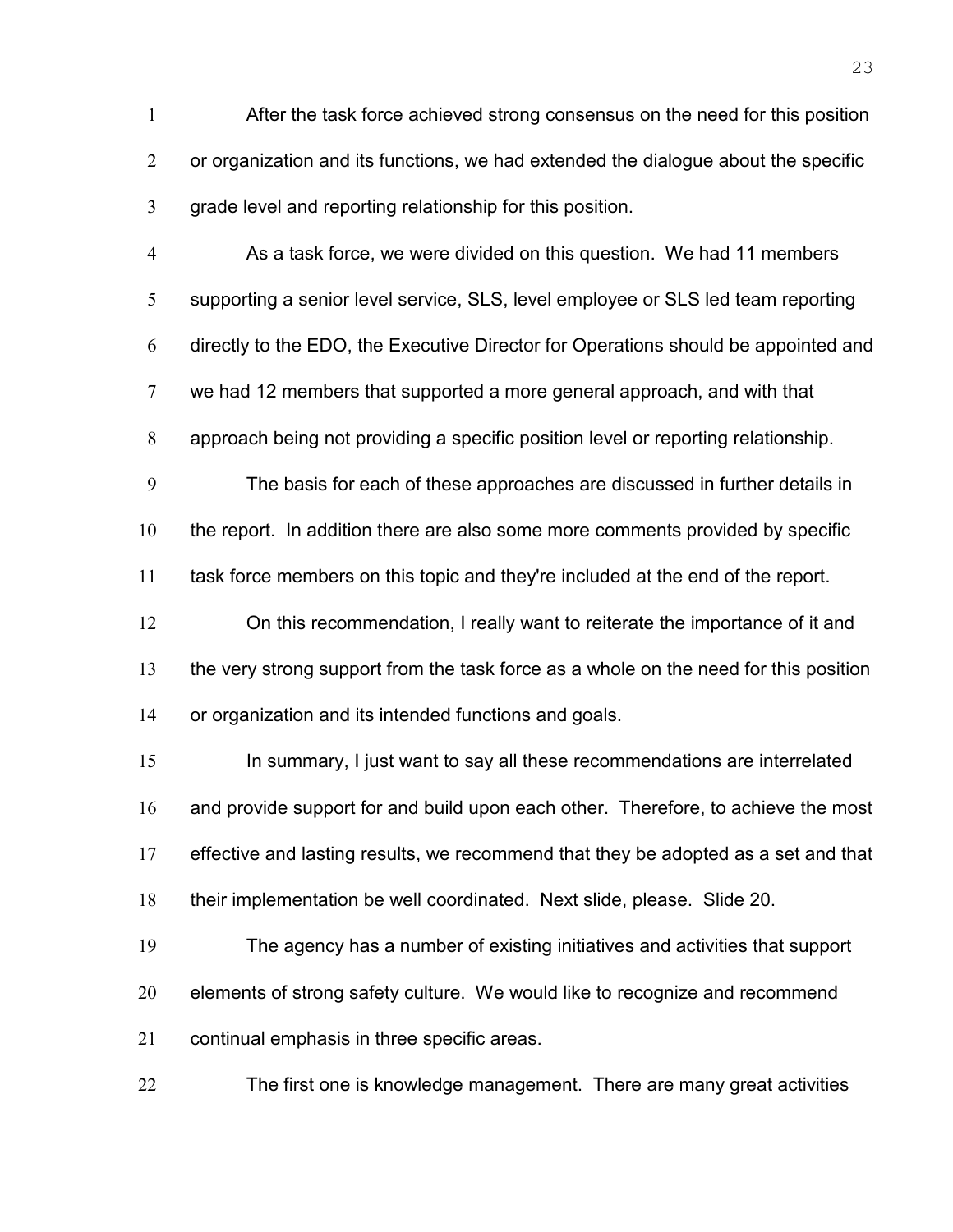being implemented in the knowledge management area currently. For example, 2 the establishment of NRC's knowledge center which has a growing number of communities of practice and actually our task force had a community practice on that center to share insights from agency subject matter experts and has linkages to various training educational seminars.

There were some continuing concerns from some of the focus groups on this area specifically regarding the adequate capture of knowledge from departing employees. Therefore, we recommend continuing focus and knowledge management to address these kinds of concerns.

The second is related to the NRC team player initiative. NRC team players are identified for exhibiting behaviors such as promptly raising, fairly considering 12 and respecting differing views. The task force recommends continuing the agency's focus on this initiative.

Regarding employee health and safety, the task force interpreted safety as it relates to the NRC mission, but saw a clear nexus to employee and workplace safety, which are both critical to the effective functioning of the agency and directly supports an overall environment and culture of focus on safety. Next slide, please. The list of practices we collected in our internal benchmarking has many items that may have value in being standard or adopted by other groups. We do recognize that with a diverse range of office sizes, complexities and functions, some of these practices may not be as effective for some offices and

22 that modifications or adjustments may be needed.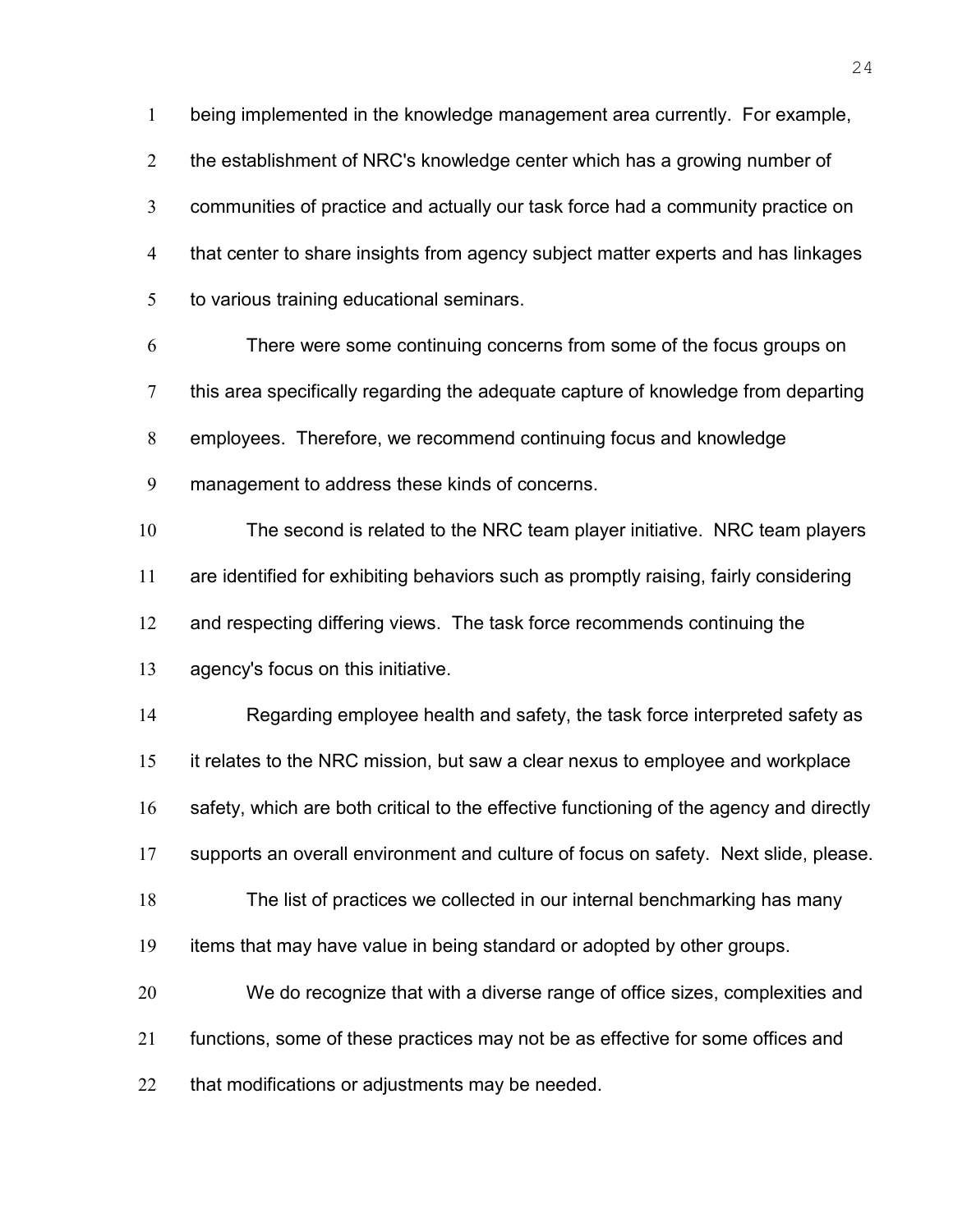Also, the insights we collected from external benchmarking can be evaluated for applicability and so we included the suggestion to do this further review in the report. That wraps up my presentation on the themes and recommendations of the task force. Now, I will turn it over to Mr. Borchardt to discuss the next steps. MR. BORCHARDT: Go to the next slide, please. I would like to congratulate the task force for coming up with a very good list of activities that will help the agency move forward as we try to improve an already robust safety culture, I think. The first item I wanted to briefly mention was the Strategic Plan. In recognizing the value and importance of senior management level endorsement of the principles of a good safety culture, we're going to be looking at ways to update the Strategic Plan so that these concepts are incorporated into the future update, 2010 update, to the Strategic Plan and also to look at ways that we can align these fundamental principles into some of the management tools, like performance appraisals for SES managers and operating plans. We don't have a clearly identified how we're going to do that yet, but we think it's a good fundamental principle to re-enforce the everyday practices that you need to have in order to have a good safety culture. Go to the next slide. Clearly, training and communication comes through loud and clear. It's not a surprising finding by the task force, but our organizational values and our 22 mission and the safety culture need to be a focus of that from the day an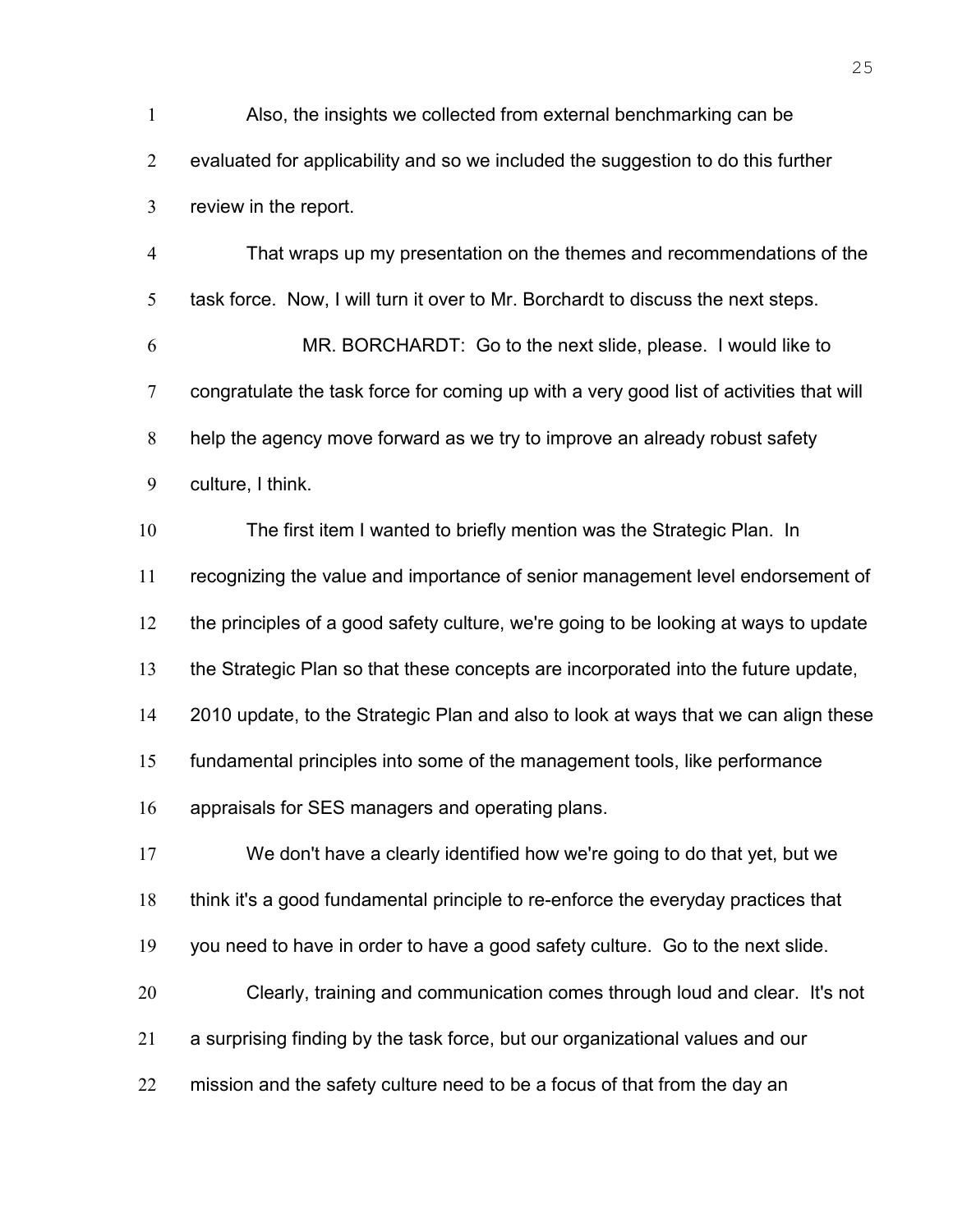employee walks through the door on the very first day and every day afterwards. 2 I think we can't afford to pass up opportunities and supervisor training and staff meetings and the All Hands meetings that the Commission has with the staff and in even less formal meetings that we have on a day-to-day basis, that these 5 principles, this receptiveness to ideas, to differing views on how to resolve issues is embraced and people feel free to raise those issues on a day-to-day basis. Unfortunately, the reality is you can talk about it for months and months and months and you only need one bad example to undo all of that good work beforehand. So, it needs to be constantly modeled and re-enforced on a day-to-day basis. Next slide. 11 I think we have a healthier issue resolution process today than we've ever had before, but it's a never ending pursuit. It wasn't too many years ago that

headquarters didn't have a non-concurrence process. I think that was a major step forward for us at headquarters.

The Regions had that program or something very similar to that predating the establishment of it in headquarters, but that process and others like it that June mentioned, I think, will be examined as a lesson learned from the review that was done.

And the agency level approaches and the individual office expectations need to be established because, again, it's really at the grassroots level that this is effective or not effective.

So, we can have all the high level agency proclamations we want, but if it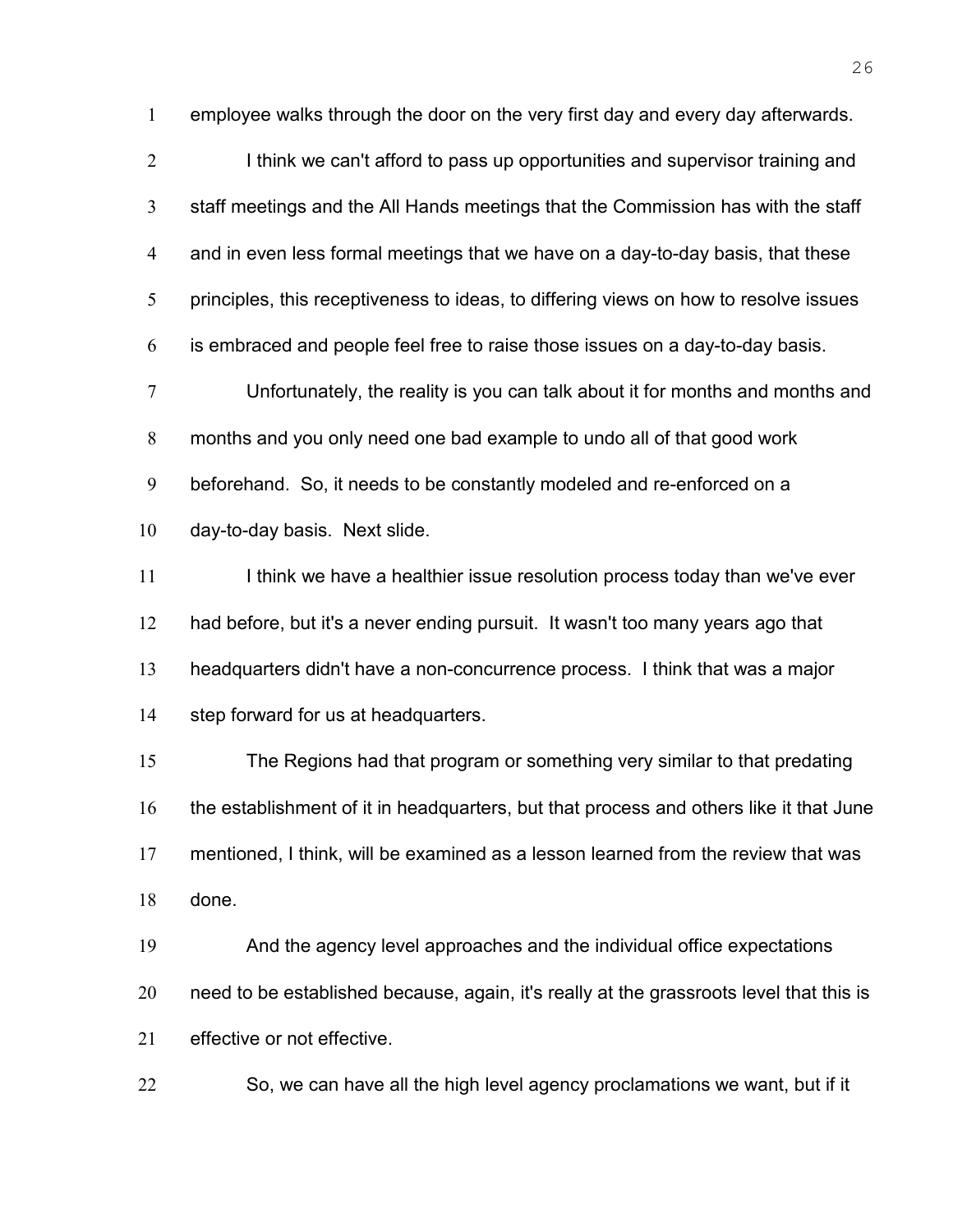isn't translated down to the individual working element, then it really falls on deaf ears and isn't as effective.

So, having office level procedures that translate down throughout the entire staff and to all elements of the staff. I think the point was made earlier which is very important. We saw in previous IG culture surveys that there are major portions of the staff that didn't think it applied to them, and we're making a very proactive effort to disabuse people of that view. And this internal safety culture applies to all 4,000 staff members equally. Go to the next slide.

We're going to move forward with implementation of this new adviser position. It's being established in the Office of Enforcement. I appreciate and acknowledge the differing perspectives and different ideas that were identified by the task force members.

13 I think they were very well thought out, very well reasoned approaches, and it illustrates that a group of people or individuals can come up with different views and have different opinions.

The reason that I'm in favor of it being established in the Office of Enforcement is that, frankly, it's very consistent with the management approach we were trying to use throughout the rest of the agency, not specific to safety culture, but that we have centers of excellence all through the agency, and to have 20 the prime responsibility or the leadership role, the situational leadership within an office is fully consistent with the approach that we're trying to take.

We also think -- I also think that there is a very good opportunity to build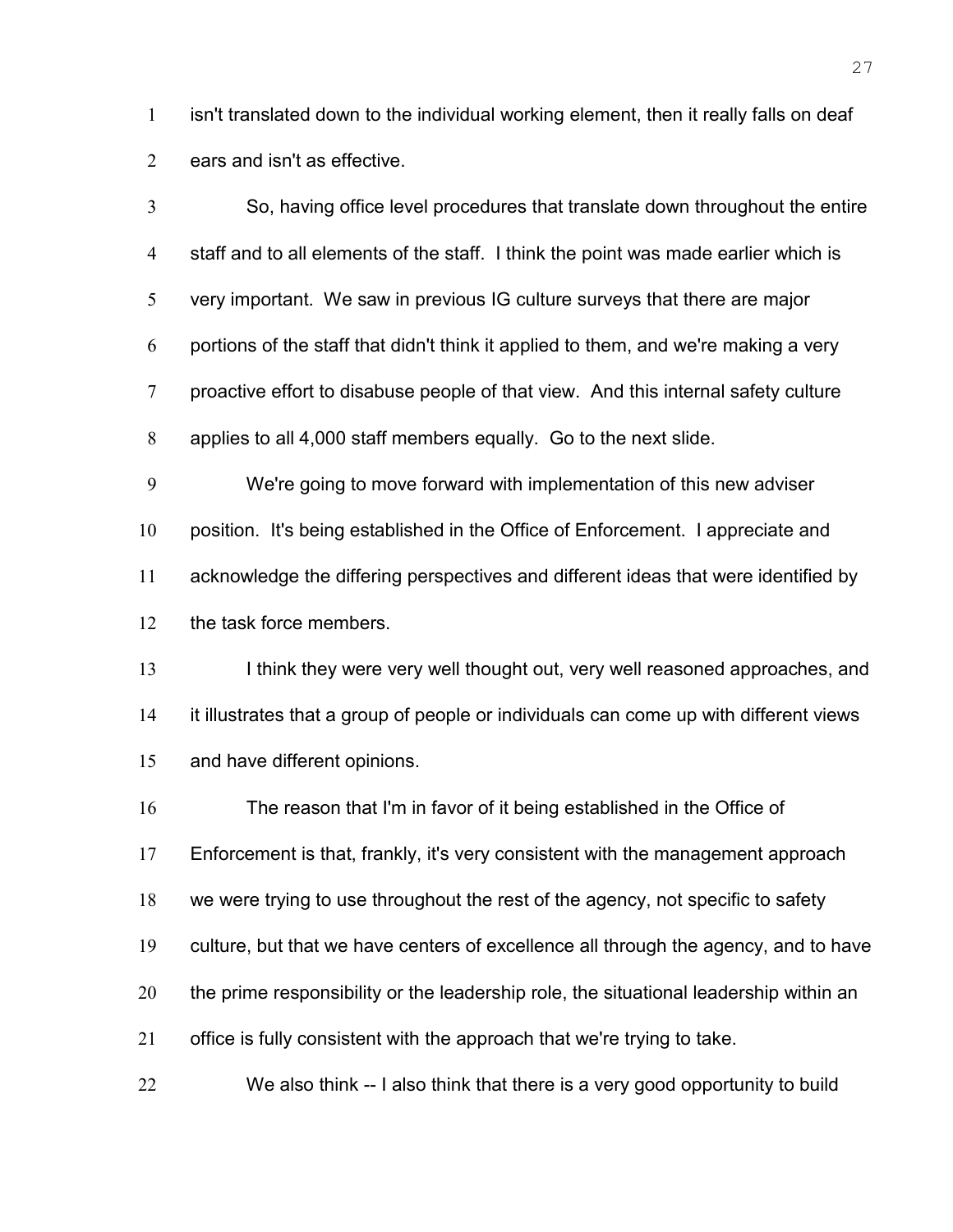have the allegation program. They handle discrimination cases, they review enforcement programs on discrimination basis. And so, there's a level of expertise in that office already exists that this position can interact with on a daily basis. I think Cindy will provide excellent leadership in this area as she has in the others, and it will get, frankly, a more effective leadership from being in a relatively small office than it would having to compete with all the other agency activities that the EDO's office has to deal with. Next slide, please. As was also mentioned earlier, the Inspector General Safety Culture and Climate Survey is going to be wrapping up very soon. When the results of that are provided we're going to take a look at that to see if it supplements or in any way influences the activities that we'll be taking as a result of the task force. A couple of months after we get the results from the IG study, we'll provide 15 some information to the Commission with our recommendation on how we can integrate those results and then move forward in a more cohesive coordinated fashion. And that completes the staff's presentation. CHAIRMAN JACZKO: Well, thank you, Bill, and I think that was a good presentation and I think we'll have a good discussion from the Commissioners on a lot of these topics. And it's good to see that these things are 22 being implemented and I think there's a lot of good suggestions in there. And I'm

upon an already strong base of knowledge in the Office of Enforcement. They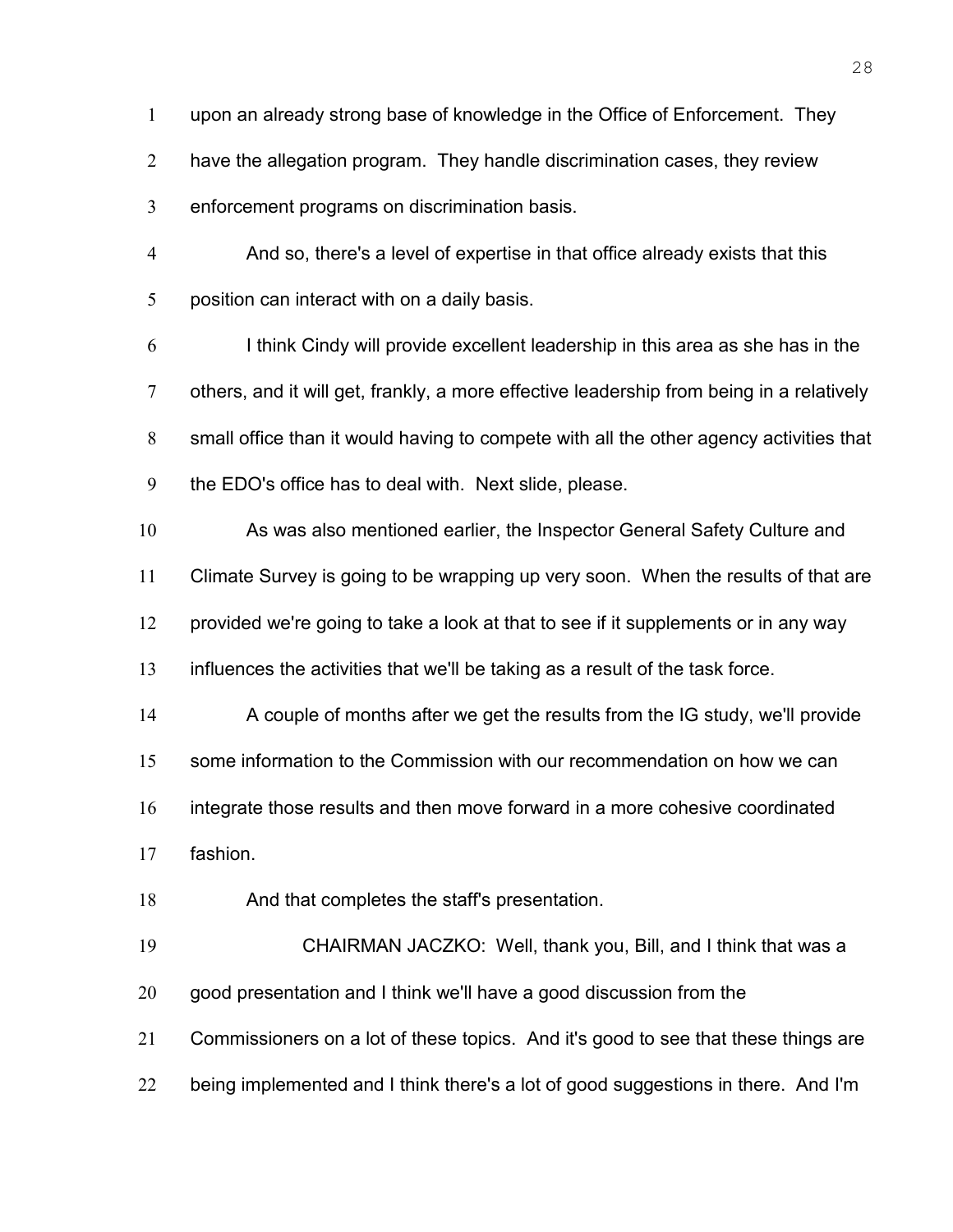glad to see we're moving forward on them.

2 I think we'll begin with Commissioner Lyons.

COMMISSIONER LYONS: Let me start by seconding the thanks that Bill already expressed to Cindy, to Doug, and to June and to the entire task force for the thoroughness of this report. I really compliment you on all aspects of the report.

7 I think this report will go a long ways towards providing a number of approaches to further strengthen safety culture at the agency and I think it sends a very strong message to all the staff of the value that the Commission, the senior managers, all of us, place on internal safety culture.

Also appreciate, June, your response this morning when I started some of my questions with wondering about the desirability of having a single safety culture statement applied both internally and externally.

And if I understood your comments correctly then and now as you went through it, there really is a common starting point for the two approaches, both internal and external.

17 I can't help thinking that we should be very careful to communicate that there really is that common starting point, because I don't want -- to me, it's just important that it's clear both externally and internally that we start from the same point.

We diverge, as you pointed out, June, depending on the particular audience 22 that we're addressing, but starting on the same point, I think, really is important.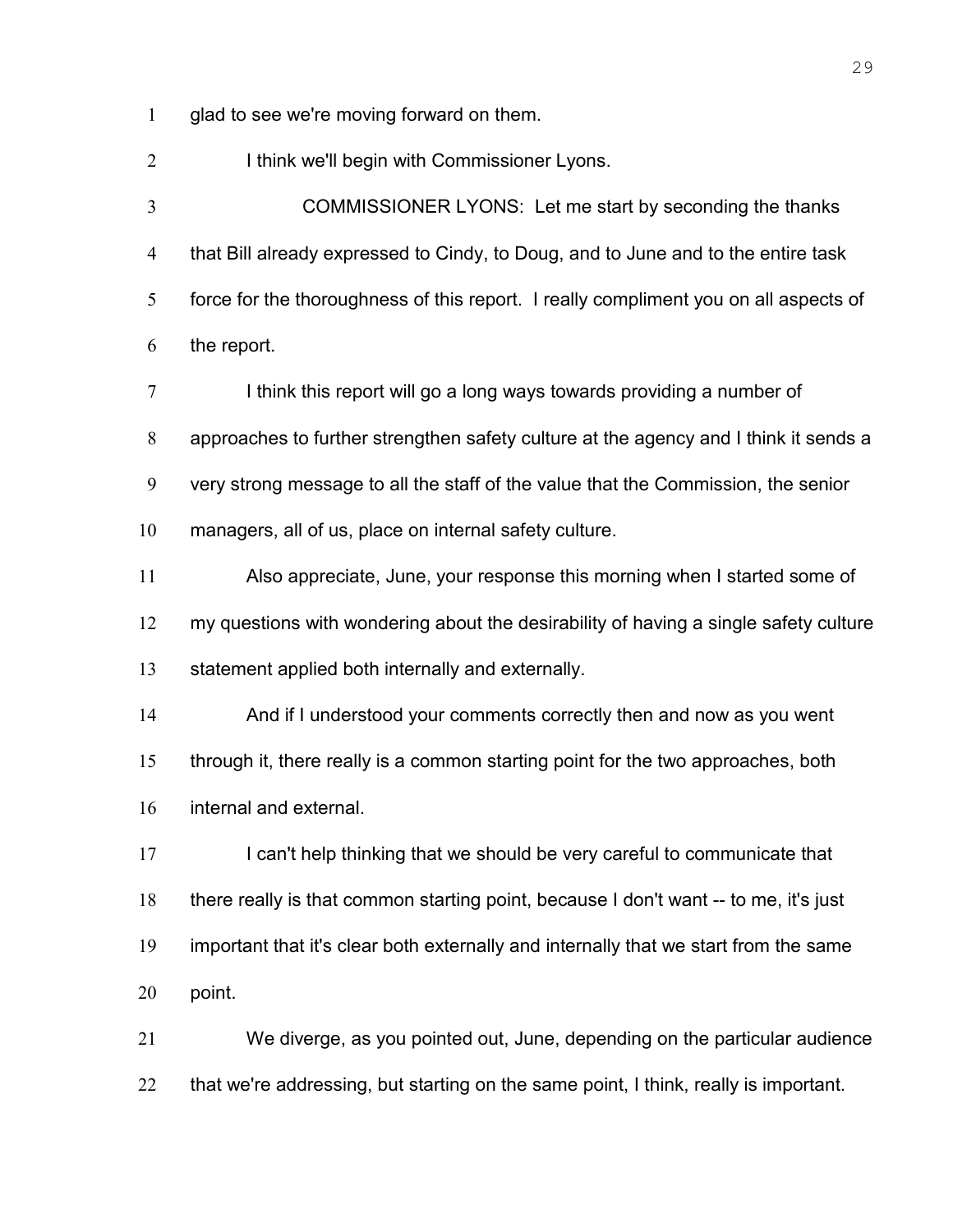| $\mathbf{1}$   | And before I get into more specific comments, since the IG report came up            |
|----------------|--------------------------------------------------------------------------------------|
| $\overline{2}$ | a number of -- the IG survey came up a number of times, including, Bill, your        |
| 3              | contributions in the elevator, I have to note that I rode down for this meeting with |
| 4              | some of the IG folks and the comment was made about how wonderfully effective        |
| 5              | your posters were and how the levels of participation have further increased. So,    |
| 6              | thank you for your forceful words.                                                   |
| 7              | MR. BORCHARDT: My pleasure, Commissioner.                                            |
| 8              | [LAUGHTER]                                                                           |
| 9              | COMMISSIONER LYONS: I guess I'd start my comments or                                 |
| 10             | questions with the position of the safety culture adviser. I appreciated the         |
| 11             | discussion that both Bill and June gave on that.                                     |
| 12             | I fully agree that it's appropriate, Bill, for you to decide where that function     |
| 13             | is; completely comfortable with the decision you've made, and have no problems       |
| 14             | on that. But a couple of questions.                                                  |
| 15             | I'm curious whether the task force or maybe whether you, Bill, considered            |
| 16             | whether that safety culture adviser could have responsibilities both internally and  |
| 17             | externally.                                                                          |
| 18             | And it's back to the theme I started this morning with June that I do think          |
| 19             | there's something to be said for treating as much of the internal and external       |
| 20             | safety culture aspects as are reasonable, treating them roughly the same way.        |
| 21             | I'm just curious if there was discussion on having that adviser play a very          |
| 22             | strong role both internally and externally, and both of you sort of hinted that that |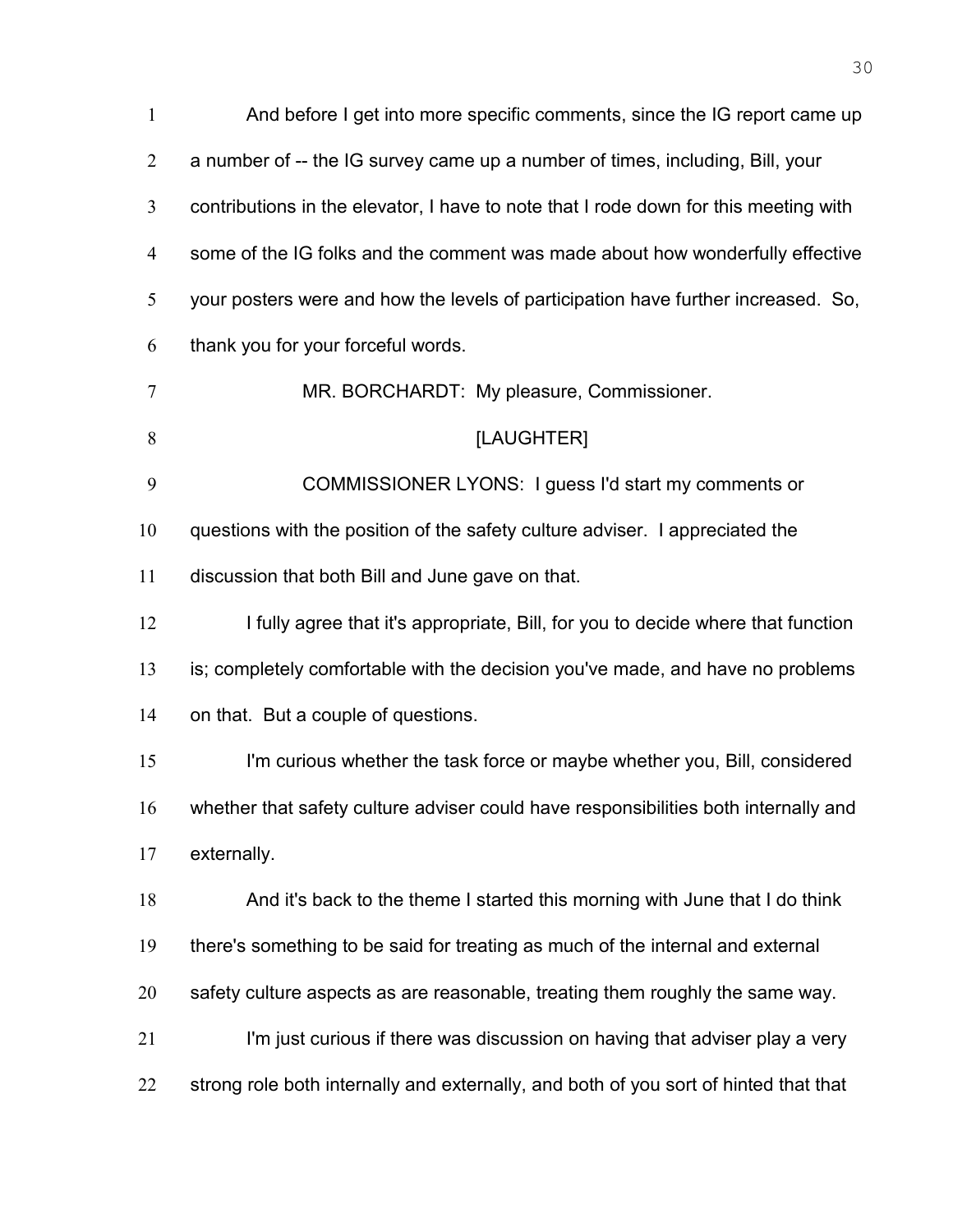| $\mathbf{1}$   | was at least part of the thinking. But would anyone want to expand?                  |
|----------------|--------------------------------------------------------------------------------------|
| $\overline{2}$ | MR. BORCHARDT: Let me ask the task force to address the                              |
| 3              | discussions internal to the task force and then I'll give my view.                   |
| $\overline{4}$ | MS. CARPENTER: Well, I'll let them do the internal --                                |
| 5              | MR. COE: I could just answer in this fashion. Yes, it was                            |
| 6              | considered. There was discussion about the relationship and the importance of        |
| 7              | maintaining that connection because of the emphasis that the task force always       |
| 8              | saw between maintaining the consistency between internal and external.               |
| 9              | One, in fact, the first of the additional comments in the report expressed           |
| 10             | more specifically and more directly a view that the task force as a whole did not    |
| 11             | adopt, that there be consideration given for merging the internal and external       |
| 12             | functions within one individual.                                                     |
| 13             | And I'd invite -- as I will throughout this briefing -- invite any of the task force |
| 14             | members that are here in the audience to add their own views and comments on         |
| 15             | that or on any other points that are made.                                           |
| 16             | So, yes, it was discussed. It was not adopted as an overall                          |
| 17             | recommendation, and it was expressed as an additional comment.                       |
| 18             | MS. CAI: Yeah, the discussion was whether to combine the two into                    |
| 19             | one individual and where we came out on that discussion was to be broader in its     |
| 20             | discussion in the report. There should be coordination and how that coordination     |
| 21             | works out, whether it's one person or a couple of people working closely. We left it |
| 22             | up to the implementation, but we do acknowledge that there does need to be very      |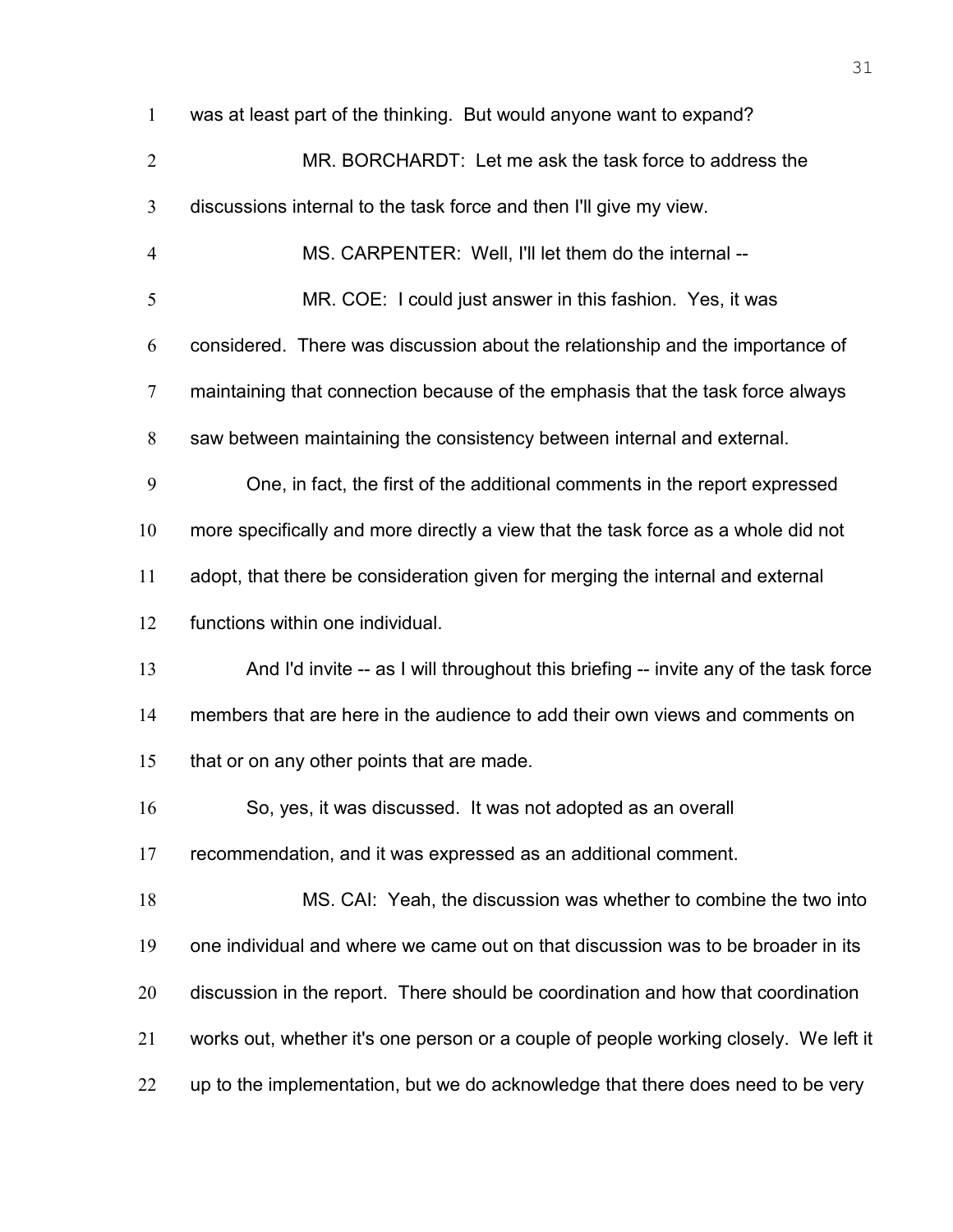close coordination so that there is consistency and alignment.

| $\overline{2}$ | MS. CARPENTER: And then for implementation, we had actually                             |
|----------------|-----------------------------------------------------------------------------------------|
| $\mathfrak{Z}$ | talked about that. And at this moment in time, since the position is just beginning     |
| $\overline{4}$ | and there are a lot of recommendations, what I'd like to do is start it off as internal |
| 5              | safety culture at this moment and get the momentum built up on the                      |
| 6              | recommendations and focus on that, rather than having this person's position            |
| $\overline{7}$ | focusing on both internal and external.                                                 |
| 8              | So having them as two separate positions at this moment in time is, I think,            |
| 9              | each of them focus on where we're going and then continue to look at this as we         |
| 10             | go down the road. It might make more sense then to merge them.                          |
| 11             | MR. BORCHARDT: I get nervous any time we're only one deep on                            |
| 12             | any topic, whether it's thermal hydraulics analyst or safety culture.                   |
| 13             | So, my personal view -- and this is one of the reasons I thought it made                |
| 14             | sense to all be in the Office of Enforcement, that you would have a core of multiple    |
| 15             | people that could use their collective wisdom and that interaction to come to a         |
| 16             | better answer than any one person could do in isolation.                                |
| 17             | So, I think it's good that it all be in one group, but I would be cautious about        |
| 18             | having it only one person. We're focusing on knowledge management an awful lot          |
| 19             | to try to spread knowledge.                                                             |
| 20             | I struggle to find reasons why we want to isolate any one topic, safety                 |
| 21             | culture or anything else, to just a sole person.                                        |
| 22             | COMMISSIONER LYONS: I appreciate that it was seriously                                  |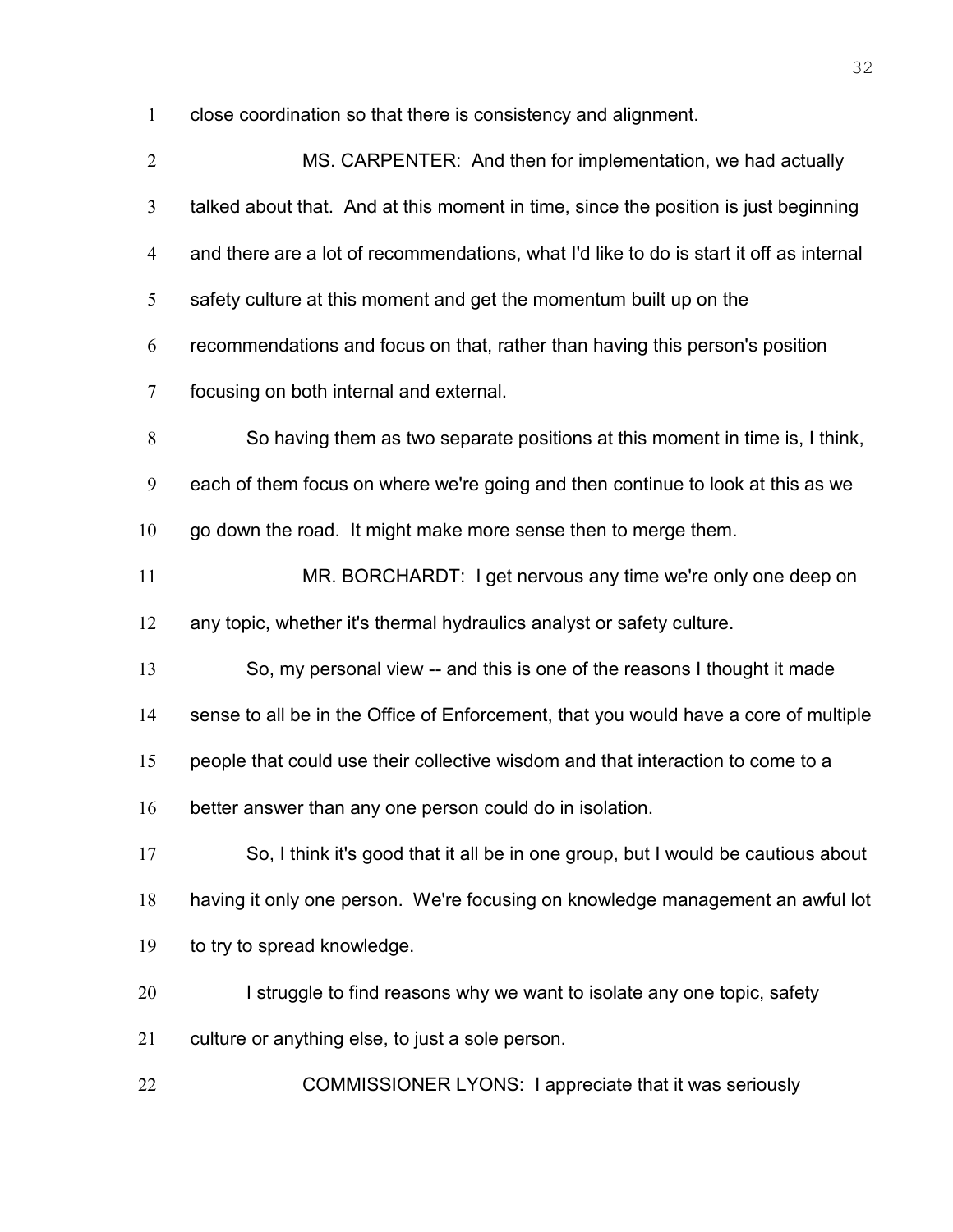considered, and I also appreciate the point that however it's done there needs to 2 be strong coordination between the internal and external points of view on this. And I also want to just offer maybe my two cents worth on a point that I gather is still being debated on this individual as to whether it's an SLS or a GG-15.

For whatever it's worth, I guess, Bill, I would favor making it the Grade 15 more from the standpoint that I think this position is going to be a fabulous training ground for individuals to gain a very strong appreciation of this critical issue across the overall agency, and maybe a very good, say, training ground for future leaders in the organization.

11 I worry a little bit if it's made an SLS, if it -- maybe this is a poor way of 12 saying it, but it could be a position for life, whereas I can't help thinking that having a position with some rotation through it at the Grade 15 level could provide a wonderful training opportunity for a lot of future leaders. That's for whatever it's worth; take it or leave it.

A comment I wanted to make on one point in the report. There was some concern expressed on the need -- I think it was put as stable turnover rates, and some concerns -- or maybe I read this statement as some concerns -- that managers may not always have technical expertise in the areas they manage. 20 I certainly appreciate the need for managers to have that technical background in the areas they manage, but I'd be very, very nervous if a statement 22 like that were taken to argue against the continuing focus within the agency on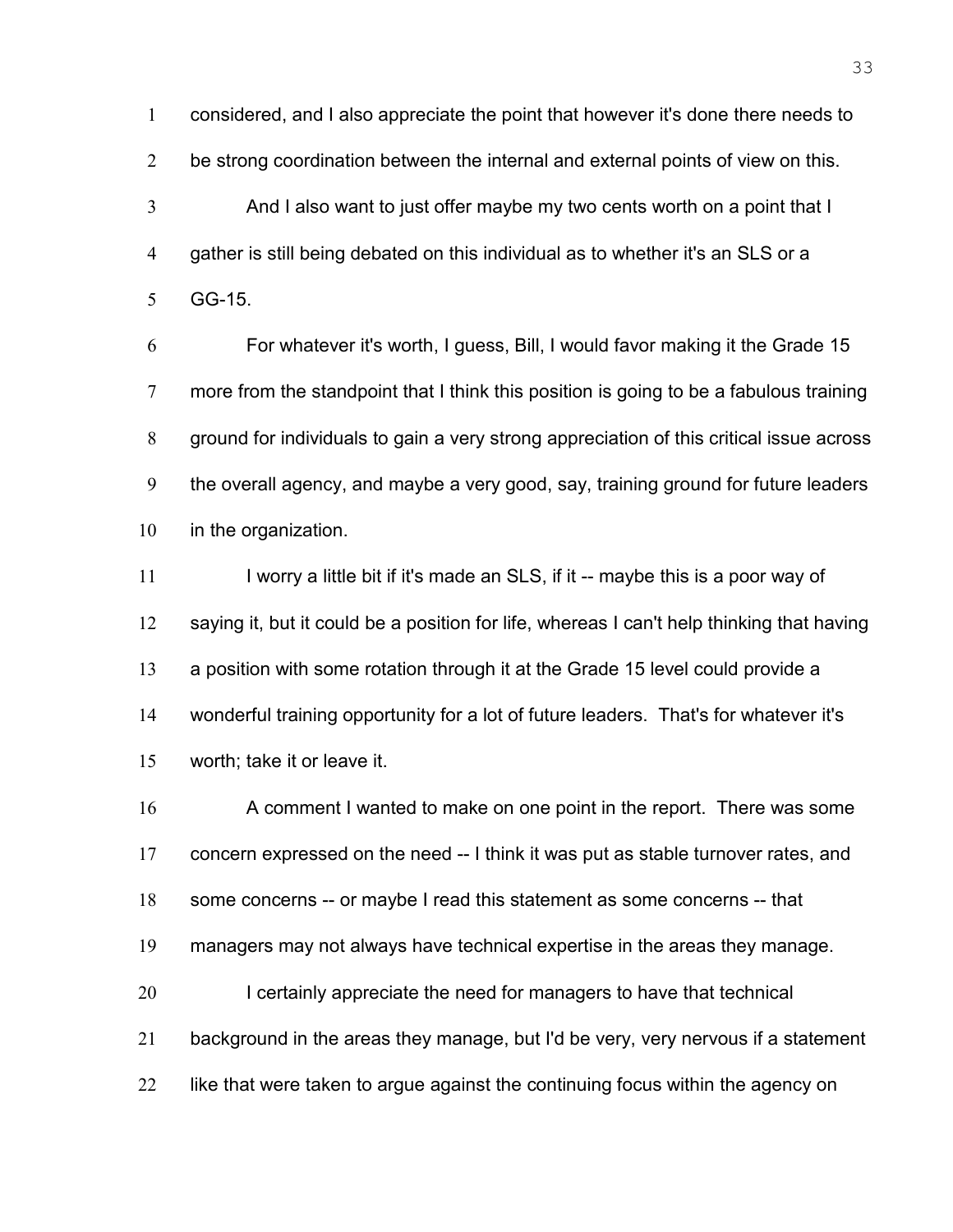rotations of managers and staff to a variety of different assignments.

| $\overline{2}$ | I guess in the time I've been on the Commission, I've been extraordinarily           |
|----------------|--------------------------------------------------------------------------------------|
| 3              | impressed with the effectiveness with which the agency uses rotational               |
| $\overline{4}$ | assignments and some of you are certainly examples of that.                          |
| $\mathfrak{S}$ | I think the rotational assignments provide very strong growth opportunities          |
| 6              | for the staff and even if there is perhaps some sacrifice as a manager who is        |
| $\overline{7}$ | rotated in comes up to speed, at least my view -- I just don't want that statement   |
| 8              | taken to counter the current emphasis on rotational assignments.                     |
| 9              | And one other comment before my time ends. You talked a little bit about             |
| 10             | some of the lessons from your explorations with other agencies. You mentioned        |
| 11             | the importance of -- in those other agencies -- of strong leadership and leaders     |
| 12             | modeling the appropriate behavior.                                                   |
| 13             | I just wonder if there's any other particularly strong observations that came        |
| 14             | from the benchmarking with other organizations.                                      |
| 15             | MS. CAI: Yeah, I'm looking in the report. There is actually -- we do                 |
| 16             | have a -- we do have a section where we describe additional high level themes we     |
| 17             | got from the external benchmarking.                                                  |
| 18             | I'll just look at the list real quick and it's in the report. It's actually on pages |
| 19             | 16 and 17. We have the listing there, but we saw a lot about importance of           |
| 20             | communications at all levels and consistent communications on the expectations.      |
| 21             | Again, we talked about leadership, having a visible presence and                     |
| 22             | demonstrating those behaviors on a day-to-day basis.                                 |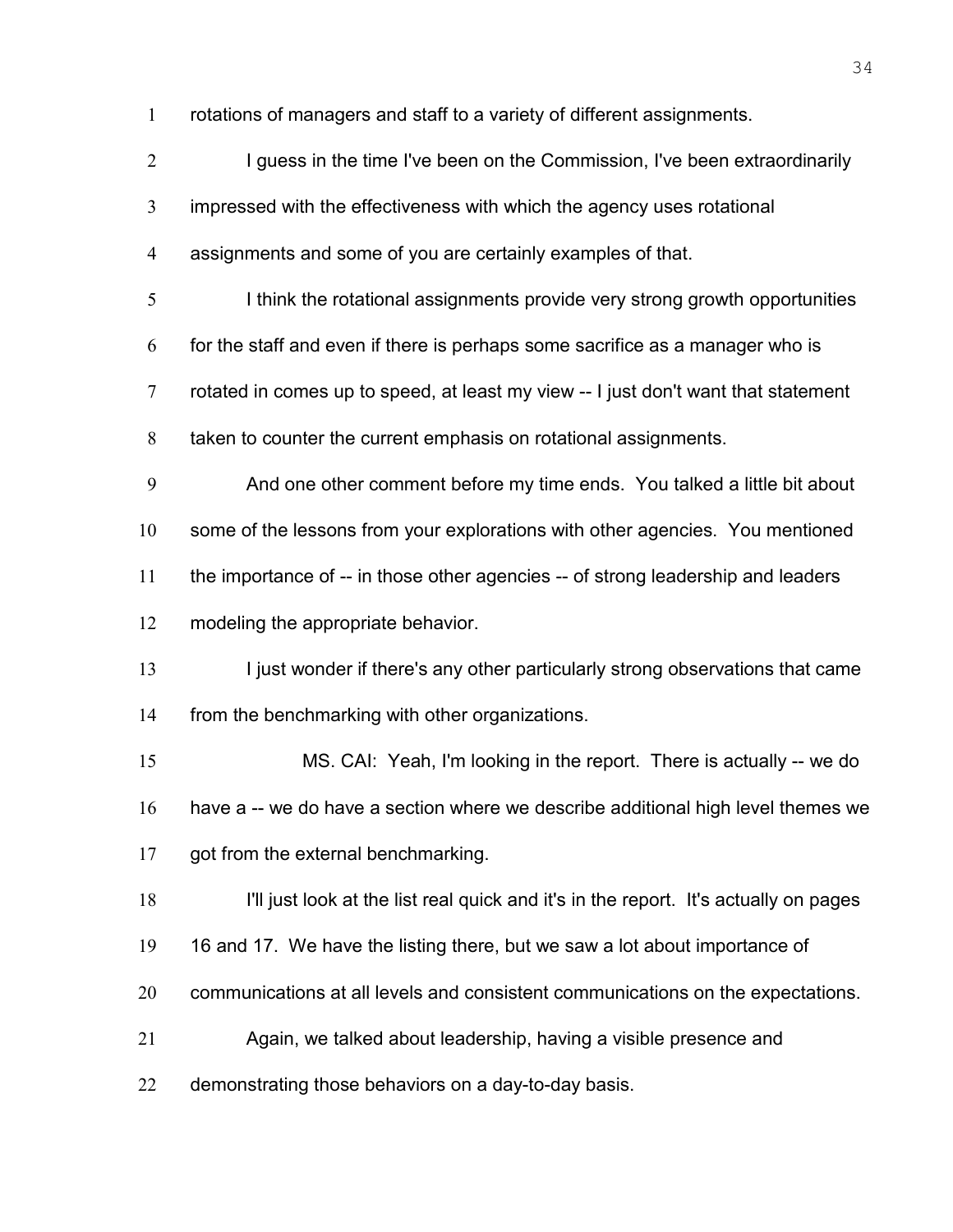Also, having a framework that sets the standards for a safety culture within an organization and aligning goals and accountability standards with that framework. Also, we saw a lot of assessment tools that were used, whether it was a survey or other types of metrics to monitor the health of the safety culture. Also, we saw empowerment of front line staff really giving ownership at an 7 individual level and got some really positive feedback on that one. And then lastly, we also talked to some of the organizations that really did acknowledge that integrating safety culture throughout the organization could be challenging and that it really requires a consistent long-term focus. 11 It's not a one shot deal. It's something you can do in the short-term, but really requires long-term focus, and it really needs to be internalized and demonstrated by all employees within the organization, not just one or two levels. It needs to be at all levels throughout the organization. So, just a quick summary of some of the other highlights, that we got from 16 the external benchmarking. 17 MR. COE: It's also worth noting the differences and those were also important, I think, to note, that each organization defines safety culture a little bit differently within their own context in a way that worked the best for them. 20 COMMISSIONER KLEIN: Well, I think it's -- you all did a great job of this survey, both this morning and this afternoon. I think it is important as we look 22 and hold ourselves as accountable as those we regulate.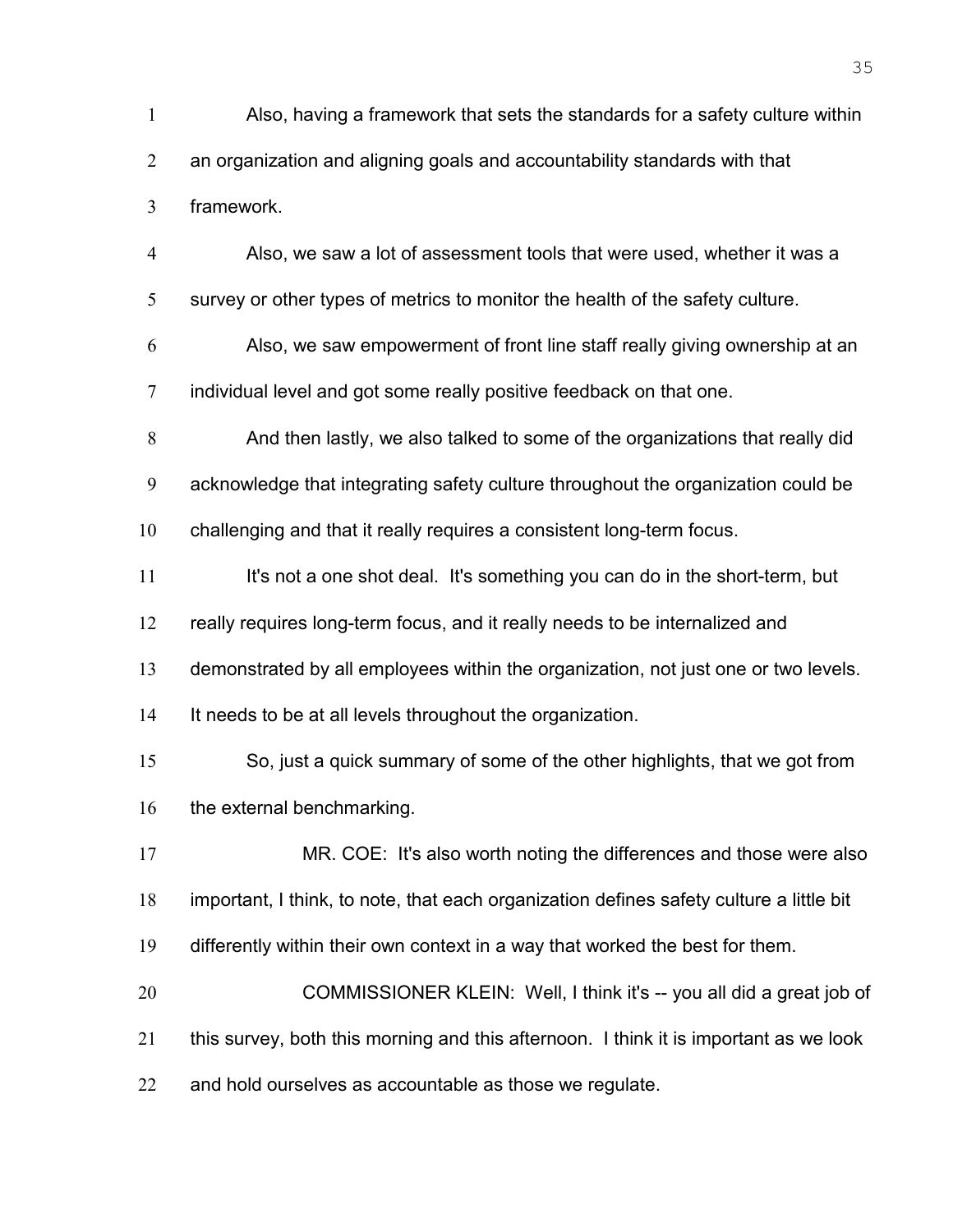So, I think it's good, you know, this morning we talked about primarily external safety culture and now we're looking at internal to see how we do -- how well we do ourselves.

Obviously, I've spent a little bit of time in the academic world and I see a colleague of mine on the ACRS also in the academic world in the audience. So, Doug, basically -- and I'll let you answer first and then I'll ask June the same question.

Since you all did a lot of and effort a lot of data collection, what kind of grade would you give us for our safety culture? Our internal safety culture? MR. COE: Well, that's a tough question to answer. One way to answer it is that through the 24 years of experience that I've had with the NRC, 12 one of the things that brings me to work with a very positive attitude every day is the general atmosphere of professional respect that exists and the professionalism of the folks that we work with here day-to-day. In that sense, I would have to give the agency an A-plus. Not that we're perfect, but that we're pretty good, and there's always room to improve, and we go into specification and that was in fact the emphasis that we gave in our task force

report.

I would also point to outside organizations that look at us, through the survey results that are done and then assessed by others. And in fact, there was even a recent -- within the last couple of years -- if we want to go to grade levels, 22 the Union of Concerned Scientists rendered a report on the openness with which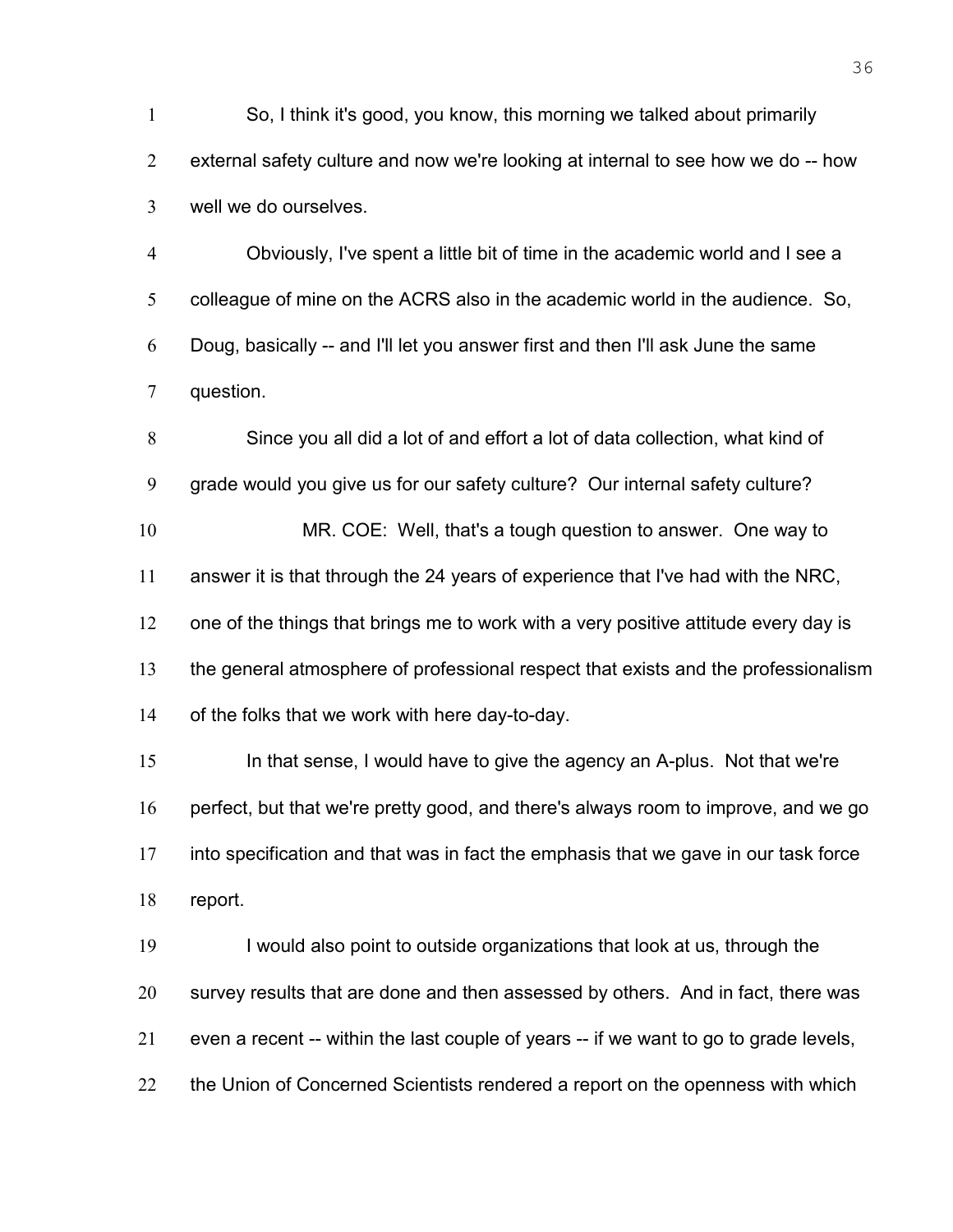we express our technical views and circulate those views in the open. And they gave us a B-plus. That's also mentioned in the report. So, that's the best I can do, sir.

COMMISSIONER KLEIN: And we don't have to grade the same, so you can grade differently.

MS. CAI: Okay. Well, I'm hesitant to give a specific letter grade, but I will share some personal perspectives on my experience through this.

I've been on a number of inspections at our licensee facilities at reactors,

and looking at safety culture, safety conscious work environment, human

performance type issues.

And I have to say, I think I'm a bit skewed in my observations on what I've seen because when I get called out, it's usually, you know, the licensee has been

having some performance issues.

For example, I was out at Davis-Besse before the restart looking at their

organizational management issues. I was most recently at Palo Verde as part of

16 the 95003 inspection there.

So, what I'm trying to say is I have not been to many sites where I've seen the safety culture as pretty strong, fairly good. My experience is with organizations only looking when there's been real issues.

So, in comparison to my experiences with those kinds of licensee facilities and organizational issues I've seen and my personal opinion, what I saw here at 22 the NRC was much more positive.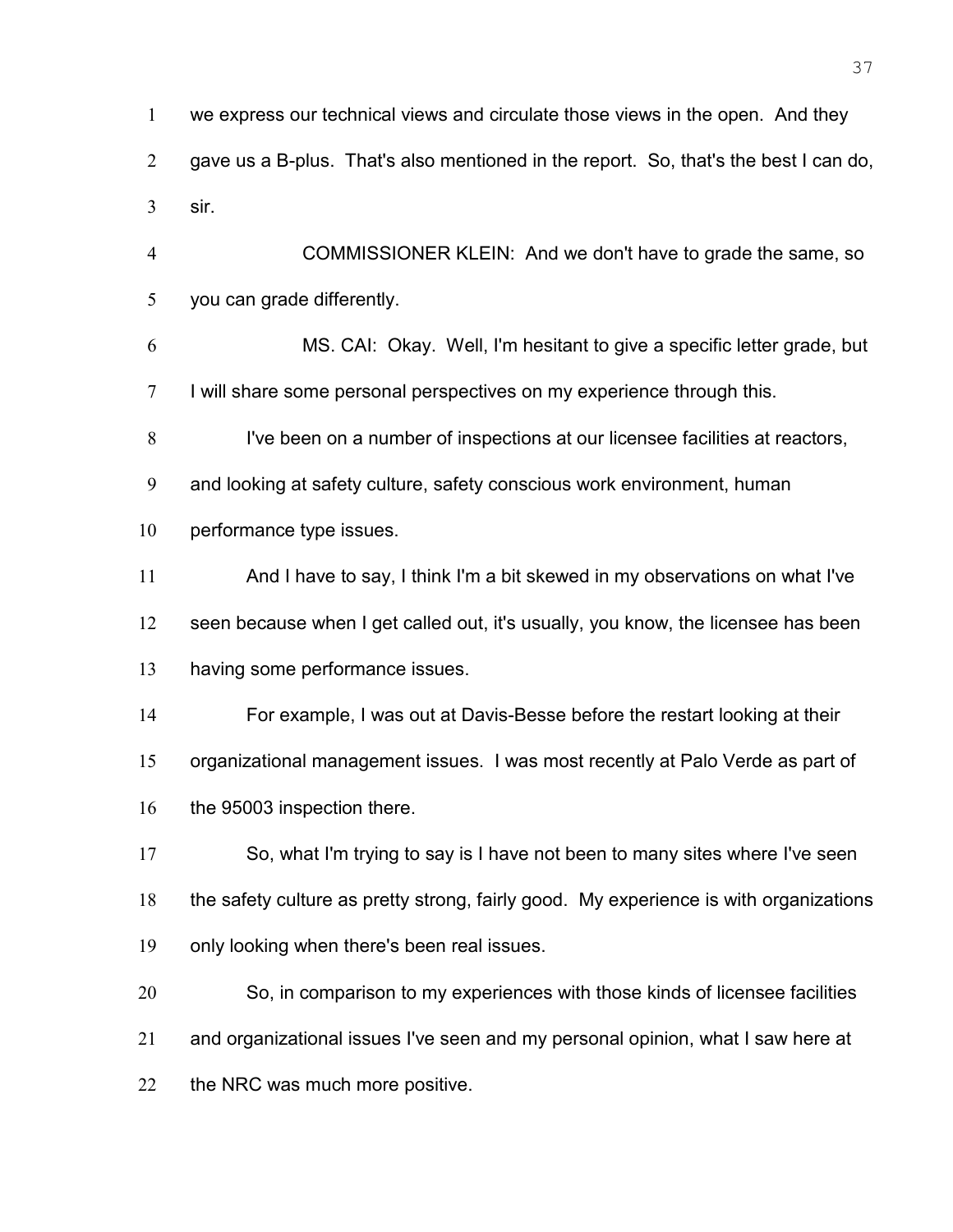| $\mathbf{1}$   | Of course, there are many areas for improvement as we saw as identified in      |
|----------------|---------------------------------------------------------------------------------|
| 2              | the report, but based on my kind of skewed sample of what I see, I do see it as |
| 3              | much stronger.                                                                  |
| $\overline{4}$ | <b>COMMISSIONER KLEIN: Thanks.</b>                                              |
| 5              | MS. CAI: But it's not a fair baseline comparison.                               |
| 6              | COMMISSIONER KLEIN: Well, Bill, Cindy had gone through and                      |
| $\tau$         | she talked about some best practices that they had observed. How do we          |
| 8              | communicate those best practices across various groups within the NRC?          |

MR. BORCHARDT: Well, I mean, we start, really, with the very first course, NRC, What It Is, What It Does when people walk through the door. We start talking about the ability to -- and in fact, the responsibility to raise issues and their own opinions, it's in being built into -- it already exists in the supervisor

training program.

14 It gets, I think, every organizational unit that has some kind of a management retreat at one point or another has focused on this as well as our own senior leadership meeting.

So, it's hit at every level across the agency and I think the results of this 18 task force and then the IG safety culture survey will be integrated and then there will be another more coordinated outreach throughout the agency so that people are aware of what we're doing in response to the findings and -- because it requires all 4,000 people to participate in the solution. It's not something management does.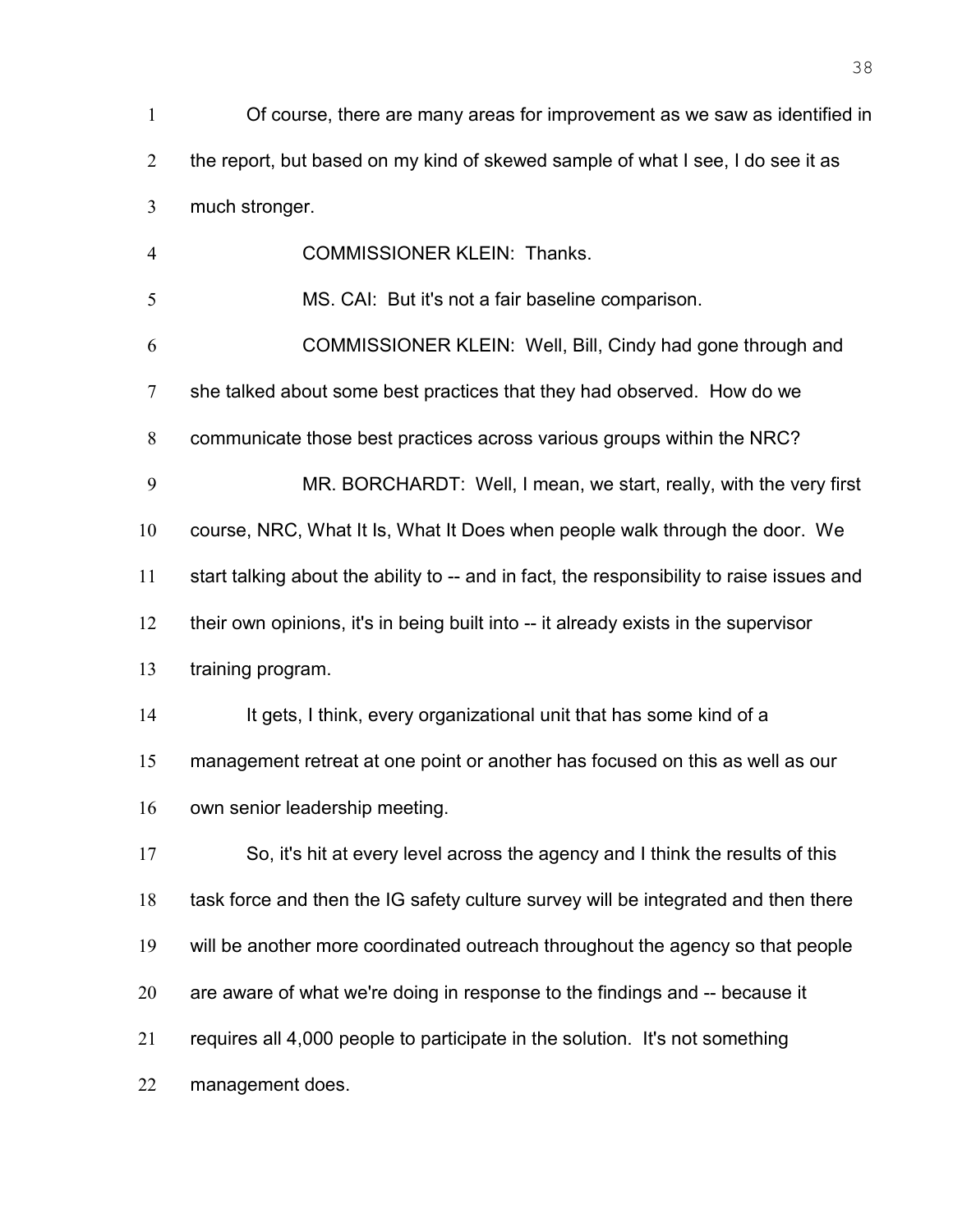COMMISSIONER KLEIN: Thanks. Well, Cindy, obviously, I would leave that up to the staff to determine where the position is and what its grade level should be, but assuming that it is located in your office, one of the things that I've heard our EDO say is how do we measure success? And so, obviously, you haven't picked a victim yet that will be doing this activity for the safety culture, but what are some of the attributes you think will tell us how do we know how well we're doing? MS. CARPENTER: Well, first off, you know, as we continue to have the OIG safety culture employment surveys that will be one way. And this position also has within it that this individual will conduct assessments of the agency. And there's also an assessment as part of the allegations program that the allegations, the differing professional opinions program. There's an assessment that's done about every three years, and we actually deferred that right now so that we could get the results of the task force group, the OIG safety culture employment survey and then step back and take a look at all this. So, I think how we'll measure success is, as we go forward this individual then will be continuing to measure how we're doing within the agency, and it will be conducted -- we'll be conducting assessments as we go forward. That will be part of what this individual will be expected to do and that's part of the recommendation in the report. MR. BORCHARDT: I think the Commission will be able to tell 22 because it's not too long ago that we started providing different views within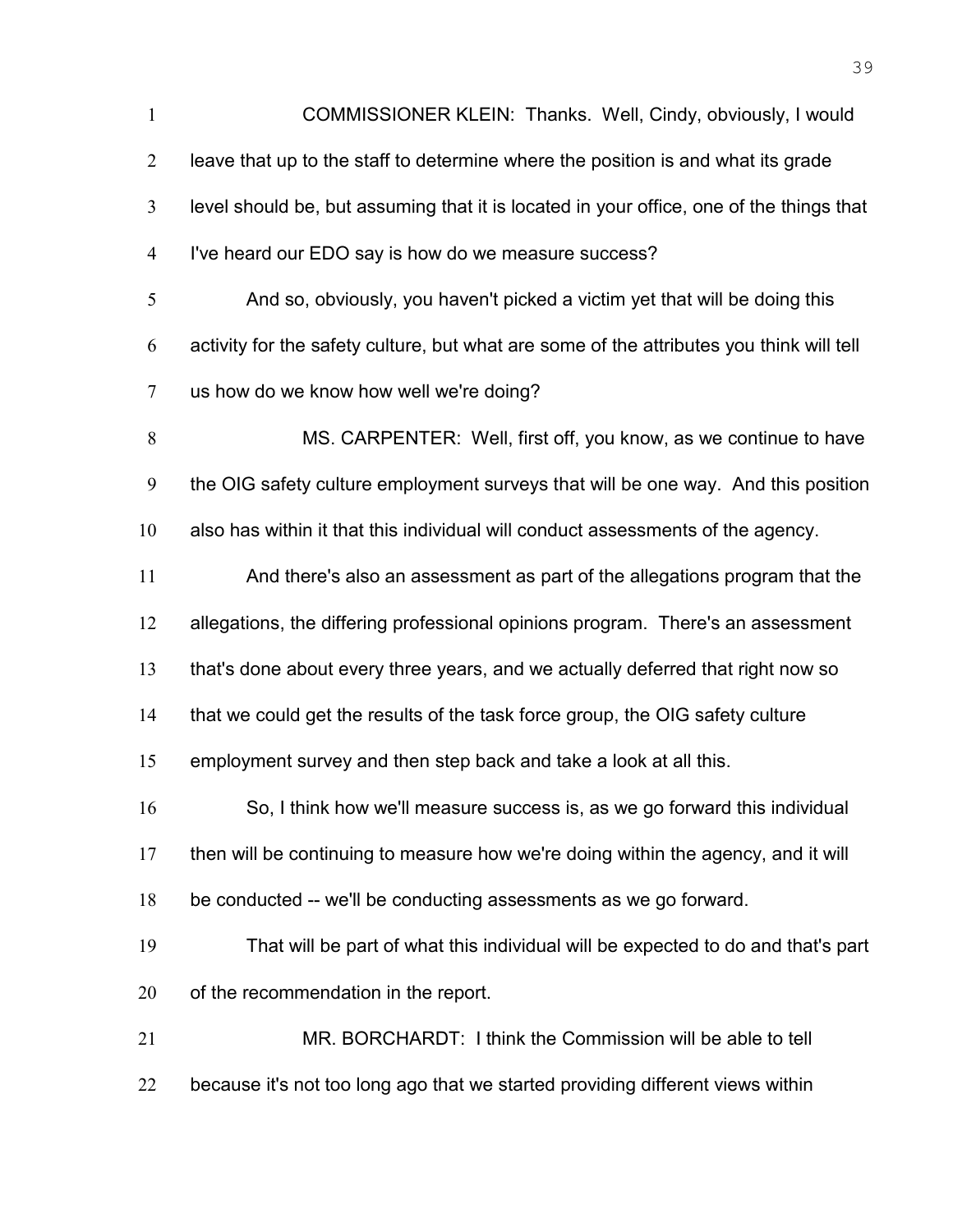Commission papers where there was a difference of opinion, and we made a staff 2 position, but then we included in the paper that other opinion so the Commission could see that there was a debate and that there was this other view that's being held.

So, you'll continue to see those. If those disappear, it's unlikely that all 4,000 people agree on any one topic all the time. So, if those disappear, that would be an indication to me that there's something that we need to address.

8 If they continue, I see that as a healthy element of our current process.

COMMISSIONER KLEIN: Speaking of that, I always liked at the Pentagon that non-concurrence process because as papers would come up, you would see some differing opinions, but progress didn't stop.

Things kept moving and you can see where honest individuals had a legitimate difference of opinion which is fine, but you could still move documents forward and so I think that's a good system.

MS. CARPENTER: We thought that was a healthy approach, too, 16 this morning with the external safety culture paper. There were differing views and we could put those forward. We're seeing a lot of non-concurrences and that is good.

MS. CAI: If I could just follow up on a point for this individual. We do say in the recommendation description that this individual should look at how the agency could measure and monitor the effectiveness and make recommendations for assessment.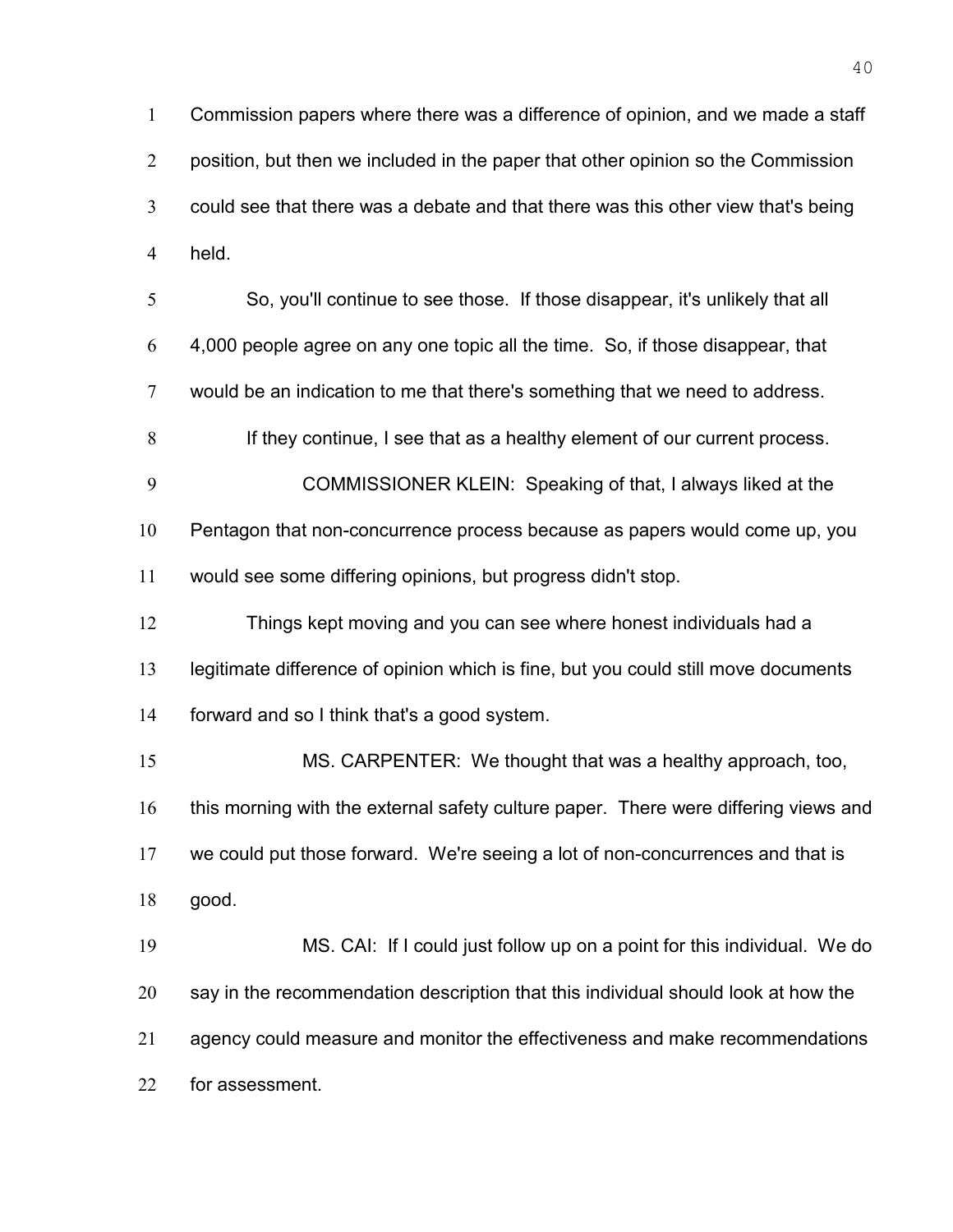| $\mathbf{1}$     | And also I wanted to come back to something that Commissioner Lyons                 |
|------------------|-------------------------------------------------------------------------------------|
| $\overline{2}$   | said about this position being possibly an opportunity for training for leaders and |
| 3                | having people move through.                                                         |
| $\overline{4}$   | We do talk about in the recommendation that this position -- whoever fills          |
| 5                | this position should have the knowledge, skills, and abilities related to           |
| 6                | organizational and safety culture.                                                  |
| $\boldsymbol{7}$ | So, I would just point that out as considering for an approach such as what         |
| $8\,$            | you're recommending that whoever rotates through it needs to ensure that they       |
| 9                | have those kinds of knowledge and skills.                                           |
| 10               | COMMISSIONER KLEIN: June, during your presentation, you                             |
| 11               | mentioned about the team player initiative. Any success stories from that that you  |
| 12               | can relate?                                                                         |
| 13               | MS. CAI: Any --?                                                                    |
| 14               | COMMISSIONER KLEIN: Any success stories from that team player                       |
| 15               | initiative?                                                                         |
| 16               | MS. CAI: Well, Renee is here.                                                       |
| 17               | MR. BORCHARDT: There's quite a few, actually. I have the                            |
| 18               | privilege of presenting those awards. We do it up in the EDO office and Renee       |
| 19               | might want to speak to this, but she's in charge of that. She organizes it. And the |
| 20               | awardees come up and we have 20 or 30 people in the conference room and so          |
| 21               | it's a nice short ceremony, but a good recognition.                                 |
| 22               | So, we have not only the person who is getting the award, but the person            |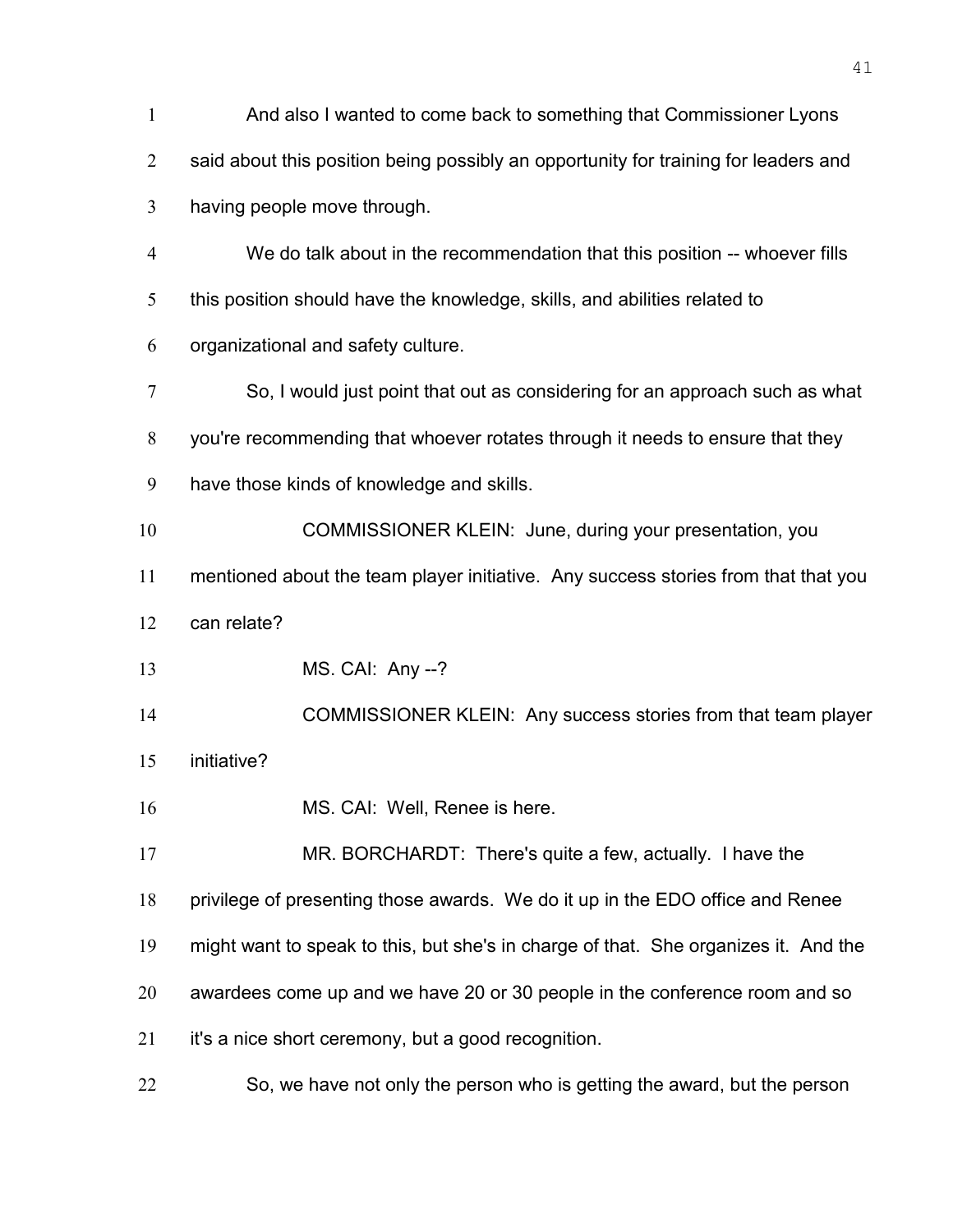who nominated the individual who is most often a co-worker, I think, so it's really a

great team building activity in itself.

COMMISSIONER KLEIN: Well, as we look forward to improving our own internal safety culture, do you see any significant barriers to implementation 5 of any of the recommendations that have been made to date? MR. BORCHARDT: I don't really. I mean, I think they're a stimulus, if you will, to continue in the same basic direction that we've been trying to head for quite a while. So, I can't think of any barriers. COMMISSIONER KLEIN: Thanks. CHAIRMAN JACZKO: Commissioner Svinicki? COMMISSIONER SVINICKI: Thank you. I want to add my thanks to 12 all the members of the task force. I appreciate your willingness to take this on and I think you've done a tremendous amount of work so far. And I'm also very eager and reading the report whetted my appetite to see the next look that we're going to do, which Cindy was talking about when we have the OIG survey results. And we're going to revisit this again because I think focus groups and a survey can deliver different perspectives and insights. So, it's going to be interesting to compare and contrast those results and see where that might lead us, so I'm very eager. And I was fully supportive of this revised structure given the timing of things, but I think it will be interesting to revisit this again in a number of months.

22 I wanted to turn to a couple of topics that were already mentioned. There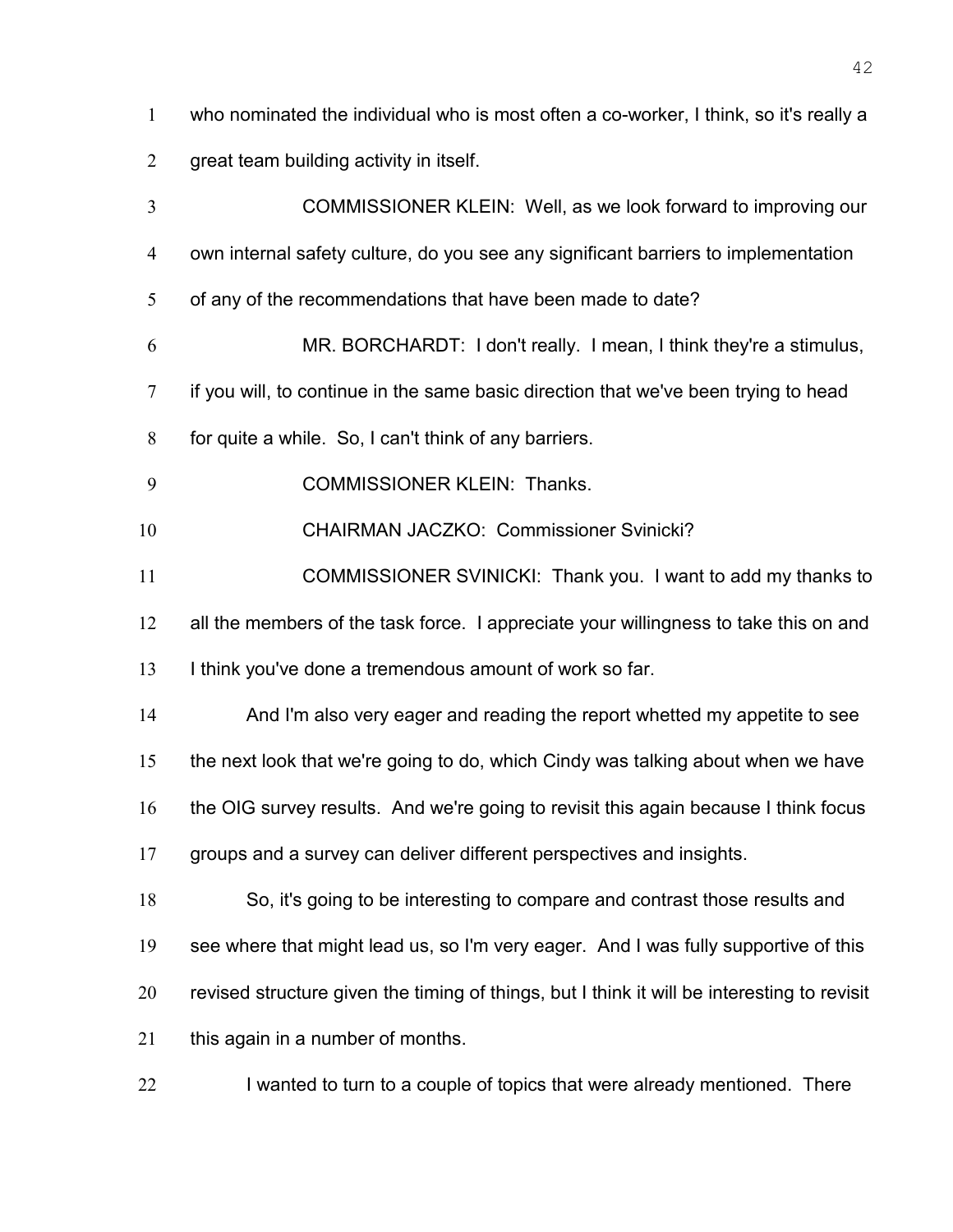was, I think, Bill, you said the communications theme was not surprising and there are findings and recommendations that aren't surprising.

There were a couple of things that struck me, though, that I don't know that I would have predicted would be in there as issues.

One of which was the turnover in first line supervisors and the issue of what is their technical expertise and background. And Commissioner Lyons already talked about this, but I wanted to second what he said is that we need to balance the frequency of rotating versus the many benefits that the NRC gets.

And I would add that if as an organizational value we promote diversity,

which we do, if we want to have the senior SES ranks here be more diverse than

they are today, the rotational policy is really a way that we build up that expertise

12 so that we will be grooming the future leaders to represent a very diverse

population of employees. So, I second what he raised and add that additional

perspective to it.

Another issue that was indicated that it was a strong theme of the focus group. That is the words that were in the report. But it had to do with office procedures being outdated or not being kept up to date frequently and I thought for

a second it was surprising because it's a very specific issue.

But then I thought we have so many new employees, and I think that when 20 they want to understand how do I go about doing some procedure and what they're told is someone goes into a stack and pulls out something and blows the 22 dust off it, and says well, this is the official procedure, but I can tell you perhaps we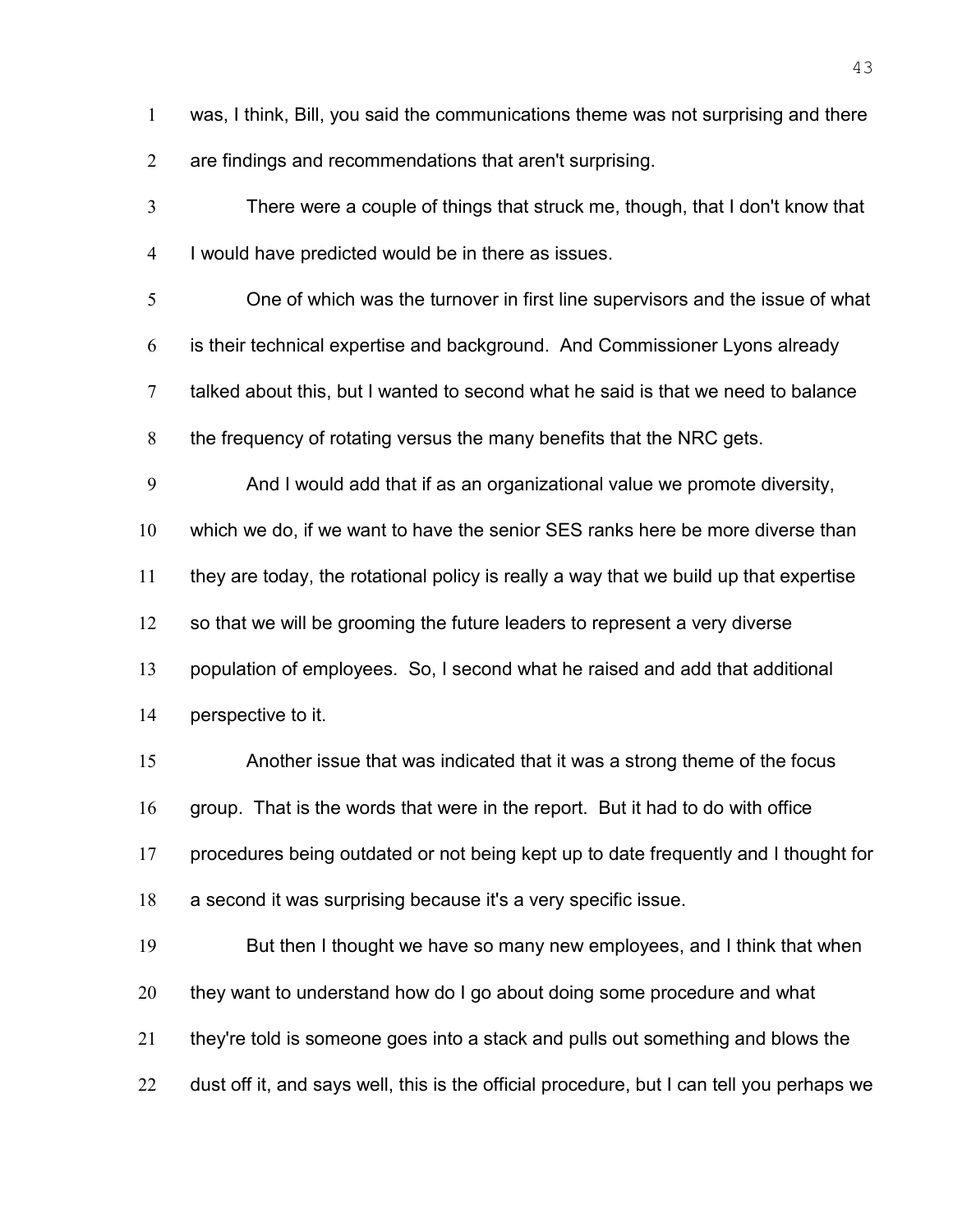do it a little differently.

| $\overline{2}$ | So, I can really understand why that would be -- it's frustrating to find that         |
|----------------|----------------------------------------------------------------------------------------|
| 3              | we want you to do it a certain way, but maybe we don't keep it up to date.             |
| $\overline{4}$ | And as I thought about some of these specific outcomes and how things                  |
| 5              | that were highlighted, it got me to thinking about something that we've talked         |
| 6              | about quite a bit, which is the creation of the safety culture position.               |
| 7              | And what I wanted to understand a little bit better is how these actionable            |
| 8              | items that came out of the task force's work, such as we need to relook at office      |
| 9              | procedures in keeping them updated, how -- would the new position, would they          |
| 10             | be responsible -- I mean, what kind of portfolio -- obviously, this is something that  |
| 11             | offices need to address.                                                               |
| 12             | So, and this is, I know, very mechanical, but Bill or anyone who could help            |
| 13             | me understand going forward, and it's a little bit ironic, too, because another thing  |
| 14             | that was identified was that there are a lot of systems for identifying issues and, in |
| 15             | fact, so many that sometimes employees don't know which of the many                    |
| 16             | mechanisms to turn to.                                                                 |
| 17             | And I thought to myself, this is another case where perhaps there will be              |
| 18             | specific actionable items out of this task force. How will we even track those? Will   |
| 19             | we establish another system for tracking these individually? So, that's a little bit   |
| 20             | ironic that there might be yet more things to track as a result.                       |
| 21             | But I don't know if you want to help me understand the creation of the                 |
| 22             | position a little bit better?                                                          |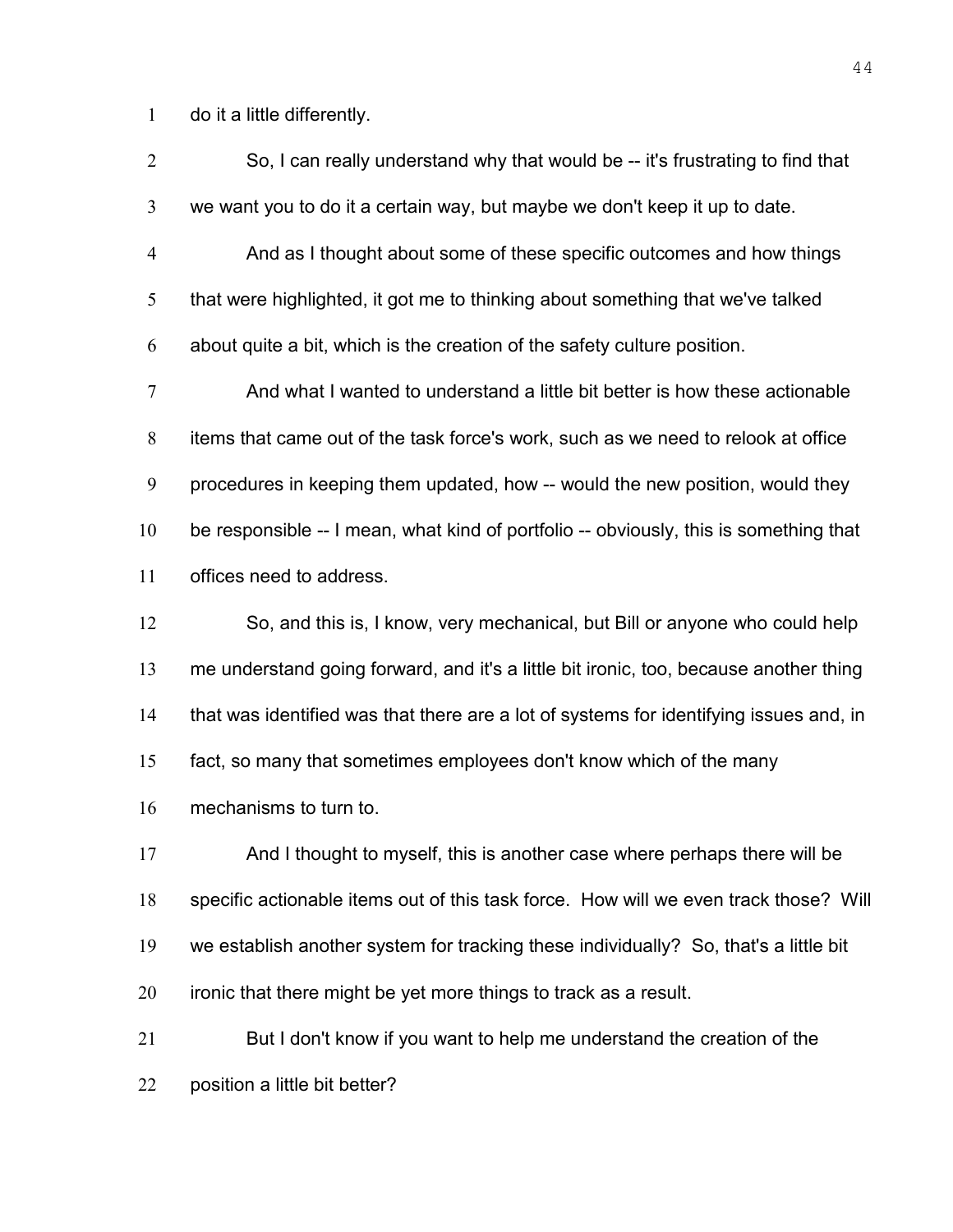How would they trap into and address broad organizational improvements such as that?

MS. CARPENTER: I guess the way I envision it now is that this adviser, this position would work with the other offices, for the offices to take 5 perhaps -- NRR for example -- to work with NRR to look at their procedures, to provide expectations, and those expectations would either come from us or come from the EDO's office. We would prepare those. But to work with the offices and, you know, give advice on how they might go -- what are different ways, what are some best practices this might be done. But we would work cooperatively with the other offices to work with that, you know, when the budget time comes around. Maybe it's a reminder to that you do need to budget for this effort here. So, we would work with the other offices and leverage their resources. It wouldn't be that we would be doing that ourselves, but the expectations would be there. It's budget time, please include it there. You know, these procedures, this is what we're hearing, that these are out-of-date. Suggestions about well, this office did it this way. Here's some best practices on how you might accomplish something like that. So, that's how I would envision they do that. COMMISSIONER SVINICKI: I think that exposes a potential concern, which is expectations for this position need to be clear, because you 22 don't want to have expectations on a position that they don't really have portfolio or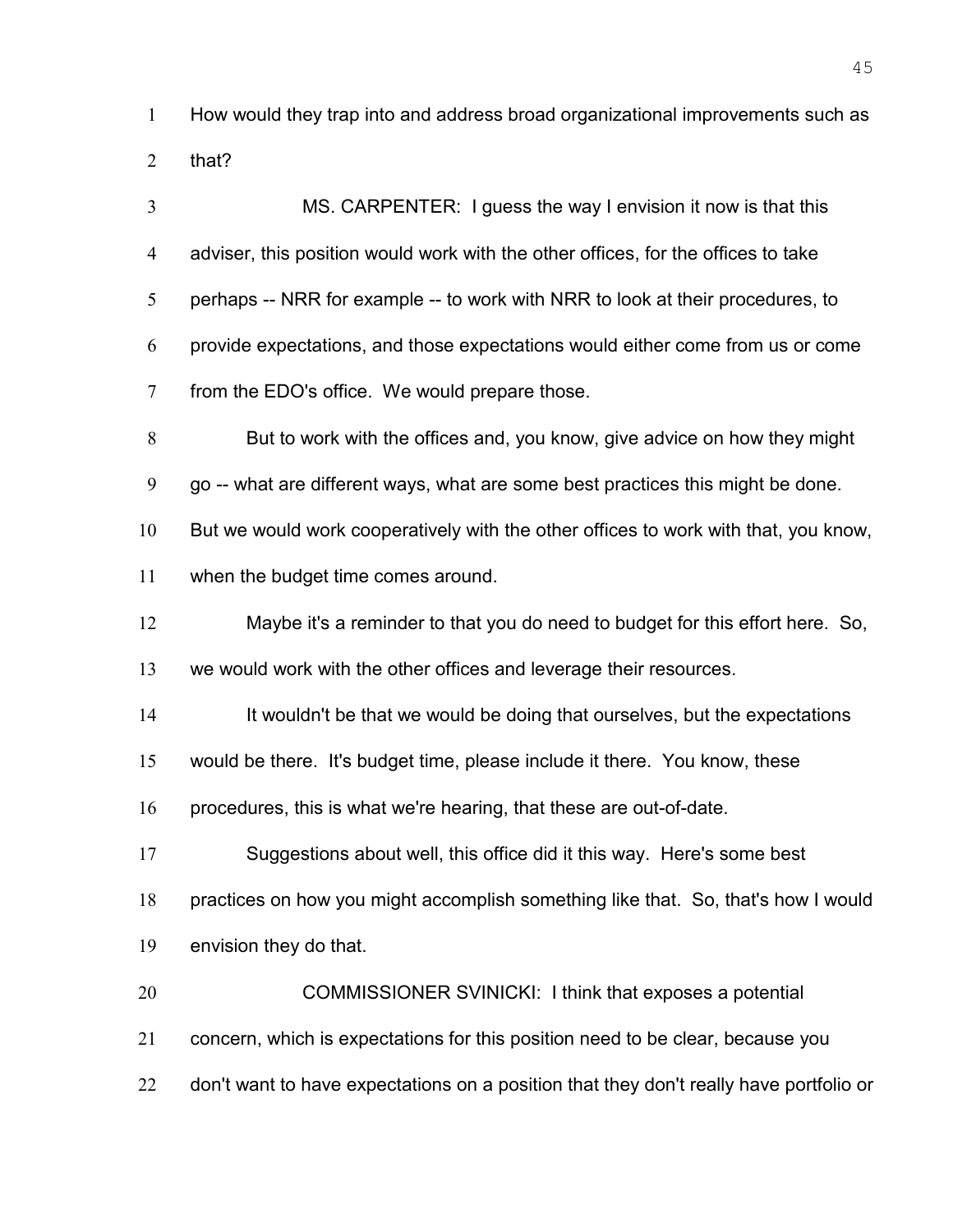authority to effectuate those results.

So, I think that will be something to be considered as you move forward, if we will have an expectation of this position taking on some of these issues and they're across the organization. So, that will be something, obviously, Bill has been very thoughtful in his comments about how to best structure this, and it is consistent, Bill, with, as you said, you're establishing an organizational philosophy where you are placing competencies and positions in the organization, so you're not having the EDO shop kind of sit separate and apart and try to run everything from there. So, I appreciate that it is very consistent with what you've been establishing, but, again, you never want to set somebody up in a position where they won't have the tools to move forward on what we're asking them to do. MR. BORCHARDT: I think this position is going to be a resource to the offices. I could envision having 17 different offices; have some kind of more detailed implementing procedure. This position establishing a foundation and a fundamental outline for how best to accomplish that lets us have 17 at least consistent implementation procedures, rather than having 17 independent projects that require a lot more effort on each office's part. So, I think the offices are going to be very receptive. It's the way we do things in a lot of other areas as well. So, this is not a position that's going to create necessarily a burden for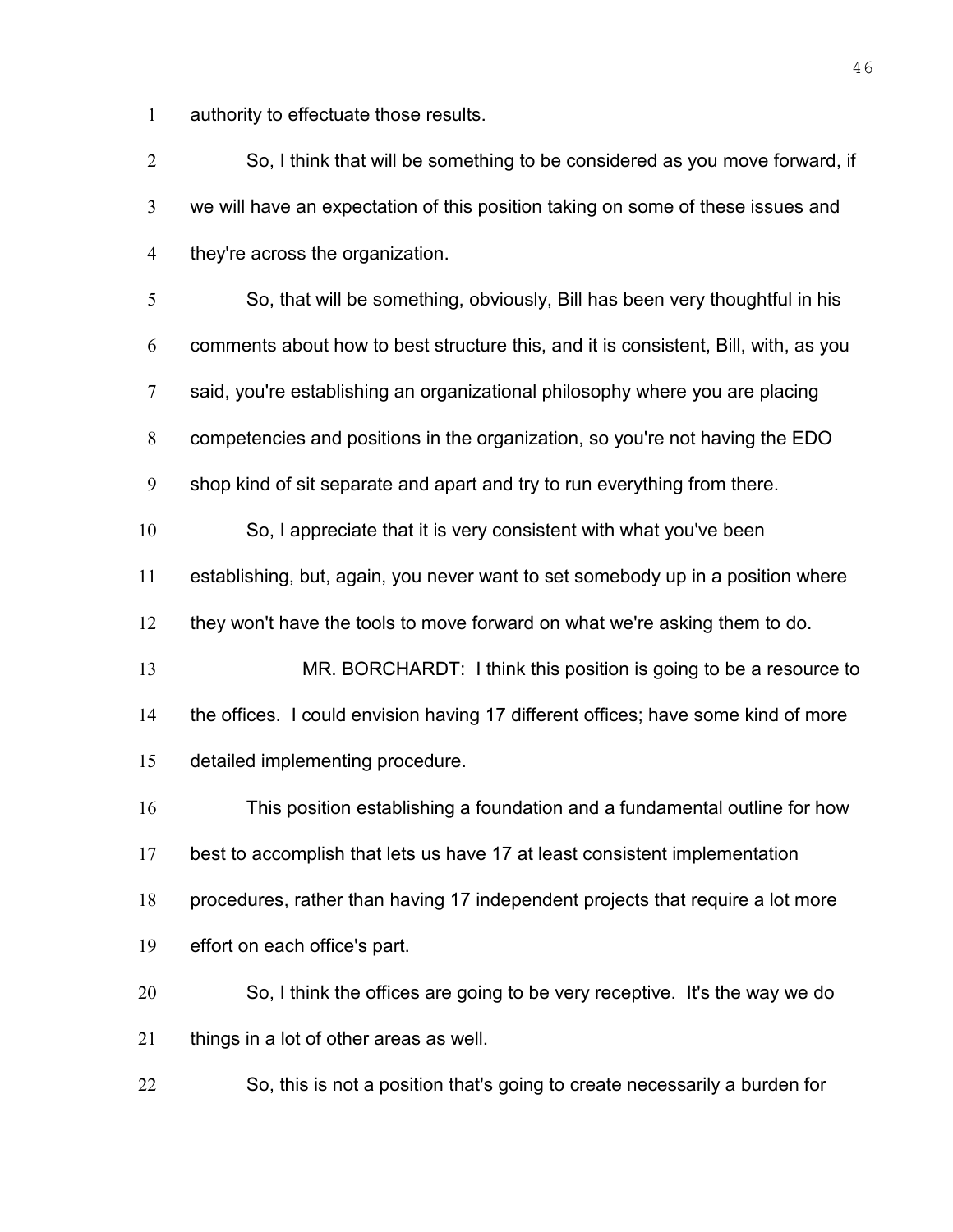everyone else. It's really a resource savings and a resource to be utilized by those other offices. I think it's a very positive step.

COMMISSIONER SVINICKI: I think that takes me back to a comment you made a little while ago which was very reassuring to me. You said you would not recommend setting any discipline separate and apart whether it be thermal hydraulics or safety culture.

And that's something that as I read the report was very important to me that if this safety culture isn't something that is, you know, internalized, it needs to be permeating throughout the organization. And I worried a little bit that there was a 10 lot of discussion about the establishment of the adviser position.

And I don't want that to take away from the fact that this needs to be a part of -- well, and it is in the report, the message that this applies to every employee and it can't be something that they compartmentalize and say, well, you know,

there's an individual in OE who takes care of that and I don't need to worry about it.

So, I appreciate your comments about not setting it off in separate and over time having it become more insular. I don't think that we can compartmentalize our approach to this.

And I wanted to close with something that -- maybe I'm in that group of new employees that wasn't crisp on what safety culture is because when I first met with the task force representatives I said, you know -- the first thing that comes to mind is these employee health and safety, maybe more occupational types of issues.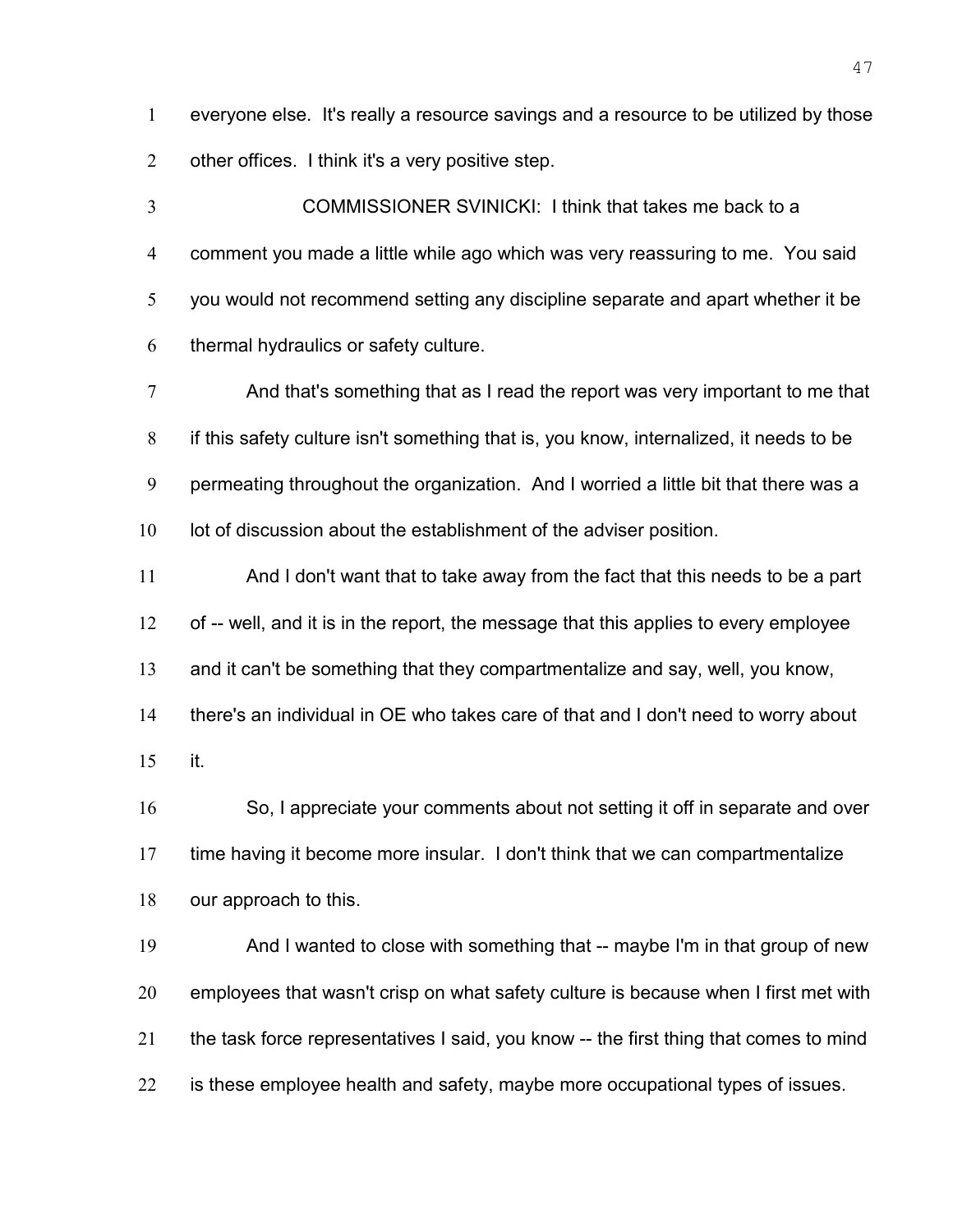And, you know, I was quickly informed that it is a much different topic than that, but there is at least reference to these issues in here. And I want to just acknowledge that I think that NRC in the last year has really been looking at some very fundamental issues about, you know, if an employee has a medical issue, and unfortunately we have had this occur, can we get emergency responders in the building? What is our own posture in terms of being able to just deal with the way we conduct ourselves safely day-to-day. And I know it's not the broader theme of safety culture, but I still think it matters. And if this were a reactor site, that would be part and parcel of our safety mindset every day. So I do think we need to be looking out for each other from an occupational standpoint. If there's water there's rain some day and it's on a marble floor, 13 something like that. I don't think we should lose sight of that because then we can translate that into these broader themes. But I think we've been doing some good work on training -- identifying employees who are trained in CPR so that other employees can find them. And so, I just want to -- I know it's a very tangential issue, but I just want to put in a pitch for, I think, a sustained focus on that is really important and its a part of kind of being a community of professionals looking out for each other. So, I don't know if anyone wants to comment on that. MR. COE: I would only add that the task force consciously 22 considered the points that you've raised and very consciously made the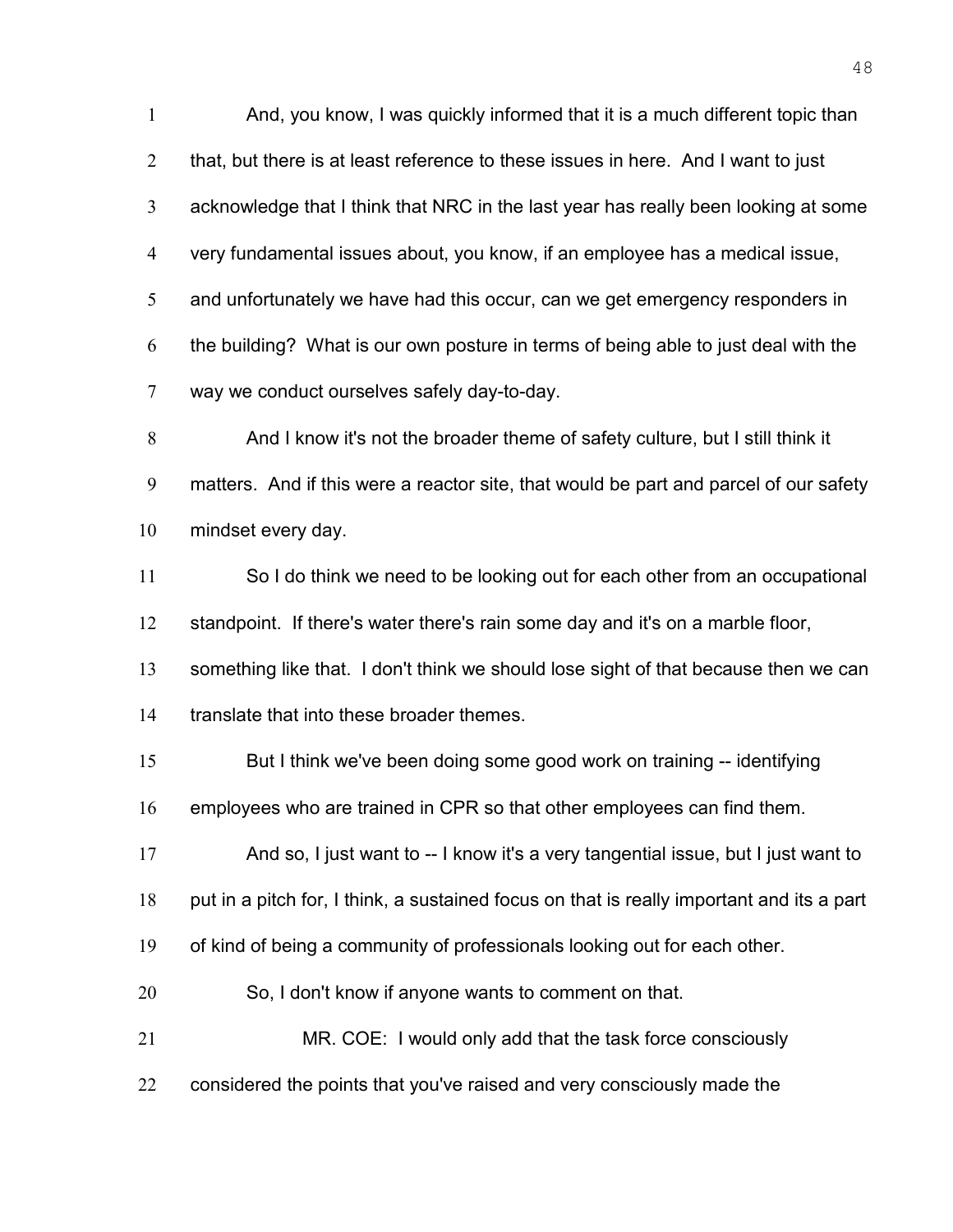determination that it was synergic to address employee health and safety

concerns and there was a clear nexus in an overall sense to what we were trying to achieve.

MR. BORCHARDT: I think you're aware that we did a lessons learned review of the medical event that happened at EBB and there's a number of corrective actions being taken and it received a very high level of enthusiastic support from the staff as we follow up on this.

COMMISSIONER SVINICKI: And I do mean to be complimentary. That's some of the work that I'm reflecting on and I think there's been an effort to expand that. They did look at EBB because that's where the event occurred, but looking across our unfortunately many satellite locations now. So, I think we've 12 tried to apply that more broadly, and I'm just complimenting and supporting a sustained effort in that area. Not that there's any specific deficiency, but we need to always keep our eye

on that. Thank you.

CHAIRMAN JACZKO: Thank you, Commissioner Svinicki. I think those are some good points and I wanted to turn back to an issue that you had raised at the beginning, I think, which is the synergy between focus groups and surveys.

20 I think they are useful, probably most useful when they're together. You can sometimes get a survey and you get an answer and you realize that the reason you got the answer when you start talking to focus groups is because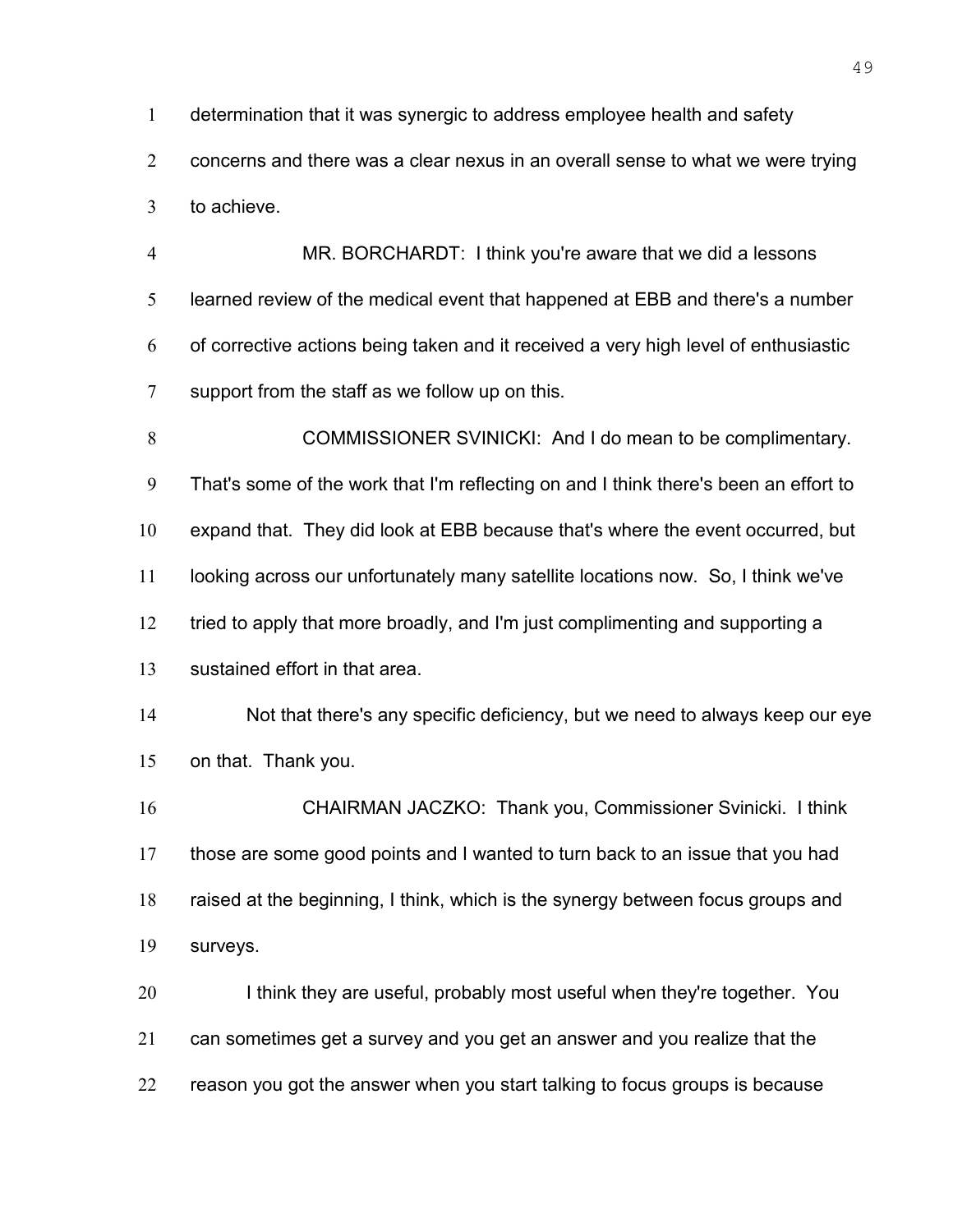people didn't understand the question or as I think has been in the case here, we've previously had a lot of support offices or administrative offices that have not indicated an awareness of things like the differing professional views program because they never thought it was part of their mission. So, I think that's an important point. With that in mind, were any of the issues that came up in the focus groups communicated to the IG as they prepared their surveys so that some of these things could be explored in a little more depth in the survey? And were they discovered in time to be able to do that? MR. COE: Yes. The report in draft form was provided and made accessible to the Office of Inspector General and they did obtain that. And as I understood it, they found it valuable and useful for their uses. CHAIRMAN JACZKO: Good. Well, I think that's useful, so it will be nice, then, I think if we have both of these items together to really inform a lot of these issues as we go forward. One of the ones I did want to touch on a little bit is maybe perhaps get 17 some more specifics is are the use of the various differing opinion processes that we have, whether it's non-concurrence or differing professional opinion program or other open door policy, all those kinds of things that are out there. Reading through the report it seems like in the focus groups there were some comments that did raise concerns or issues about the implementation of those programs.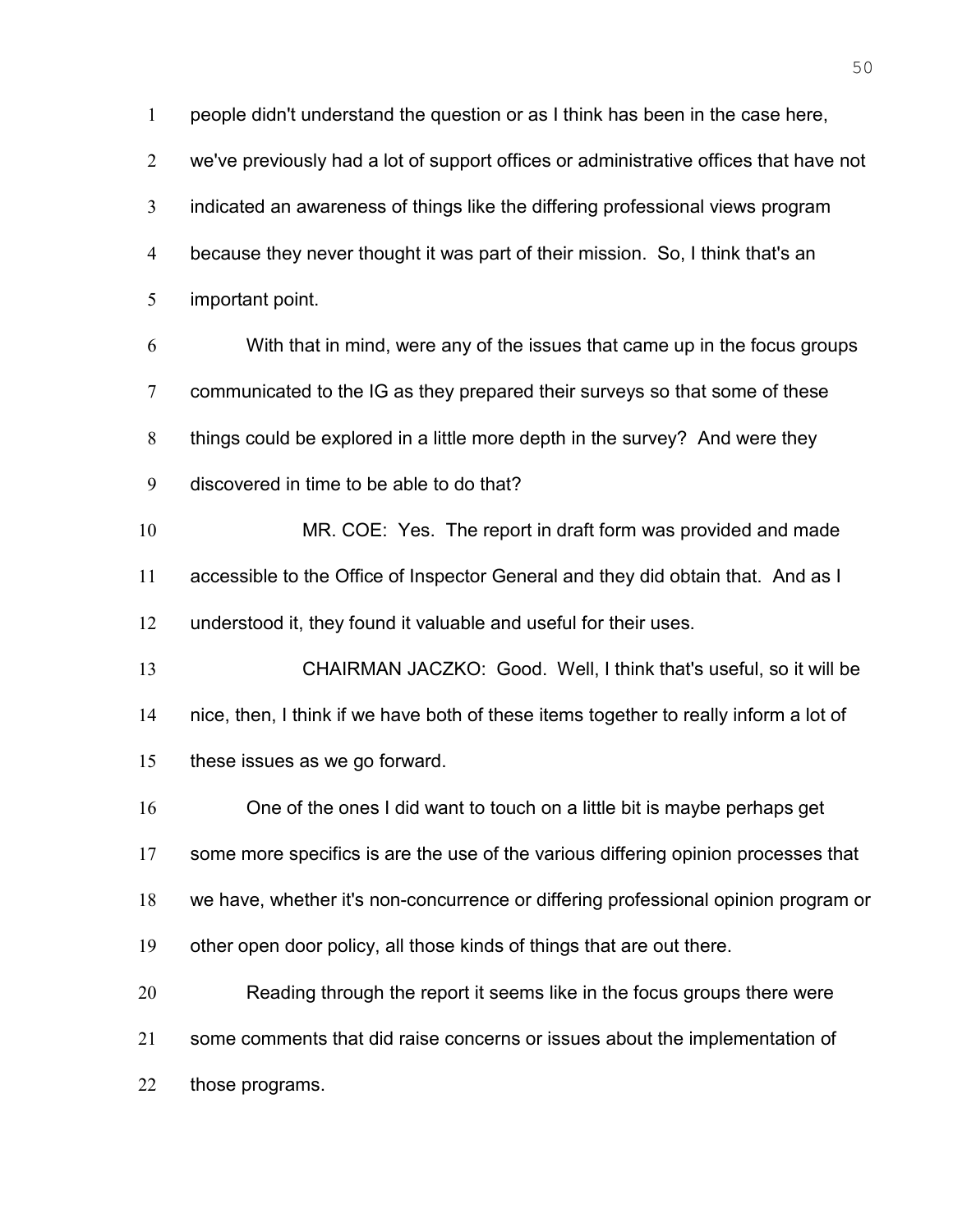And maybe anyone who wants to could comment a little bit on how in particular those issues are going to be looked at and addressed as we go forward. MS. CARPENTER: Well, let me start. You know, the differing -- and Renee is here, and that is -- remember I said there is an assessment that we do need to do. But Renee was actually on the task force, so she's aware of those issues. And also, you know, the IG was aware that there were some issues, and as staff did the IG, safety culture and the climate survey, there were a number of questions on that also. So, those questions and those issues that were brought up then are going to be fed back into the differing views program and we'll be taking a look at that 12 and assessing how we should go forward and what changes we might need to make. We do have an update to the management directive on the differing professional opinions program, and we never did finalize the non-concurrence. We wanted to have some experience on that, also. So, we're going to be taking all these in, and as we look at what the task force came up with as we look at the outcome from the IG safety culture and climate survey and then also this assessment that we'll be doing, we'll be factoring 20 those in and seeing how we can improve the programs. So, all those pieces are there and we're capturing all those. CHAIRMAN JACZKO: Well, it certainly is an important program, and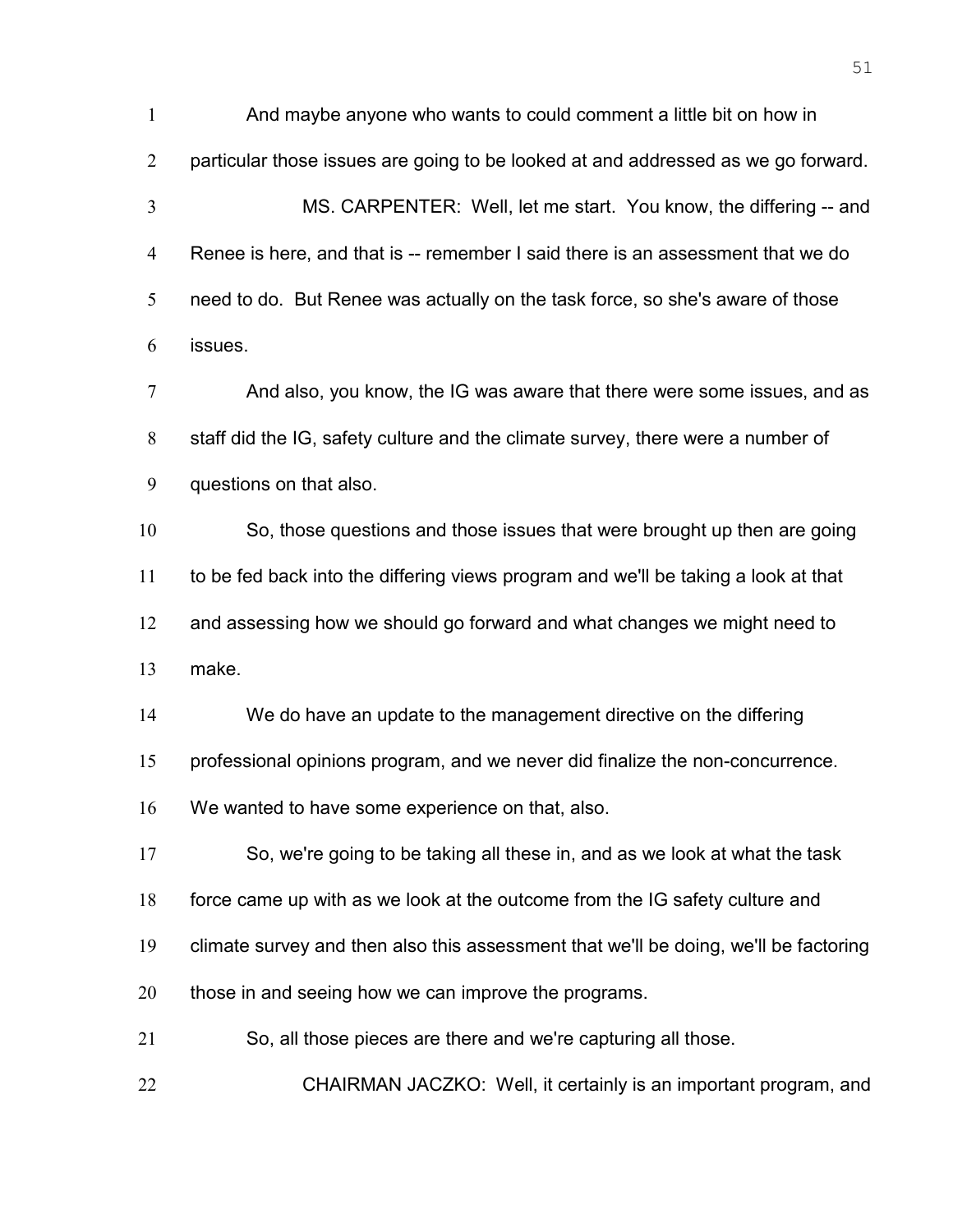it's one that I think all we can ever do is make it better, and it certainly, I think, is -- 2 puts us much farther along than any other federal agency and having those kind of mechanism for people to raise concerns.

And certainly at the Commission level, we are seeing -- I see them and I think that's good and anything we can do to improve them I think will only be helpful to the agency.

Another issue that had come up that I think was an interesting one was the balance, I think, or sometimes the focus on metrics. And I think, June, you touched on that as one of the themes and how we communicate that quality is just as important of a metric as, you know, timeliness and obviously, safety is really the overarching focus.

And I was noticing that and as I was going through some of the transcripts from the meetings there was an interesting comment I think from one of the participants in one of the panels that you had who was the, I guess, Chief Safety Officer for Baltimore Gas and Electric in their natural gas division; not on the nuclear side.

And he made a comment that every meeting starts out with a safety focus, even to the extent that they make everybody there back their cars into the parking spots because that's a safety issue.

And it was an interesting comment in that they start their meetings off that way and talk about safety and make it a focus. And then in contrast, we heard 22 some concerns about how, you know, we talk a lot about metrics and performance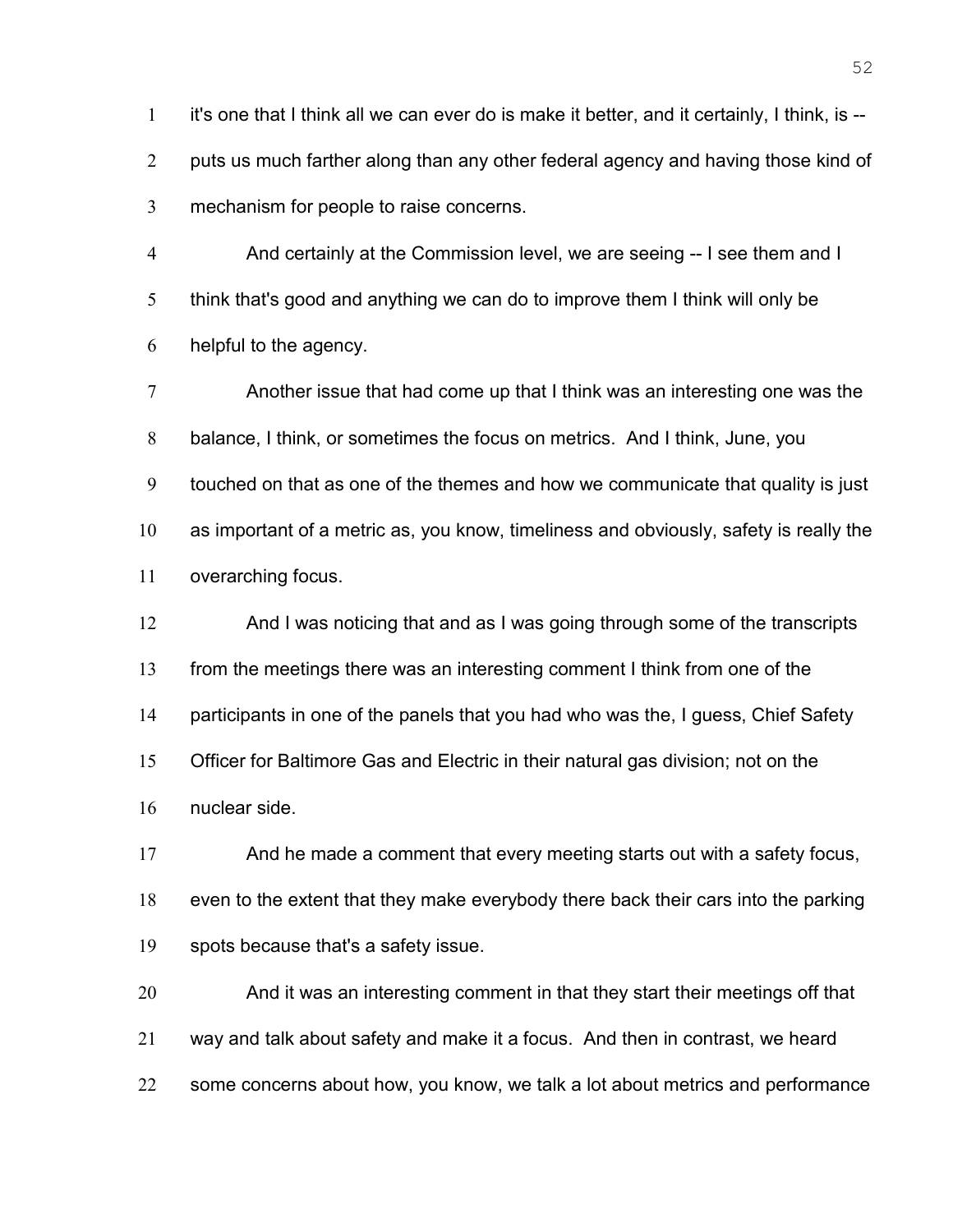in that way and that that can sometimes create a bit of confusion.

So, again, maybe if you could touch a little bit more on the specifics to how we will continue to re-enforce with our staff at all levels that our primary focus is on safety and that that should be the most important issue.

MR. BORCHARDT: That's clearly a management responsibility to re-enforce the quality and our safety mission. It's not a timeliness mission. It's a safety mission.

On the other hand, though, there is a logical tension between needing to get work done, driving towards a resolution and not letting issues just linger forever. We want to get the closure to issues.

11 I think as just a very recent example within the last few days, I believe, Eric Leeds, the Director of NRR, sent to the Commission the most recent update on the status of, I think, it was power uprates. And in that, if you read through that, you'll find that there were a number of cases that failed to meet the metric for timeliness.

But for each case, there was an explanation for why that was the case.

Sometimes it was a deficient application submitted by the licensee; sometimes it

was a failure of the licensee to respond in a timely manner.

And in all those that I found to be perfectly justified explanations, there's no

criticism back to NRR from the EDO's office or from the Commission regarding

failure to meet that timeliness.

Now, that doesn't mean I'm going to let Eric not keep applying pressure to his staff to keep trying to make progress, but when there's a good basis and it's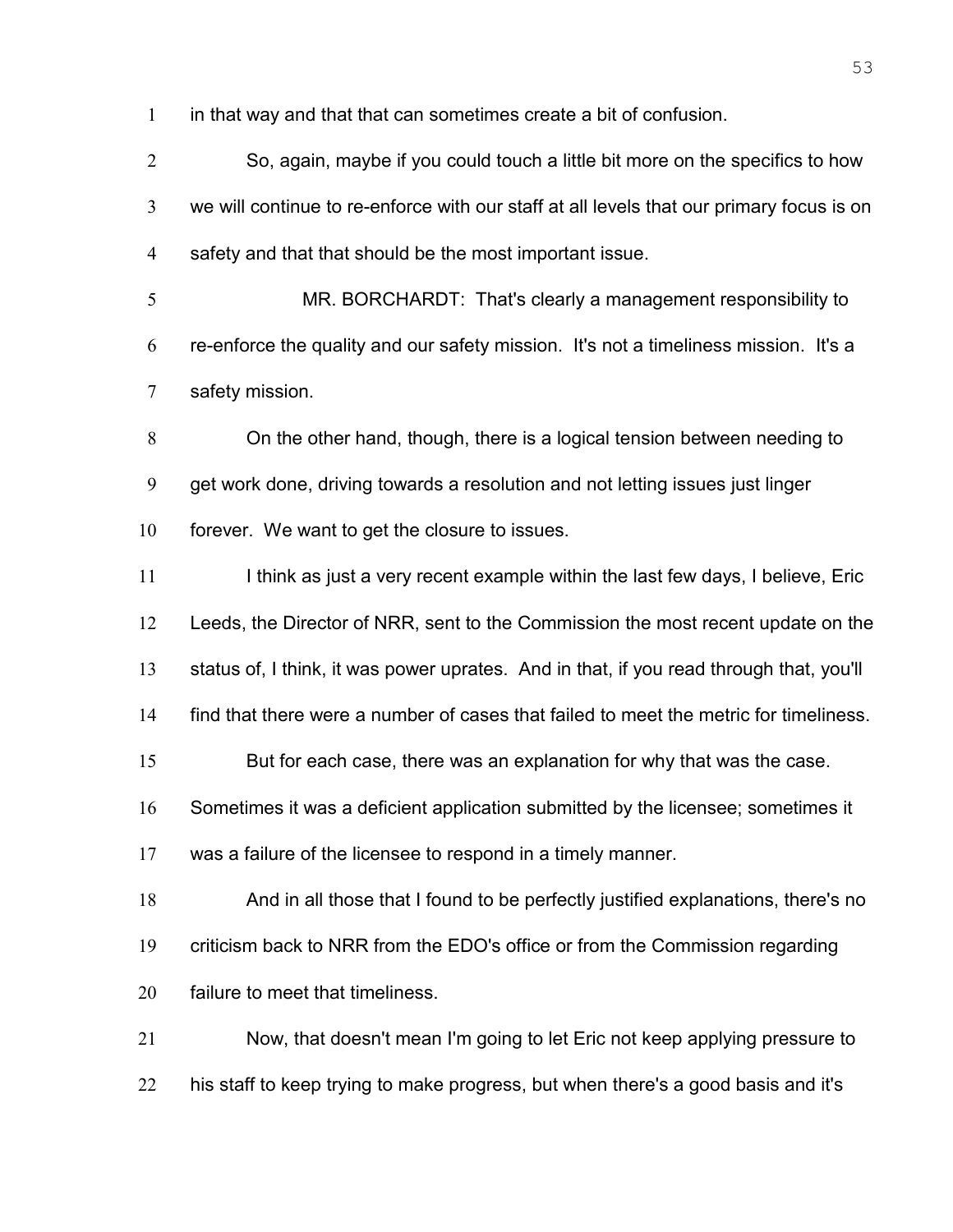not our fault that we failed to meet the metric, that's a perfectly acceptable

rationale.

There would be a concern, though, if we issued an evaluation that was defective, right? And that's the constant reminder. It's the quality and safety responsibility that's always paramount, but we're not going to take our eye off of the production ball completely.

MS. CAI: Yeah, and as far as related to the specific

recommendations, there's two that address that.

One is the training piece. So, especially for the supervisors, communicate 10 the importance of how to appropriately show that balance and communicate that balance and how the messages could be taken different ways. So, it's the training piece, especially for supervisors.

And then the second one is the first recommendation of incorporating safety

culture and the framework into the agency's performance management tools. So,

looking at performance appraisal system and seeing how individuals and also at

the organizational level can be assessed regarding quality and focusing on quality,

and where improvements could be made on what exists currently.

CHAIRMAN JACZKO: Well, I think those are good answers, and I think key in all of this, of course, is communication and continuing to communicate those expectations clearly, I think, is important.

And as we got the feedback, I think it certainly provides us with some 22 information that we probably have some work to do in making sure we are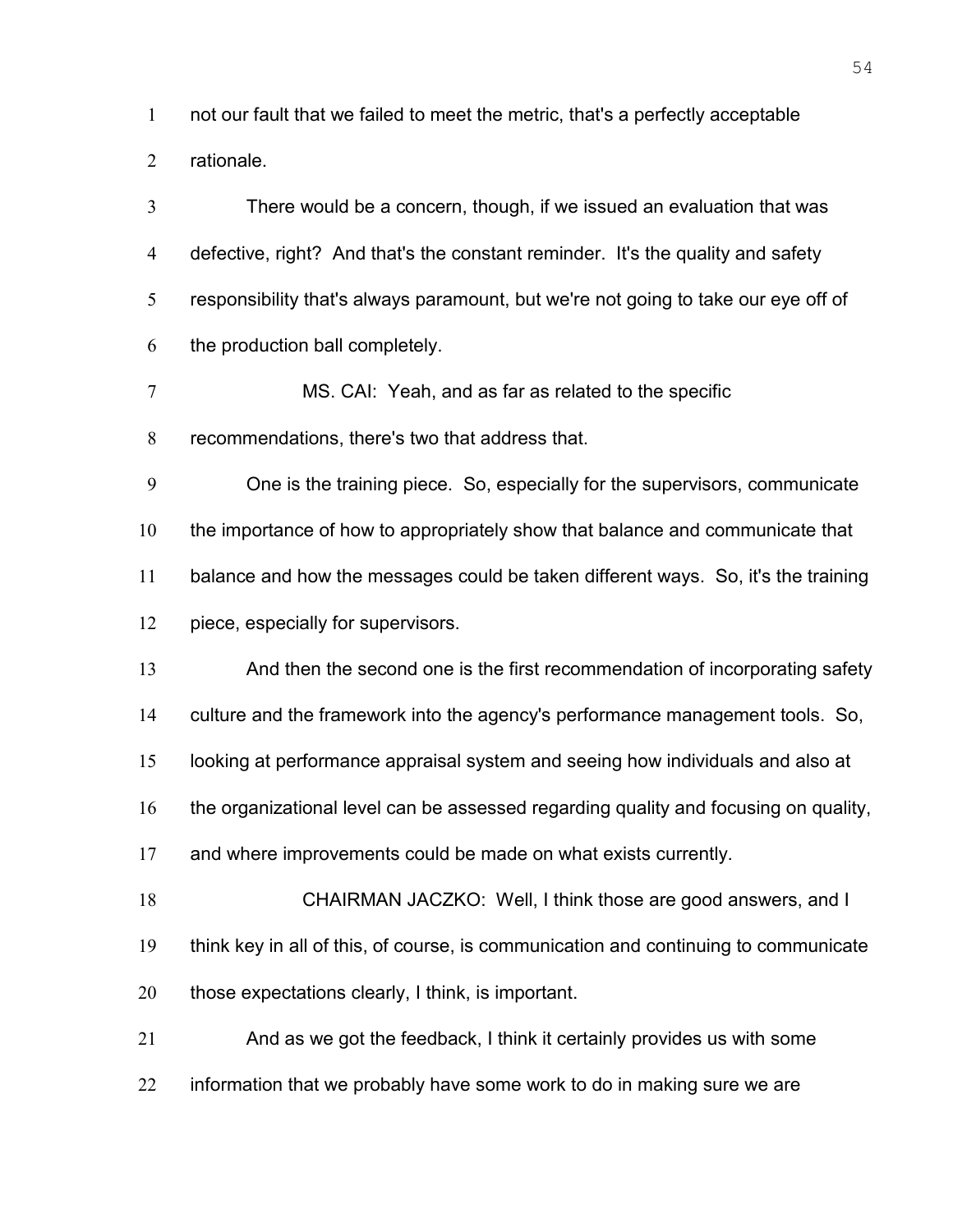communicating the right message effectively throughout the agency.

And it can be easy sometimes for that message to get garbled a little bit and get miscommunicated and I think that's where communication can help ensure that.

I think, Bill, as you described it, that we're putting the focus in the right place and keeping it where it should be.

The final issue, I guess, I would just turn to then, I think, is a point that Commissioner Svinicki made as well, which is I do think certainly when we talk about safety culture, we think of it a lot in terms of what we do as an agency and what we do in terms of how we interact with our licensees in making sure the reviews we're doing and all those activities are focusing safety in the right way. 12 But I certainly would agree with her that I think -- and as the task force indicated -- there is an important aspect of personnel safety here and of just the work environment and the place that we have and the experiences that people have. All of that does in the end contribute to that safety culture and I think it's certainly an important piece of it and an important attribute. And as I hear more, I think, Doug, you talked about it, about the professionalism and the professional respect that employees have for each other. And a lot of that comes down also to awareness of people's own personal happiness and safety and their well-being. And I think that's a hallmark certainly of the agency and something that's ingrained in our culture regardless of what we call it.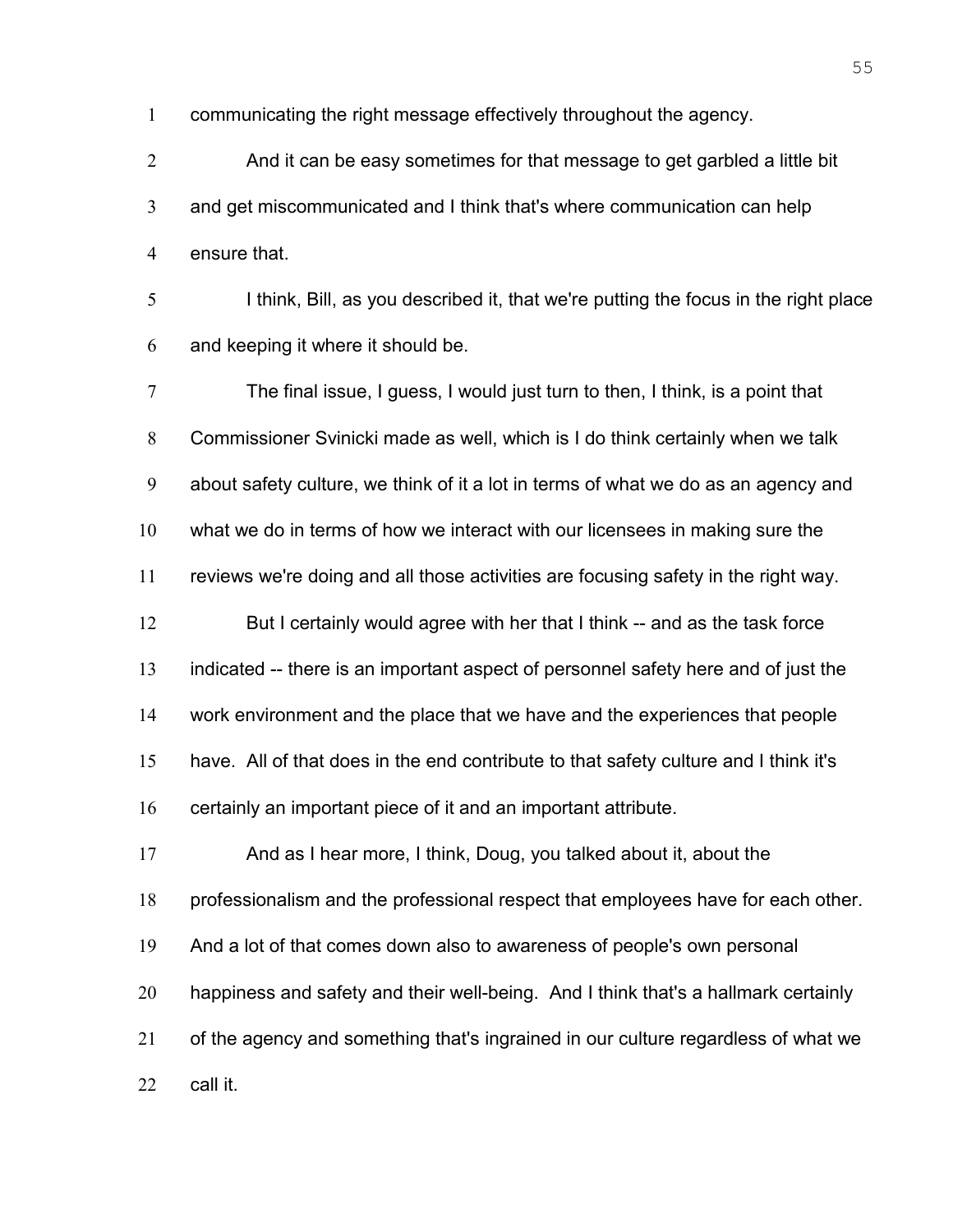- So, it's always a positive thing and something that I think we only want to continue to enhance where we can.
- With that, I didn't have any more comments. I don't know if we have any more comments from any of the other Commissioners.
- I think at this point, then, we'll recognize I think Alex Murray will make some comments on behalf of the National Treasury Employees Union.
- MR. MURRAY: Testing one, two, yes. I'm not sure I really need the microphone as most of you know.
- First, thank you very much. I really appreciate this opportunity. Myself and
- 10 the NTEU, National Treasury Employees Union. We're very grateful for this
- opportunity to speak regarding the Internal Safety Culture Task Force report.
- For the few people who don't know me, I think there might be two in here,
- my name is Alex Murray. I'm a Vice President at the NTEU, Chapter 208.
- I'm also on the Executive Board. In my day job, I'm a senior reviewer in the Office
- of Nuclear Material Safety and Safeguards.
- 16 I have worked for quite a few large organizations, including the NRC, and have been in industry -- I have crawled around nuclear power plants. I have been burnt by acids. I have talked to people who expressed safety concerns when I was both in private industry helping out one of our sister agencies and also here at the NRC.
- First, I would like to say I have provided comments to the safety culture task force report on behalf of the NTEU. These start, I believe, on about page 27 or so.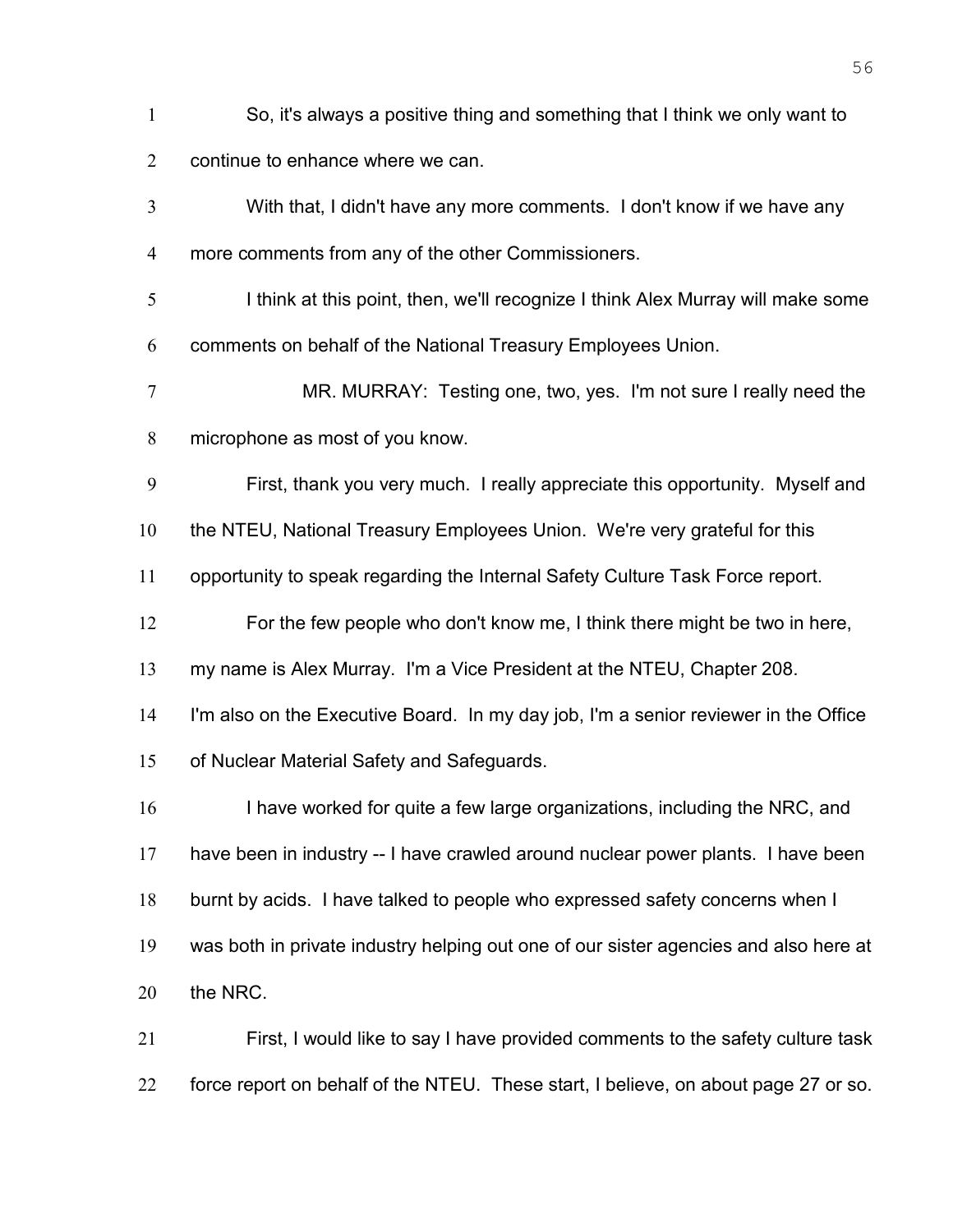Even though these comments are attributed as my personal comments, they are actually the official comments of the NTEU.

I want to say first off, the NTEU's impression of the report is this is a very good report. The safety culture task force report points out, finds a lot of issues, both positive and negative that the staff deals with on a day-to-day basis and discusses with members of the NTEU, both people who have more official responsibilities like myself, but also people who are just members of the NTEU. I have to say I encourage the staff to read all of the report, not just the summary, because there's a lot of very good information in it. I want to just briefly take a minute and just mention some of this because I don't think the full flavor of this report has come out in this meeting except for the past few minutes. It is a very good report. 13 It finds there are some safety culture concerns. Okay. We need to address these. I specifically want to mention some of the concerns which come out in theme number four. These have to do with some of the differing views, the non-concurrence process, the differing professional opinions program, et cetera. These brought 18 out -- I believe it's in Appendix G of the report -- a lot of the feedback from the staff in the focus groups which is reported in Appendix G is quite negative. Now, we have problems. Well, if I raise an issue, it might have negative consequences for my

22 organization or for me personally. It might not be direct retaliation, but I might be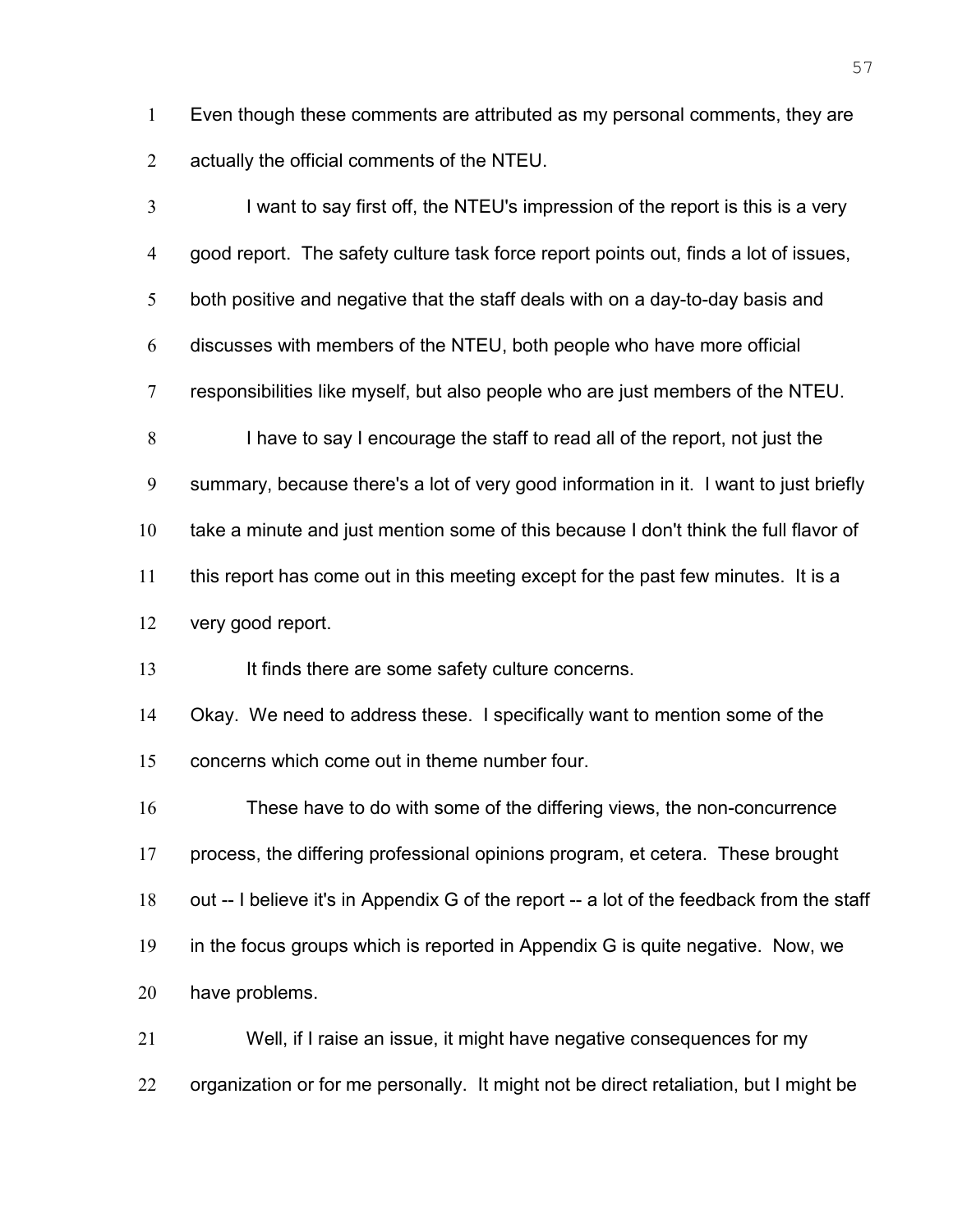left out of meetings. Or my travel voucher, instead of taking two days might take two weeks or things like this, or more concrete concerns. I'll mention a couple of those in a second.

I also want to mention a little bit about theme number five, okay, which brings out this emphasis of production over all other aspects. Again, this is coming from the staff level.

Several -- I shouldn't say several -- about half of the focus groups brought out this concern. They feel pressured that they have a choice, they can either meet schedule and if you meet schedule, generally there's some reward associated with that.

But if they try to do a quality job, whether it's a review, write-up, document of some type, what have you, they feel they will get somehow penalized down the road because they may not meet the scheduled metric.

This is a concern which has been expressed. When people found out I was on this task force and associated with it, I had five people in the space of six weeks come up to me and express concerns just on that. We're being told to meet schedule. It's schedule over safety. And that comes out in some of these focus groups which are summarized in this Appendix G.

19 I also want to point out that Appendix B has some historical information on safety culture, which have been done by various different groups -- safety culture at the NRC, I should say -- which have been done by different groups over the years.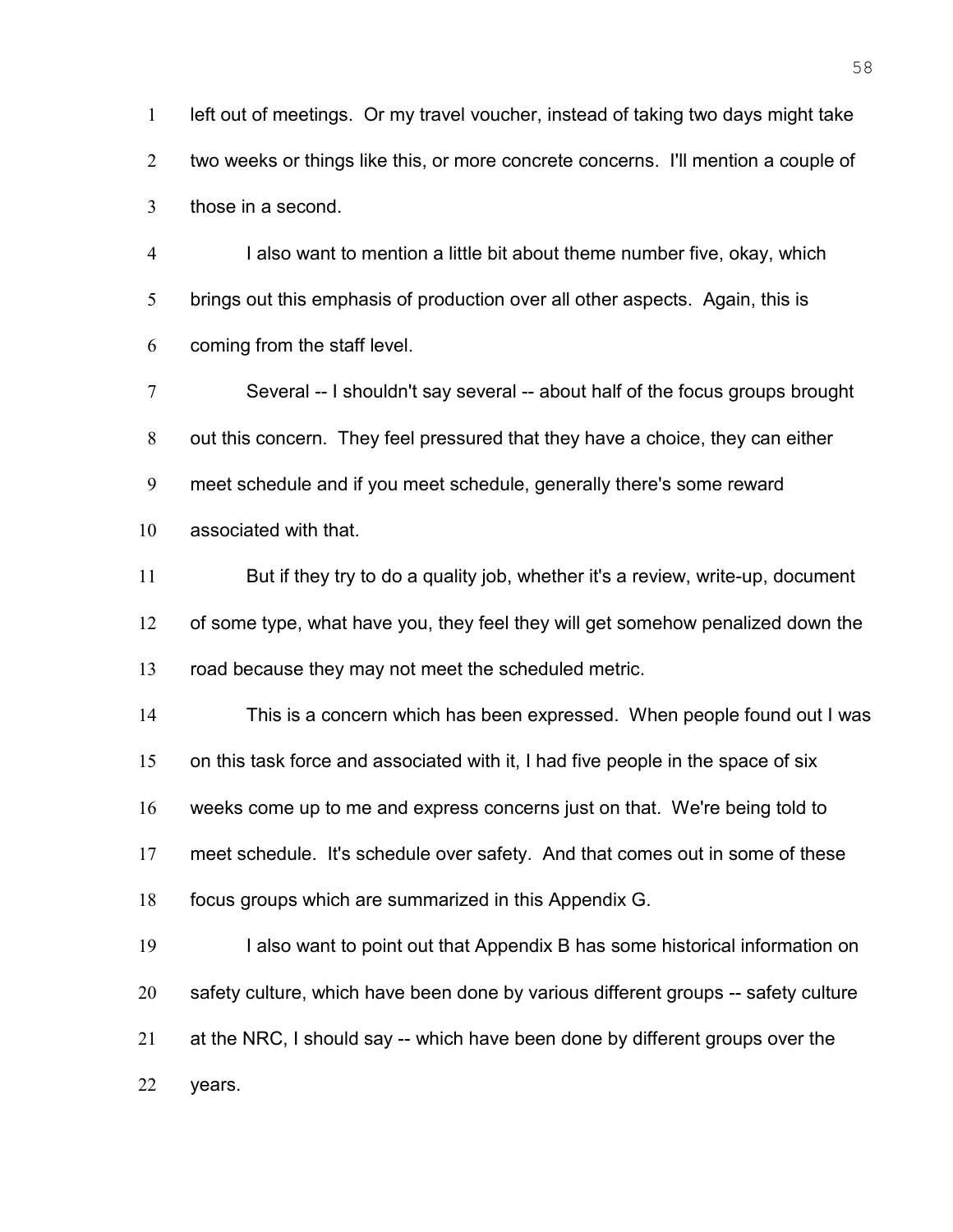These include previous OIG surveys. These include some other different 2 task forces. All of these have found that the staff has some concerns about safety culture, whether it's just bringing up general issues, whether it's bringing up specific issues; even very important safety issues, the staff has found and has reported quite frequently back to the NTEU, hey, you know, we're being pressured here. The safety culture is not right. So, again, that is in Appendix B of the report and I would encourage you to look into that. I'll even mention a couple of examples of safety culture concerns of that I have directly observed which are not in here. The Advisory Committee on Reactor Safeguards, ACRS. They write letter reports. Now, these are recommendations. 12 I want to emphasize that, but I can count on more than one hand recent examples where they've used terms like "we see no basis in either the licensee's approach or the staff determination of acceptability of that approach." That's not a

good safety culture.

What happened was this was an ACRS recommendation, but to meet schedule metrics, the system -- all of us -- went ahead and proceeded with the licensing actions anyway, without putting in conditions or, if you will, even holding up the situation.

I'll even mention I'm aware of several instances. Again, I work in a smaller 21 part of the NRC, maybe five instances where staff have either been redirected to work at other things or told to leave the agency because of raising significant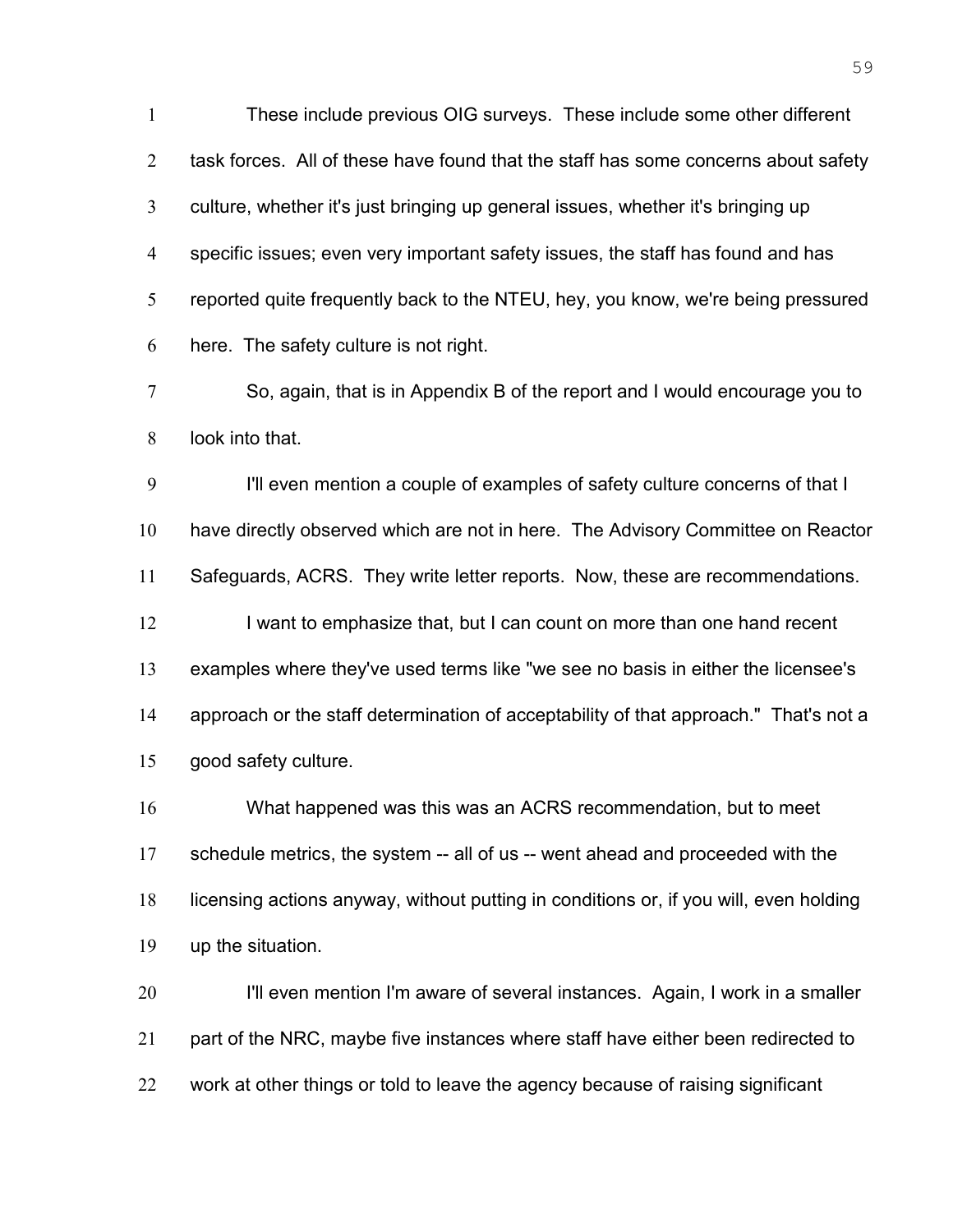issues.

| $\overline{2}$ | Some of these have been procedural. Some of these have been safety, big              |
|----------------|--------------------------------------------------------------------------------------|
| 3              | safety issues. And the employees that I know of them and some other people           |
| 4              | know them; these are competent people with 20 years plus experience. It's a          |
| 5              | handful. Not many, but it speaks negatively to the safety culture.                   |
| 6              | And previously, I think it was Commissioner Klein asked what grade would             |
| 7              | the agency get on safety culture. Again, I want to emphasize, this is a very good    |
| 8              | report, but if I read the report and I look at whether themes -- particularly themes |
| 9              | four and five are brought up -- I look at Appendix B where essentially we still have |
| 10             | the same problems with safety culture-like issues, which were identified 10 years    |
| 11             | ago.                                                                                 |
| 12             | I look at Appendix G where there are a lot of negative input from the staff          |
| 13             | who have used some of this -- these processes, I would give the agency at best a     |
| 14             | C.                                                                                   |
| 15             | We have a lot of work to do. We need to work together and address these              |
| 16             | safety culture issues.                                                               |
| 17             | And finally, let me just go on a little bit about that. Okay. We do have this        |
| 18             | problem. Maybe problem is too much of a word to use. Concern about how we            |
| 19             | need to improve safety culture.                                                      |
| 20             | We need to move forward. The NTEU provided some specific                             |
| 21             | recommendations in a paper in the back of the report. I would say these basically    |
| 22             | fall into three main categories, and I'll just quickly mention those.                |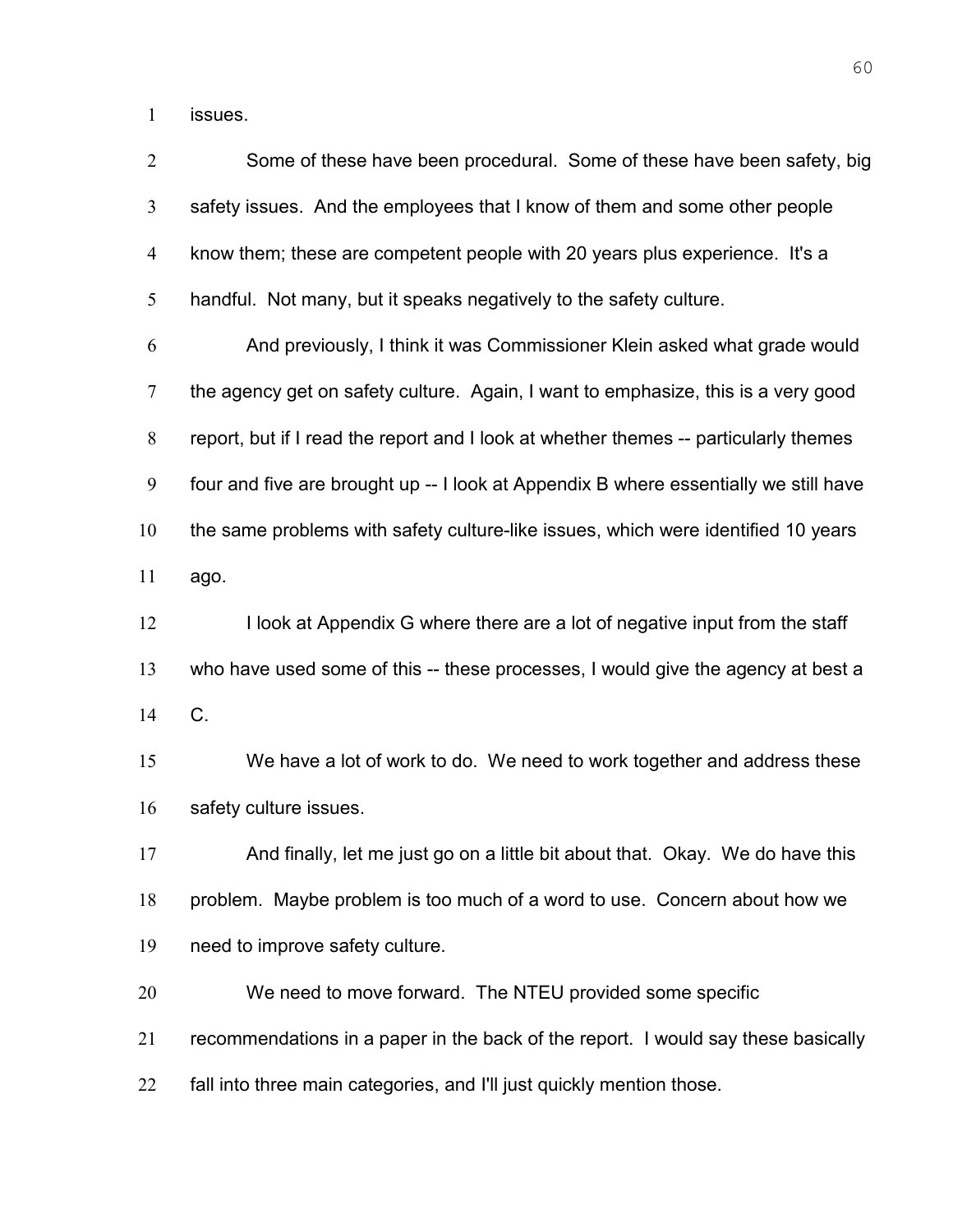First, we need to emphasize and reward technical safety regulatory excellence first. It has to be safety over schedule. We have to do that. It can't be the other way around. That's what the staff is telling us in these focus groups which are summarized in the report. We have to do that. Second, we have to empower the staff. You heard that from Doug and June earlier on. Very important. We have to get back to basics. The staff do the reviews. We have to make the staff an integral part of the system. How can that be? Well, one very simple way is concurrence. Many times myself personally and also people come to me and say, "Hey, I've contributed so much to this report or to this licensee activity and I am not on the concurrence process. In fact, I didn't even know that it's already sitting on the office director's desk for signature." Oh. That is not empowering the staff. We have to change that. One suggestion would be, hey, if people, staff members make significant contributions to any report they should be de facto, the first people who concur. Not just the program manager, not just the branch chief or another manager. It has to start with the staff and they have that first direct responsibility, that direct power over it. And I would say the third item that I will add is we have to require 20 independence. There is not enough independence in our processes. We've heard about the non-concurrence process. Well, yes, I can nonconcur and it goes 22 up with a different opinion or with the approved document whether it's a licensing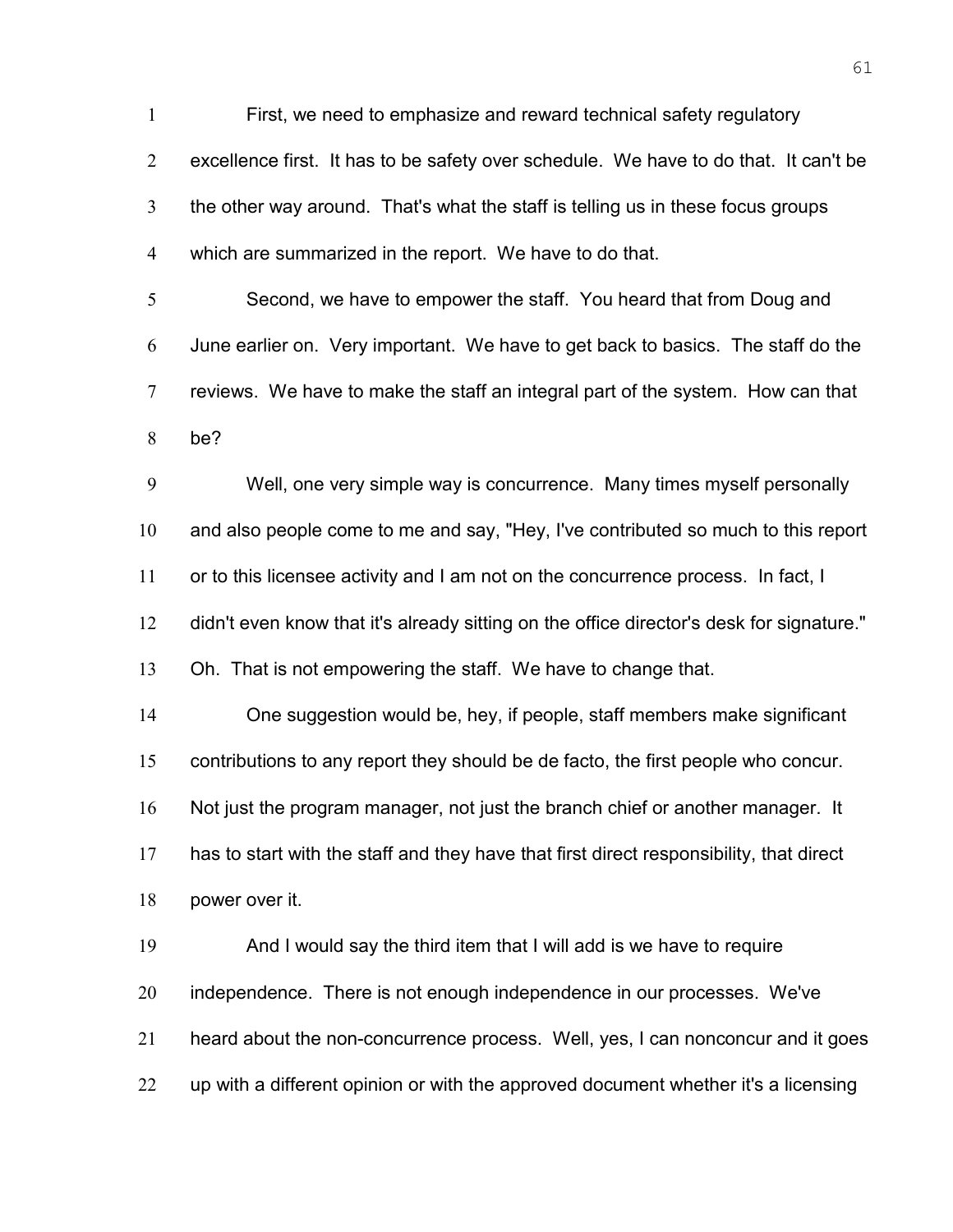action or some other statement or position. But no one separately reviews that.

Does it make sense?

3 It's always, well, gee, we're putting our managers in a -- if you will -- a conflict of interest position, which we should not do. They have to decide, well, I 5 can meet the schedule and go with this opinion that I have here, and everything is hunky-dory and, you know, we'll just append this different opinion somehow and just report it or not do anything about it. Or I can take the time to review it, but I'll be late on my metric and I'll get dinged on my performance at the end of the year. So, we're putting that manager in a very difficult position. This is specifically a big problem with the DPO process because usually the deciding official is usually the deputy or office manager, and they are the same manager who also has the responsibility, usually, of the licensing action. So, they have inherent conflict of interest. We would not allow this to occur or be tolerated at one of our licensees. Why do we tolerate it here? We need to rethink how we correct that. 16 I could even mention one last item which is timeliness. We know we have to update our procedures and our management directives and improve things. If my memory is correct, there's actually a task force working on this, and it might take five years to completely update all the management directives. 20 I would hope, I understand things take time. And again, I mentioned safety over schedule or as we say in England, safety over schedule, but five years to make significant improvements in our safety culture seems a bit long.